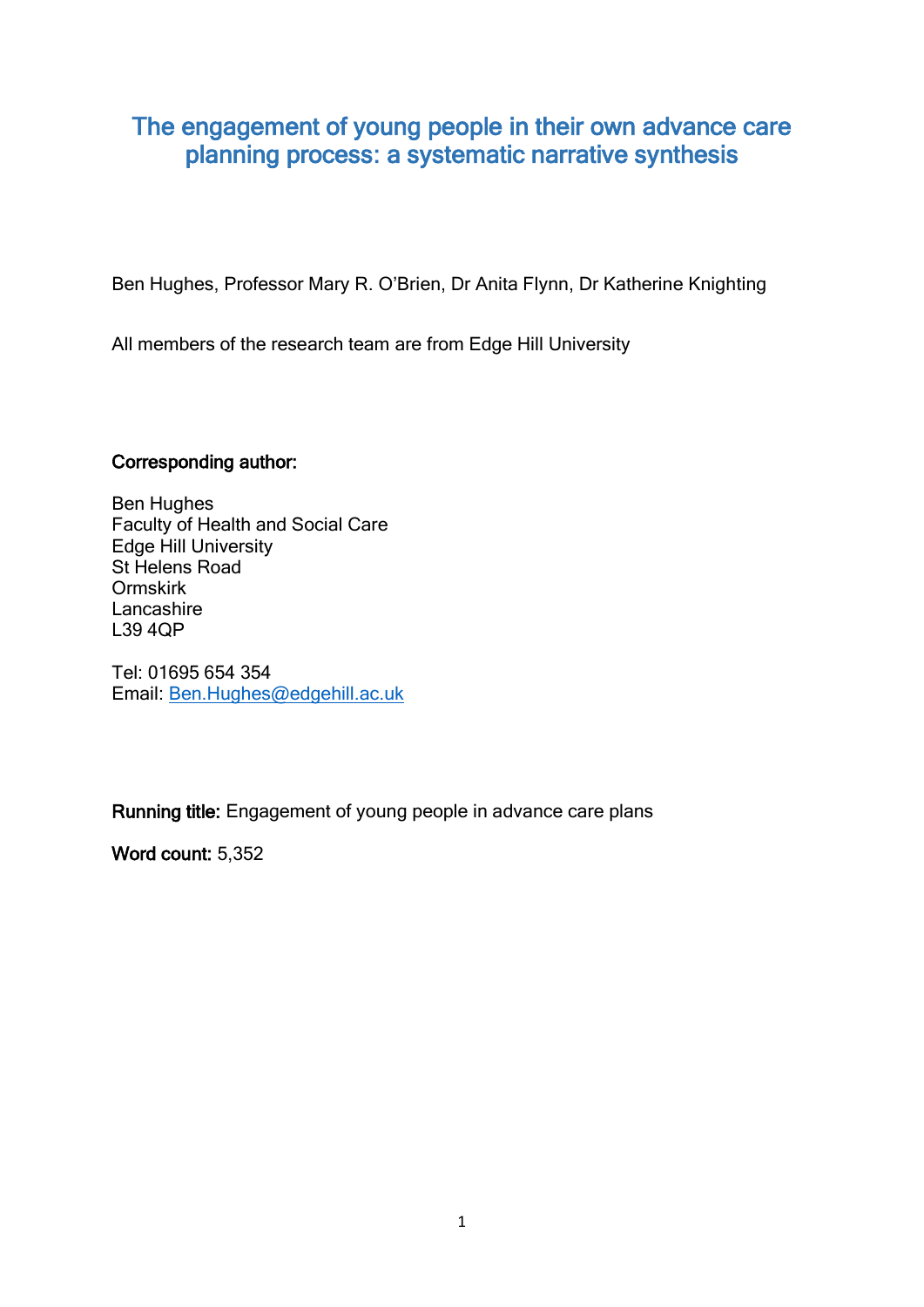# **Abstract**

#### Background:

An increasing number of young people are living with life-limiting conditions. Current research about advance care planning for young people indicates differing experiences for those involved. Understanding how far young people are engaged in their own advance care plan is important to shape future practice and facilitate young people's wishes.

#### Aim:

To identify and assess the current evidence to determine the barriers and facilitators to the engagement of young people in their own advance care planning process.

#### Design:

A systematic narrative synthesis according to the Preferred Reporting Items for Systematic Reviews and Meta-Analyses guidelines. Study quality was assessed using a quality assessment framework<sup>1</sup> previously used in similar research.

#### Data sources:

CINAHL Complete, MEDLINE, PubMed, and PsycINFO were searched for articles published between 1<sup>st</sup> January 1990 and 31<sup>st</sup> October 2017. Grey literature was searched using Google Scholar and Open Grey.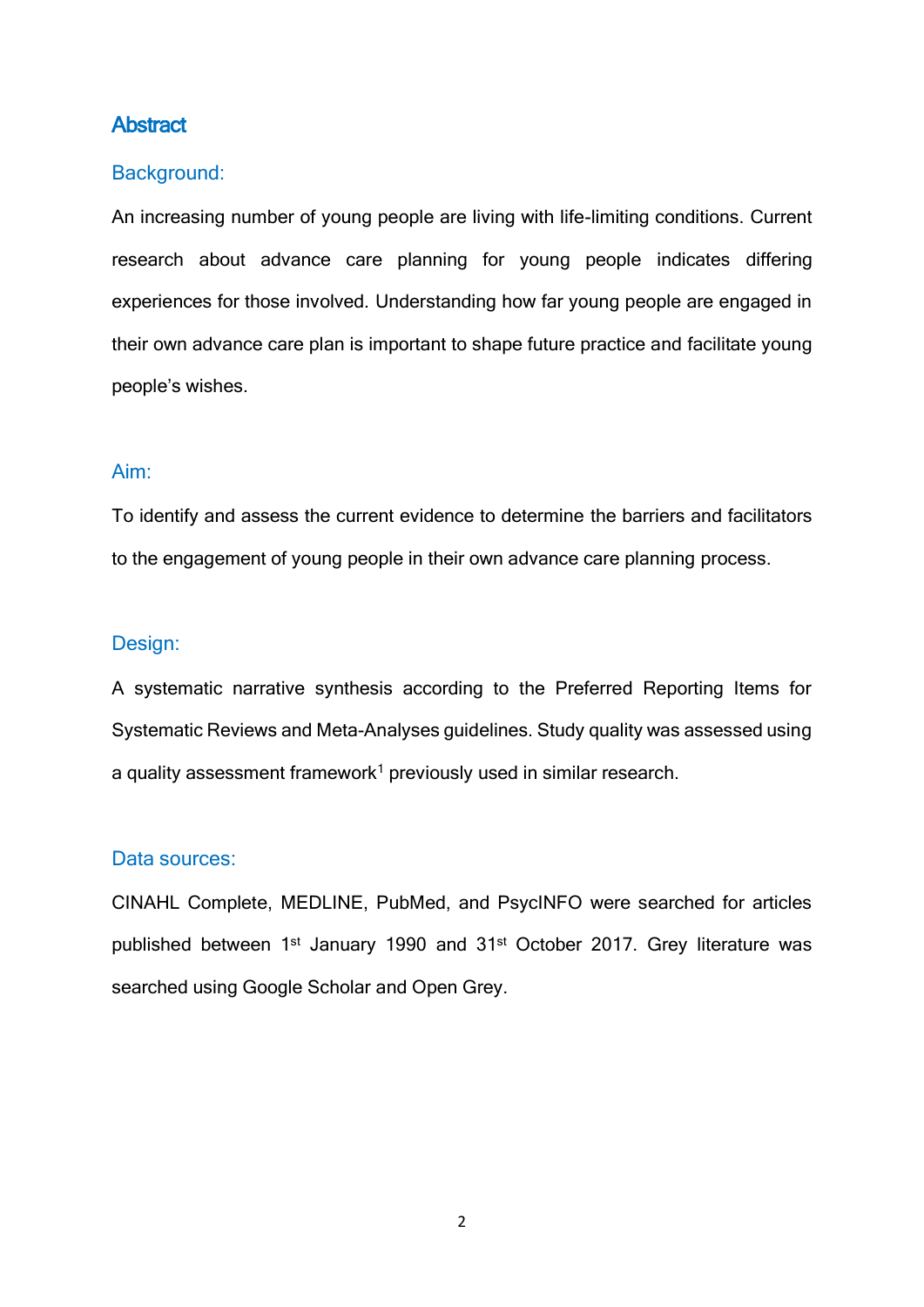#### Results:

Most studies related to the engagement of young people were conducted in hospitals or other institutions. Research reported the aim to include young people in their own advance care planning, but also potential barriers to engagement. Barriers include poor communication, conflict within relationships of those in the planning process, and patchy education and training for healthcare professionals. Some existing studies are characterised by a lack of rigorous, high quality, research, limiting their impact.

#### Conclusion:

Irrespective of setting, engagement of young people would benefit their advance care planning. More detailed, high-quality research is needed to understand the extent of the barriers to young people's engagement in their own advance care plan and how to facilitate their involvement.

# **Keywords**

Advance care planning, systematic narrative synthesis, adolescent, young people, young adult, patient participation

#### Key statements

#### What is already known about the topic?

- There are varying experiences for young people engaged in advance care planning
- It is unclear how far young people are engaged in their own advance care planning process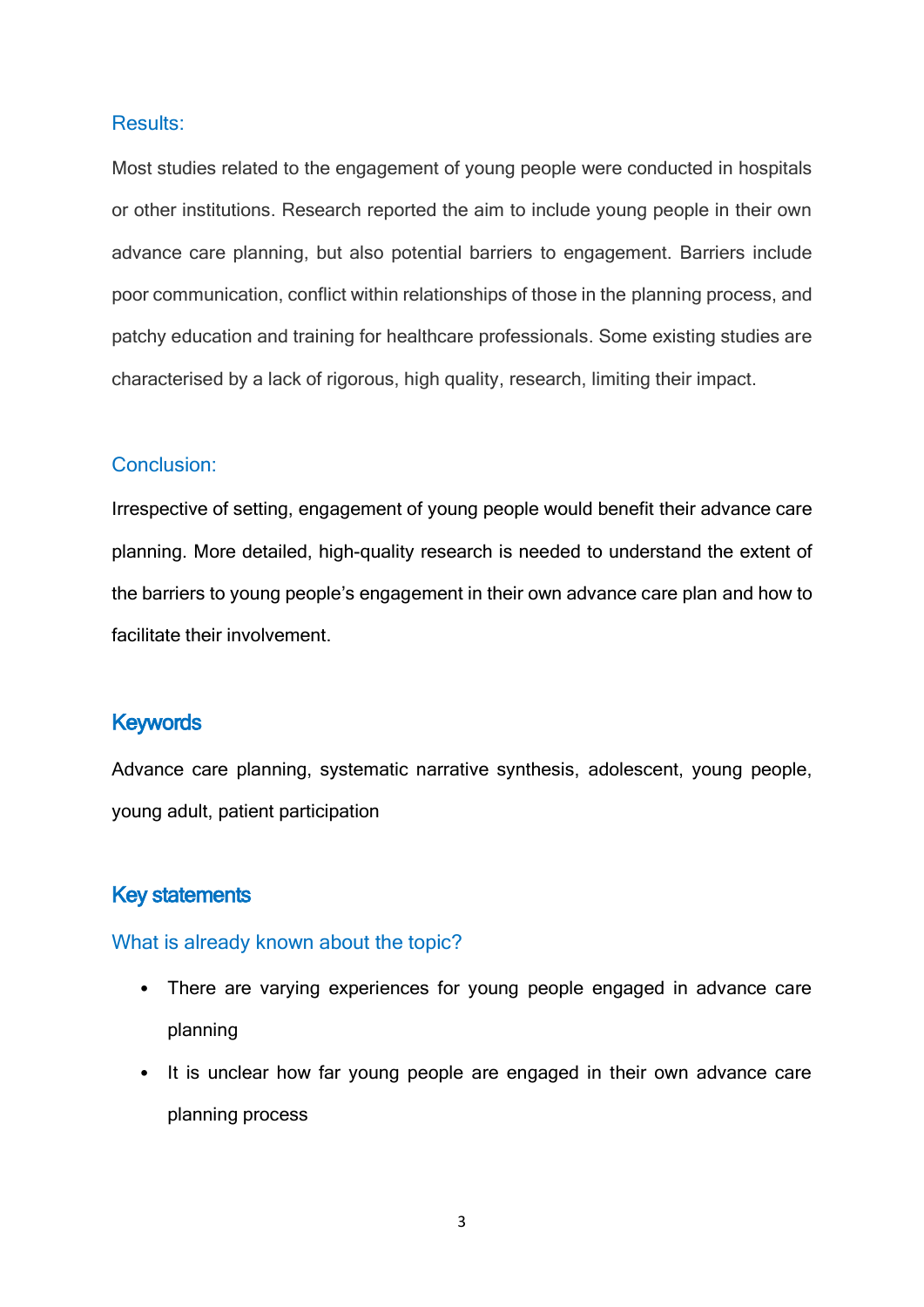## What this paper adds

- This study demonstrates that the aim is to often include young people in their own advance care planning process
- Engaging young people in their own advance care planning process would benefit the standard of care they receive
- Communication, relationships, and the availability and access to training for healthcare professionals, can act as either a barrier or a facilitator to the engagement of young people in their advance care plan.

# Implications for practice, theory or policy

- The alignment of policy and practice can both facilitate young people's engagement, and empower them, in their own advance care planning.
- A collaborative approach to advance care planning would help facilitate the engagement of young people in the process.

# **Introduction**

# The development of advance care planning

From the late 1990s, the Gold Standards Framework (GSF)<sup>2</sup> has supported a systematic, whole systems, evidence-based approach to improving end-of-life care (EoLC) for all patients. 2,3 Advance care planning (ACP) is one element within the GSF which aims to nurture communication and develop a consistent approach between practitioners<sup>4</sup> by using a formal process to provide high quality EoLC. Advance care plans (ACPs) perform several functions,<sup>5</sup> such as: the opportunity to consider aspects of loss of self at the end-of-life; to acknowledge the prospect of death and negotiate personal preferences around future treatment; to make clear personal preferences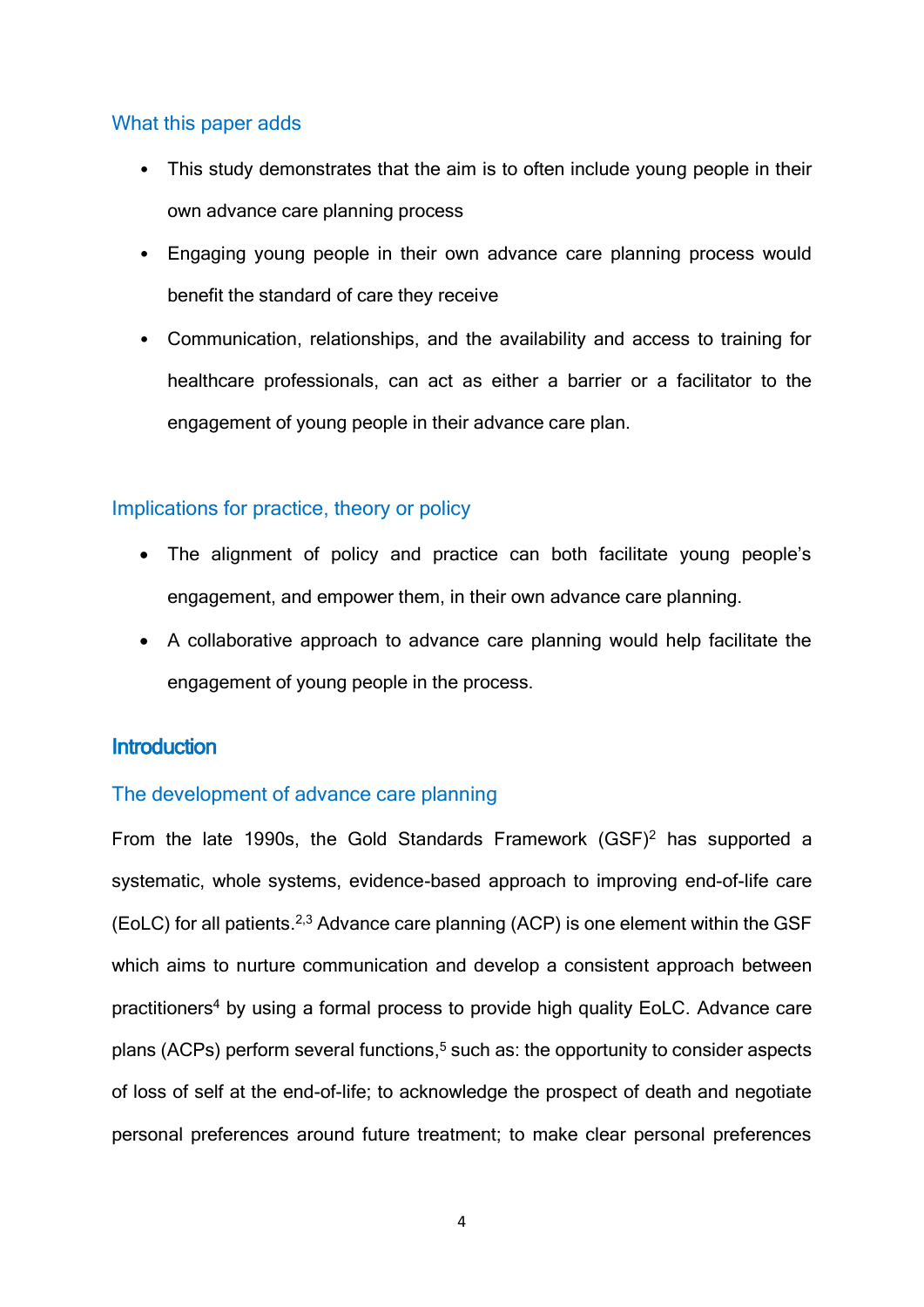around clinical interventions and personal possessions in the event that capacity for decision-making is lost; and discuss the delegation of future care in the event that capacity is lost.

ACP has been practised for a number of years in the United States, Canada and Australia and is based on the preservation of personal autonomy in decision-making.<sup>6</sup> As an example of patient participation, ACP encourages patients to be involved in their own care.<sup>7</sup> The United Kingdom's first End of Life Care Strategy set out the use of ACP for adults. <sup>8</sup> The resulting Liverpool Care Pathway (LCP) became the standard and most widely-used version of ACP. However, due to a number of high profile cases and media reports between 2009 to 2012, 9 it was finally phased out in 2014.

#### Advance care planning for young people

There is a misconception that ACP is solely used for terminally ill elderly people.<sup>10,11</sup> Yet an increasing number of young people with complex, life-limiting conditions (LLCs) could benefit from its use.<sup>12</sup> Over 49,000 young people in the UK currently have a LLC or Life-Threatening Condition (LTC).<sup>13</sup> Furthermore, 70% of young people's deaths in England are complicated by problematic LLCs. <sup>12</sup> An understanding of the experiences and level of engagement of this population in their own care planning is important to delivering palliative care.

For this review, young people are those aged 13-24 years. This term corresponds with the definition of a 'young adult' as given by Medical Subject Headings (MeSH) (US National Library of Medicine 2017). This definition also standardises existing age ranges used by children's hospices in the UK.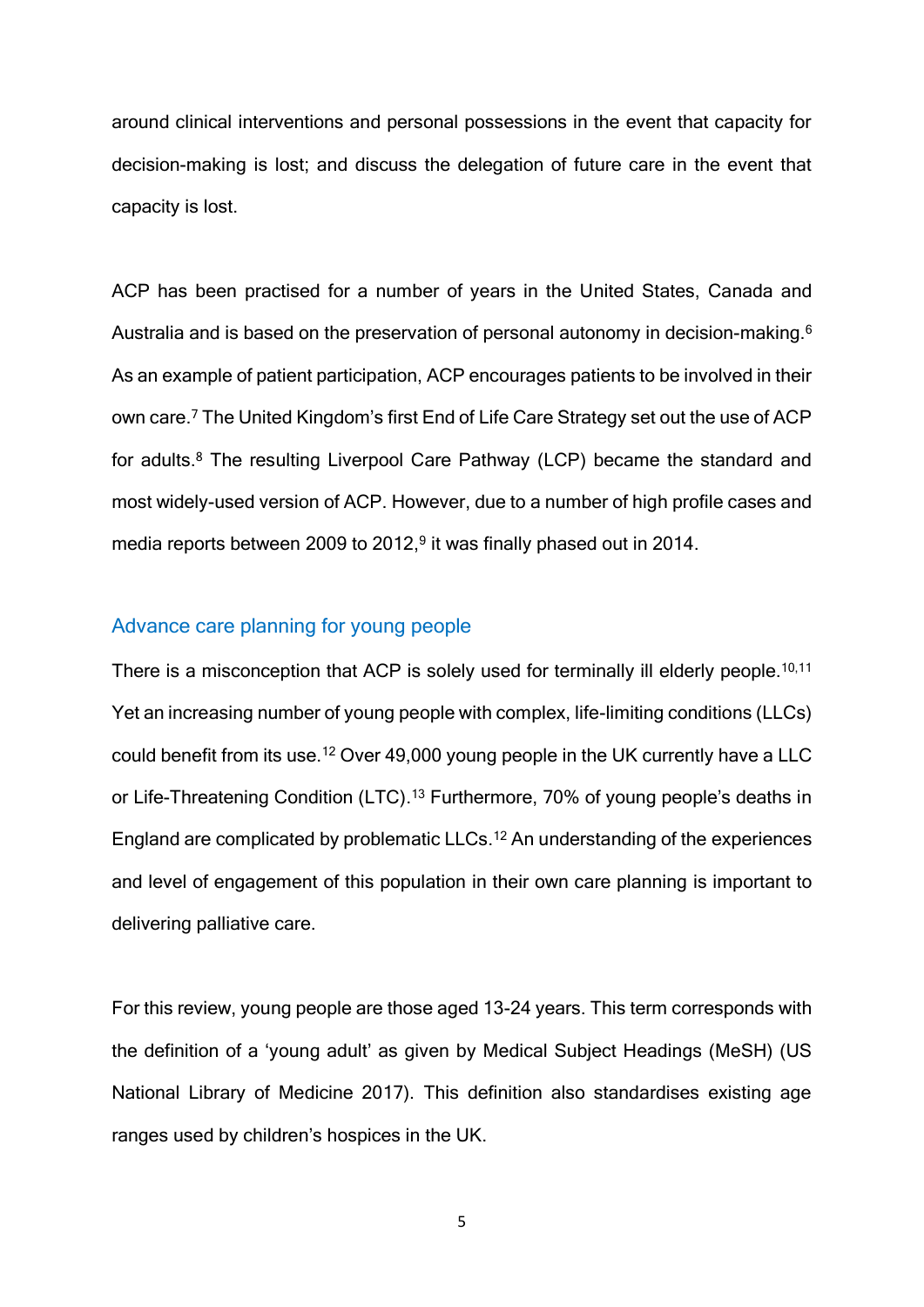The lack of a clear and consistent definition of ACP makes it both difficult to identify within the literature and hard to translate theory into practice.<sup>14</sup> Adult ACP focuses on recognising and communicating values, life goals and preferences with specific regard to future medical care.<sup>15</sup> However, advance care planning for young people (ACPfYP) simply records advance wishes of the young person and/or their parent/carer.<sup>16,17</sup> This definition has been developed to include actions that should be taken when the young person's condition becomes unstable, deteriorates or they develop potentially lifethreatening complications of their illness.<sup>18</sup>

ACPfYP was developed from 2010 to help young people and their parents/carers communicate their wishes, as well as helping with the grieving process and support around the death of the young person. <sup>19</sup> However, palliative care resources are focused more on provision for adults than provision for young people.<sup>20</sup> Consequently, most research currently focuses on ACP for adults and there is limited research into the engagement of young people in their own ACP.

The implementation of ACPfYP during palliative care is a key contributor to the success of effective communication.<sup>21</sup> This, in turn, can help determine high quality care. <sup>22</sup> Research suggests there are varying experiences for those using ACPfYP due to the complex needs of young people, misunderstanding of healthcare professionals (HCPs) around how and when to implement them<sup>23</sup> and failure to keep parents/carers informed of the process of ACPfYP. <sup>24</sup> Additionally, as with adult ACP, there is no single standard national documentation used for young people. <sup>25</sup> As a result, it is currently unclear how far young people engage in their own ACP. A first step towards improving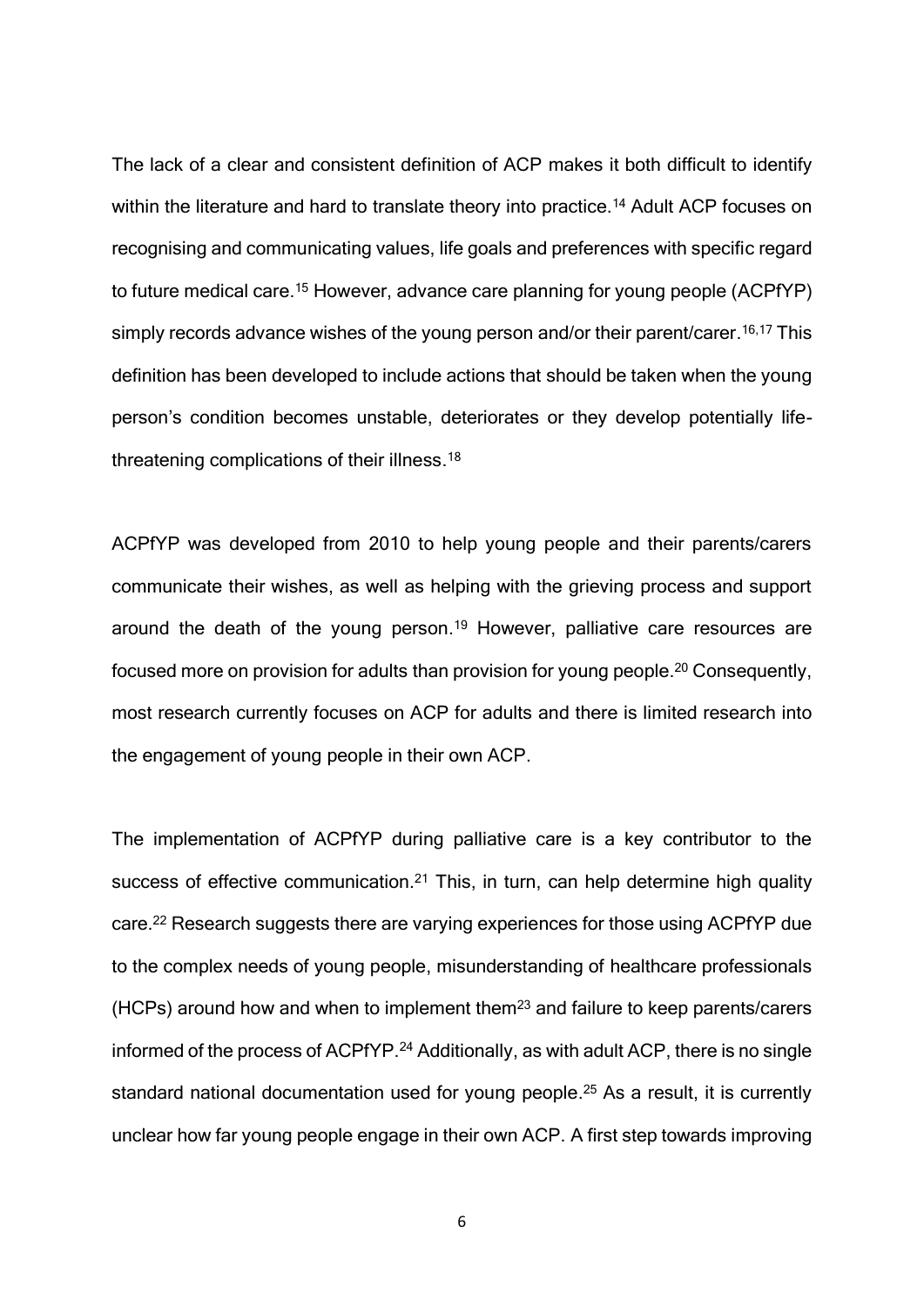the consistent use of ACPfYP, with the involvement of young people, is to understand the barriers and facilitators for young people's engagement in their own ACP. This review is a timely summary of existing research to benchmark current understanding of these key areas.

# **Method**

#### Review question

What are the factors that may facilitate or mitigate engagement of young people in their own ACP?

To help recognise barriers and facilitators to the process of engaging young people in their own ACP, this synthesis has three key objectives to identify key stages of the process and how this impacts on the engagement of young people:

- 1. to explore who is involved in the advance care planning process;
- 2. to explore when the process is started; and
- 3. to explore how key participants (young person, their parents/carers and healthcare professionals) are engaged in the process and how this facilitates or mitigates engagement of the young person.

#### Review design

Existing evidence about young people's engagement in their ACP is diverse and includes both qualitative and quantitative studies. Therefore, an approach to help synthesise the literature was required. Narrative synthesis was the most appropriate approach to integrate these different studies because its rigourous nature is suitable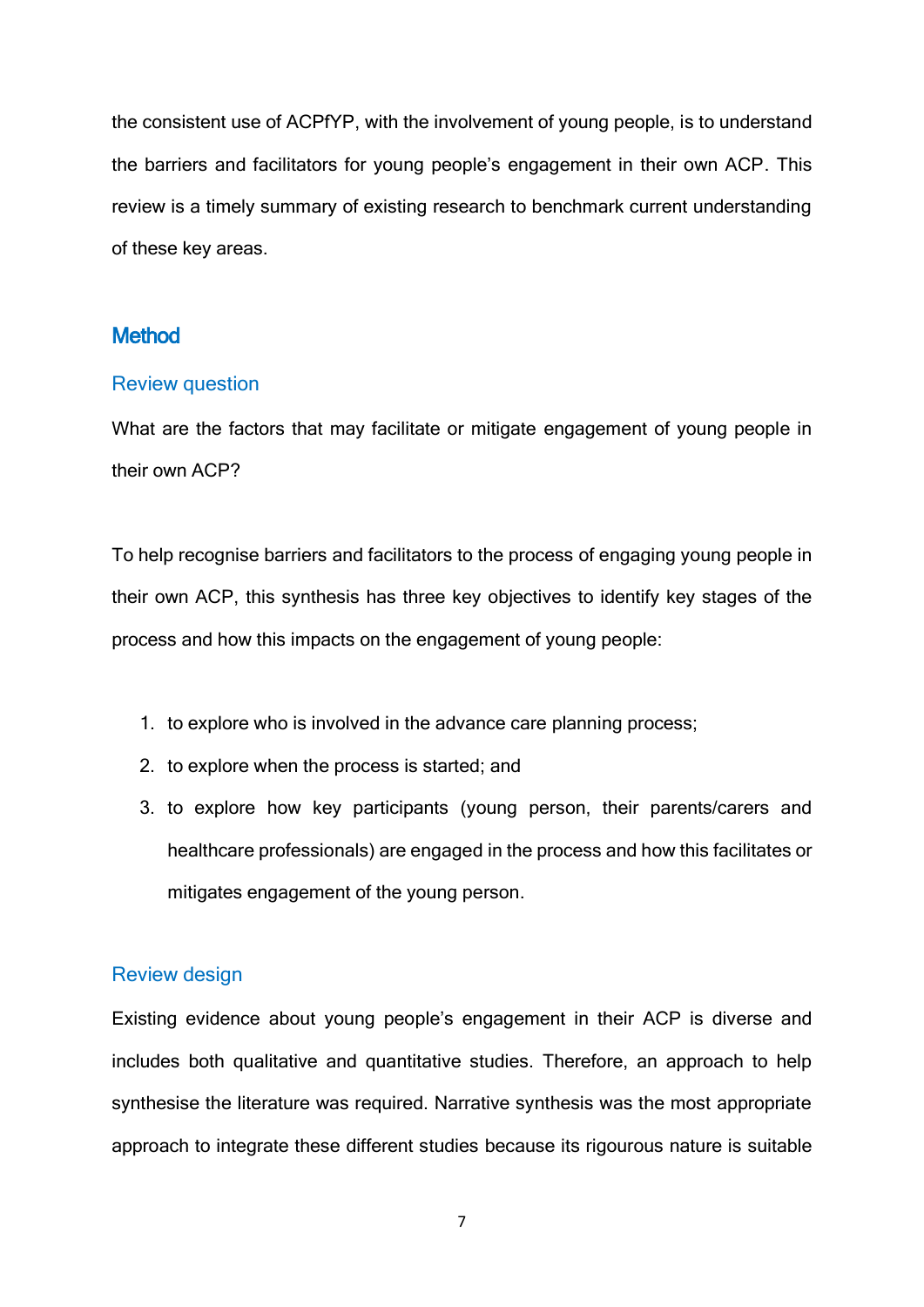to facilitate the synthesis of heterogeneous studies.<sup>26,27</sup> The definition of terms used in

the review is in Table 1.

# Table 1 – Definition of terms

| Abbreviation  | Term                                               | <b>Definition</b>                                                                                                                                                                                                                                                                                                                                                                                            |  |  |  |  |  |
|---------------|----------------------------------------------------|--------------------------------------------------------------------------------------------------------------------------------------------------------------------------------------------------------------------------------------------------------------------------------------------------------------------------------------------------------------------------------------------------------------|--|--|--|--|--|
| <b>ACP</b>    | <b>Advance Care</b><br>Planning                    | A voluntary discussion-based process<br>between an individual, their care providers and<br>those close to them, about future care where a<br>future loss of the patient's capacity is<br>anticipated. <sup>30</sup>                                                                                                                                                                                          |  |  |  |  |  |
| <b>ACPs</b>   | Advance<br>Care<br>Plans                           | The individual instance of an advance care<br>plan, which is to be distinct from<br>the<br>overarching ACP process.                                                                                                                                                                                                                                                                                          |  |  |  |  |  |
| <b>ACPfYP</b> | Advance<br>care<br>plans<br>for<br>young<br>people | An advance care plan which is implemented for<br>someone aged 13-24 years.                                                                                                                                                                                                                                                                                                                                   |  |  |  |  |  |
| EoL           | End-of-life                                        | The period of time before death, usually<br>considered to be the last 12 months of life.                                                                                                                                                                                                                                                                                                                     |  |  |  |  |  |
| EoLC          | End-of-life Care                                   | helps people with advanced,<br>Care that<br>progressive, incurable illness to live as well as<br>possible until they die. <sup>31</sup>                                                                                                                                                                                                                                                                      |  |  |  |  |  |
| <b>GSF</b>    | <b>Gold Standards</b><br>Framework                 | Developed from 1998, the GSF supports a<br>whole systems approach to improving end-of-<br>life care (EoLC) for all patients. <sup>3</sup>                                                                                                                                                                                                                                                                    |  |  |  |  |  |
| <b>HCPs</b>   | Healthcare<br>Professionals                        | Professionals who: study, diagnose, treat and<br>prevent human illness, injury and other<br>physical and mental impairments; advise on or<br>apply preventive and curative measures, and<br>promote health; conduct research and improve<br>or develop concepts, theories and operational<br>methods to advance evidence-based health<br>care; and may also supervise other health<br>workers. <sup>30</sup> |  |  |  |  |  |
| <b>LLCs</b>   | Life limiting<br>conditions                        | Conditions<br>which<br>cause<br>progressive<br>deterioration, for which there is no reasonable<br>hope of cure and from which a child or young<br>person will die. <sup>22</sup>                                                                                                                                                                                                                             |  |  |  |  |  |
| <b>LCP</b>    | Liverpool Care<br>Pathway                          | An approach to care, including a complex set of<br>which<br>aimed<br>interventions,<br>replicate<br>the<br>hospice standard of case within hospitals. 33                                                                                                                                                                                                                                                     |  |  |  |  |  |
| <b>LTCs</b>   | Life-threatening<br>conditions                     | Conditions in which curative treatment may be<br>feasible but can fail. <sup>33</sup>                                                                                                                                                                                                                                                                                                                        |  |  |  |  |  |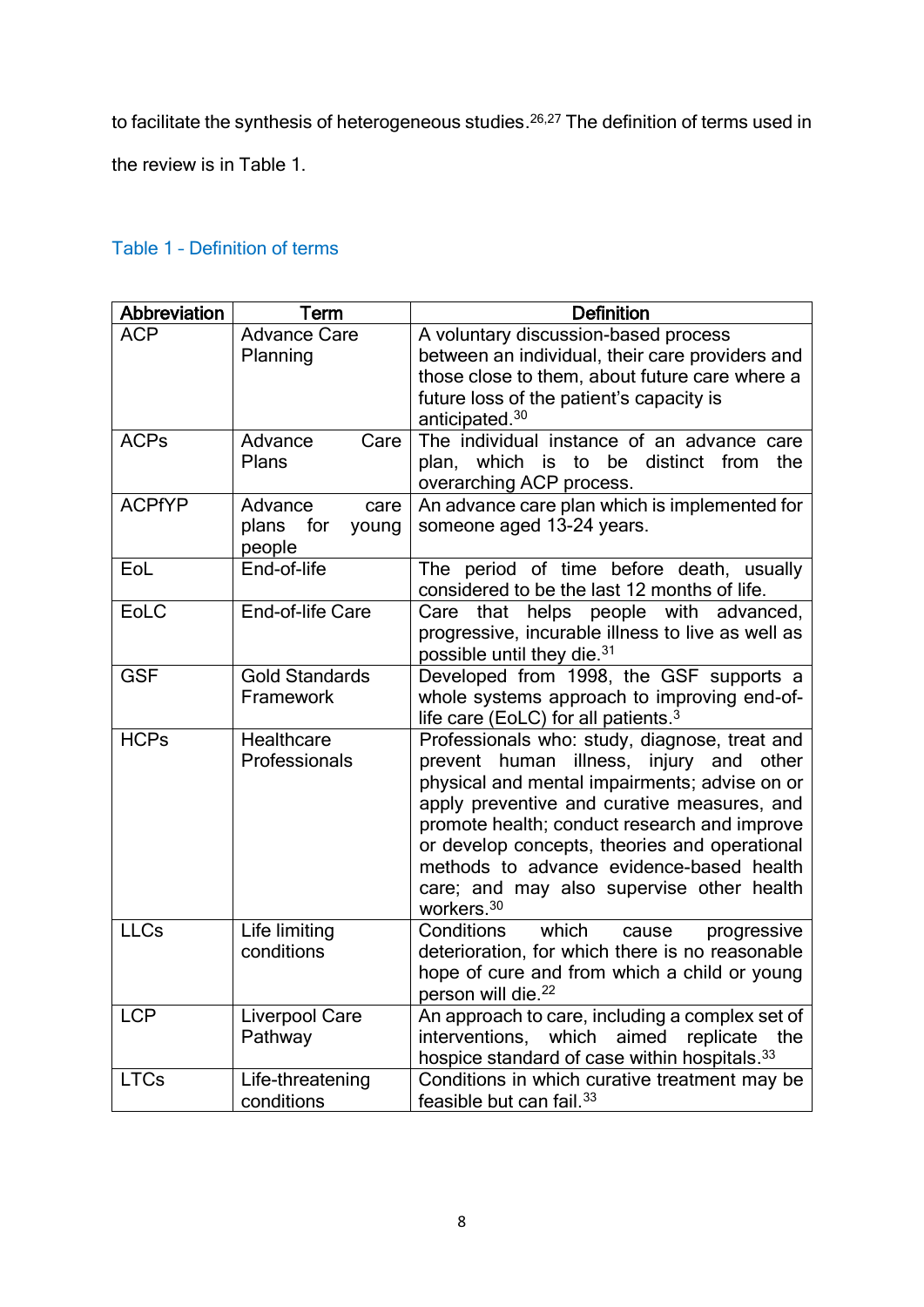| <b>Palliative Care</b>   | An active and total approach to care, from the             |  |  |  |  |  |  |
|--------------------------|------------------------------------------------------------|--|--|--|--|--|--|
|                          | point of diagnosis or recognition, which                   |  |  |  |  |  |  |
|                          | continues through to death and beyond. <sup>31</sup>       |  |  |  |  |  |  |
| <b>Parallel Planning</b> | Plans are made for life, while also allowing for           |  |  |  |  |  |  |
|                          | a deterioration in condition, or even death. <sup>31</sup> |  |  |  |  |  |  |
| <b>Young Person</b>      | Someone aged 13-24 years. <sup>34</sup>                    |  |  |  |  |  |  |

# Search strategy

#### Database searches

The databases of Cumulative Index to Nursing and Allied Health Literature (CINAHL Complete), MEDLINE (Medical Literature Analysis and Retrieval System Online), PubMed, (Public Medline) and PsycINFO (Psychological Information Database) were searched for articles published from 1<sup>st</sup> January 1990 to 31<sup>st</sup> October 2017. Grey literature was searched using Google Scholar and Open Grey. Citation searching and reference list checking was performed on all identified papers.

Searches included all existing literature and grey literature to present a broad and balanced reflection of the involvement of young people in their ACP. Therefore, the review included both qualitative and quantitative studies and incorporates all study types identified, including systematic reviews, cohort studies, case studies, interviews, randomised control studies and retrospective studies.

#### Database search terms

Medical subject headings (MeSH), or a thesaurus, were employed to conduct the search, where possible (see Table 2). The Preferred Reporting Items for Systematic Reviews and Meta-Analysis (PRISMA)35,36 guidelines were followed for this review, as in similar reviews<sup>27</sup>.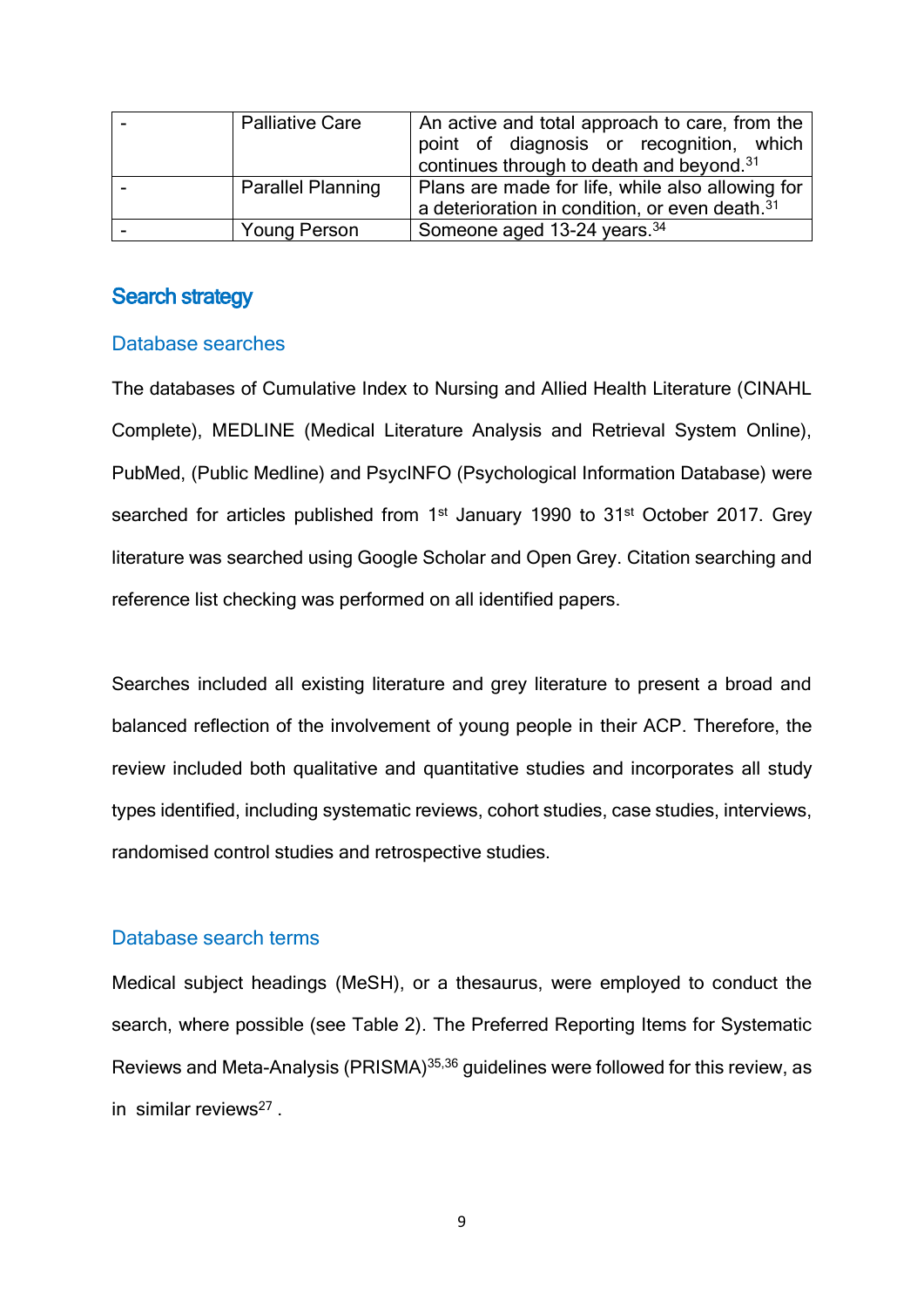## Table 2 – Search terms used in database searches

# 1. Advance care plan\* OR pACP OR ACP OR wishes document OR wishes OR My Choices AND 2. Paed\* OR Child\* OR Young person OR Adoles\*] 3. End of life OR Palliative\*

# Selection criteria

Studies were selected for review based on clear inclusion and exclusion criteria (see Table 3).

| Table 3 - Inclusion and exclusion criteria for study selection |  |  |  |  |  |
|----------------------------------------------------------------|--|--|--|--|--|
|----------------------------------------------------------------|--|--|--|--|--|

| Inclusion criteria                        | <b>Exclusion criteria</b>                   |  |  |  |  |  |
|-------------------------------------------|---------------------------------------------|--|--|--|--|--|
| Sources written in English.               | Sources published before 1990.<br>$\bullet$ |  |  |  |  |  |
| Studies conducted at any location         | Sources written in languages                |  |  |  |  |  |
| or place of care.                         | other than English.                         |  |  |  |  |  |
| Studies including evidence about          | Studies focused on advance care             |  |  |  |  |  |
| the engagement of young people            | planning for adults (aged over 24           |  |  |  |  |  |
| (aged 13-24) in their own advance         | years) and children (aged under             |  |  |  |  |  |
| care planning.                            | 13 years).                                  |  |  |  |  |  |
| Sources published between<br>1st          |                                             |  |  |  |  |  |
| January 1990 and 31 <sup>st</sup> October |                                             |  |  |  |  |  |
| 2017.                                     |                                             |  |  |  |  |  |
|                                           |                                             |  |  |  |  |  |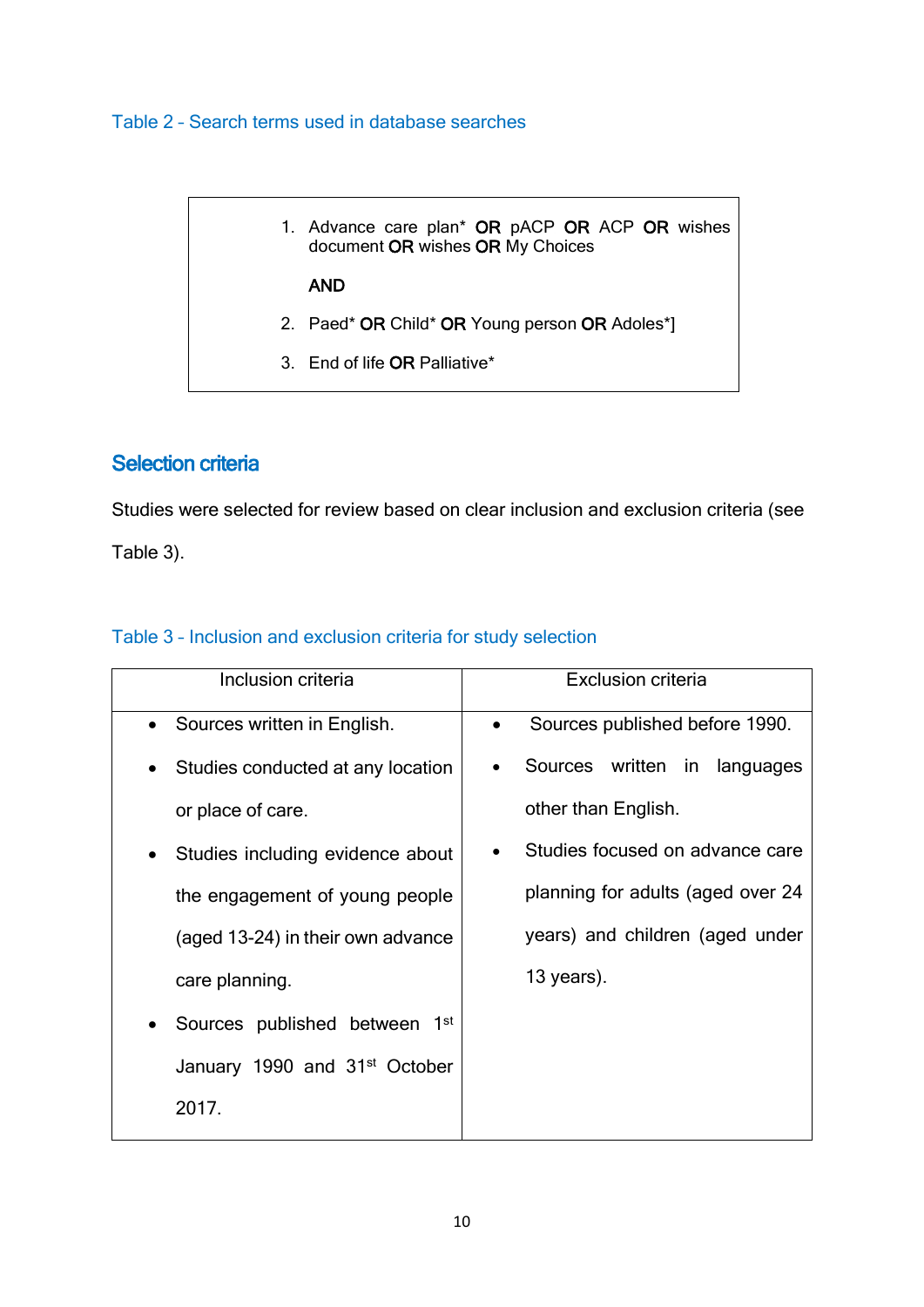# Data extraction and method of synthesis

The search strategy was adopted from similar previous research $27$  and adheres to the following narrative synthesis guidelines recommended by Popay et al.<sup>37</sup>

- 1. The first stage was to conduct a preliminary analysis of the literature to identify relevant sources. This was a two-step approach to identify and then screen the literature:
	- i. Searches were conducted using the databases identified above to locate abstracts and, where possible, titles of studies containing the search terms. This generated a list of potential studies to include in the synthesis. Results were then screened to remove duplicates and ensure that relevant studies were included in the synthesis. BH read and assessed the remaining studies for eligibility. This process allowed a further selection and exclusion of studies to take place. Studies which did not meet the inclusion criteria set out above were removed.
	- ii. The title and abstract of remaining studies were then screened and studies not meeting the criteria were excluded. The full text of the remaining 25 articles was assessed for eligibility by BH. Over 50% (n=15) of these papers were shared within the research team (MoB, AF, KK) for independent eligibility assessment and to increase the rigour of the study. Disagreements about study inclusion at each stage of study selection were resolved through discussion within the team.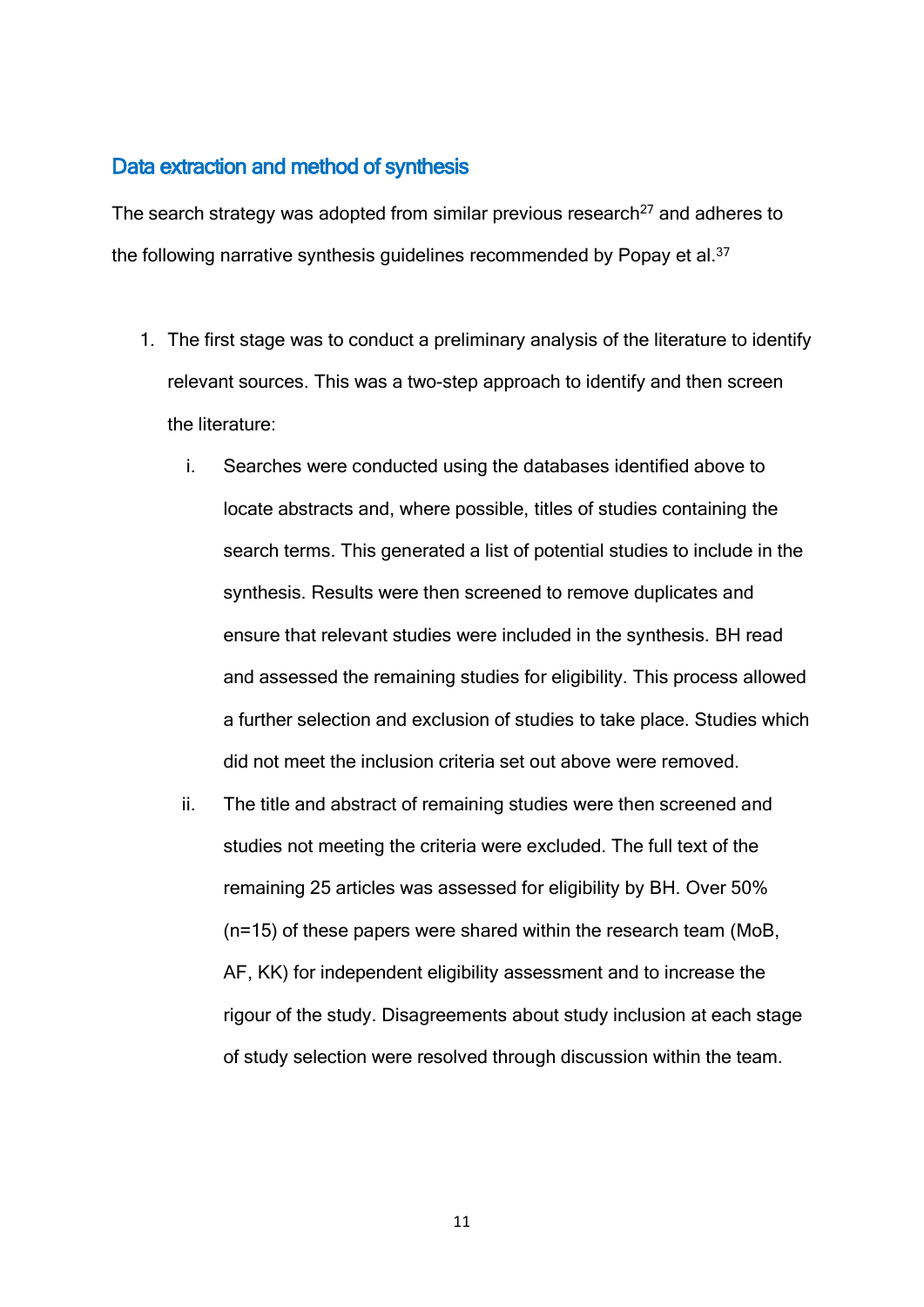- 2. The second stage was to explore the relationships between the results from the studies. Data from the studies were extracted and presented in a Characteristics of Included Studies table, before being thematically analysed by BH and discussed within the research team. This process ensured consistency, clarity and transparency within the data extraction and management process. The selected characteristics were based on those identified in previous research into ACP. <sup>38</sup> The table included the following information about each publication: study details; aims and objectives; study design; participant characteristics; country; setting; key findings; theme(s); included/excluded and quality assessment score.
- 3. Assessment of the robustness of the synthesis was carried out by the research team at each step of the process. A narrative synthesis approach was used to present themes found as it is well-suited to synthesising evidence from studies that are heterogeneous in method.<sup>37</sup>

The review has been registered with PROSPERO (PROSPERO registration number: CRD42017079823).

A total of 22 articles met the inclusion criteria and were included in the synthesis (see Figure 1 – PRISMA flow diagram).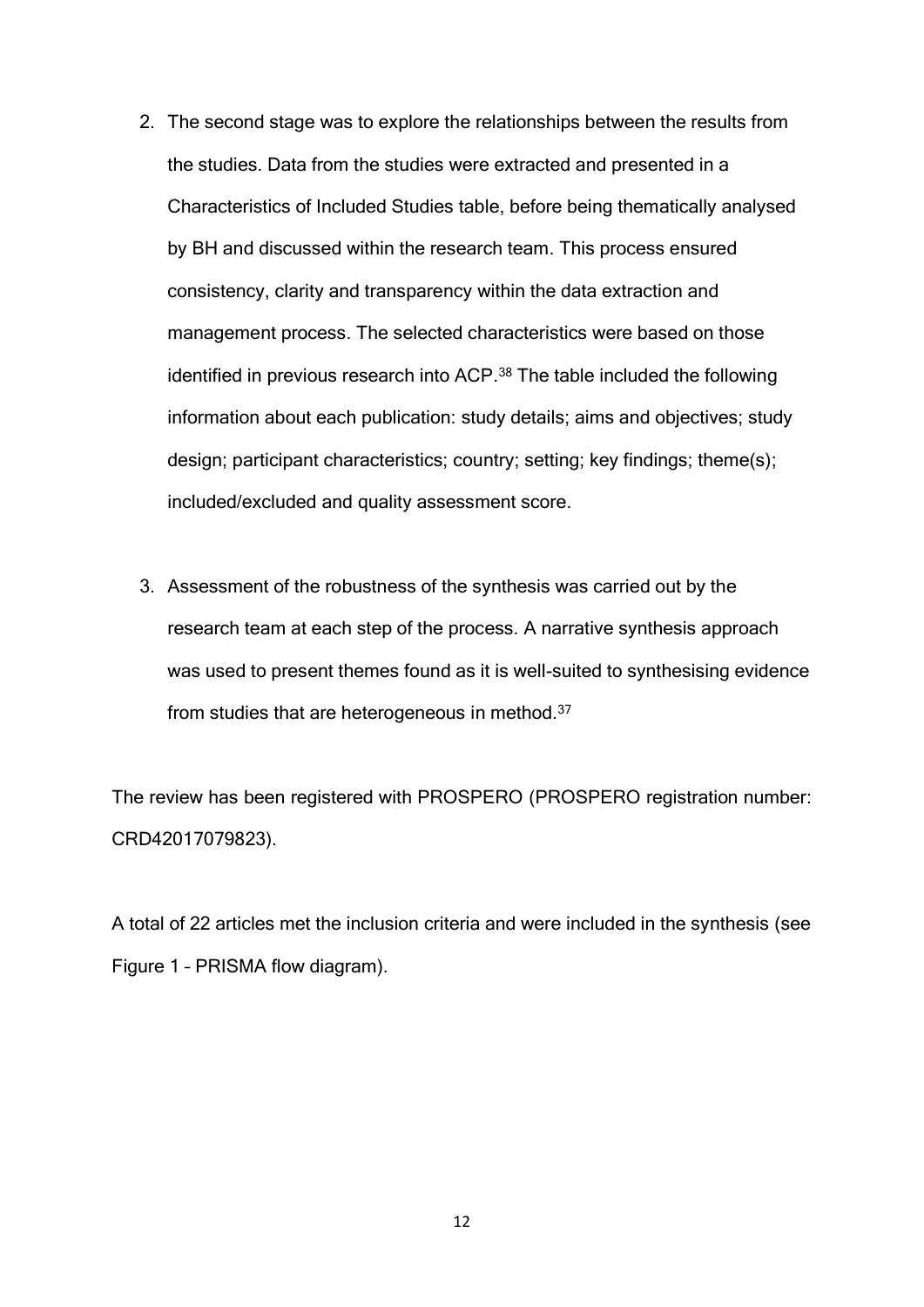#### Figure 1 – PRISMA flow diagram



### Assessment of quality

Hawker et al.'s<sup>1</sup> assessment framework (Appendix 1) and scoring system (Appendix 2) were utilised to assess the quality of the studies included in the synthesis. This approach mirrors that taken in previous similar studies where either palliative care research was undertaken, a systematic narrative synthesis was conducted, or a combination of the two was presented. <sup>27</sup> The assessment framework allows literature to be scored (9 very poor; 36 very good) to indicate the methodological rigour of each study.<sup>1</sup> This scoring process gives a clear indication of the strengths and weaknesses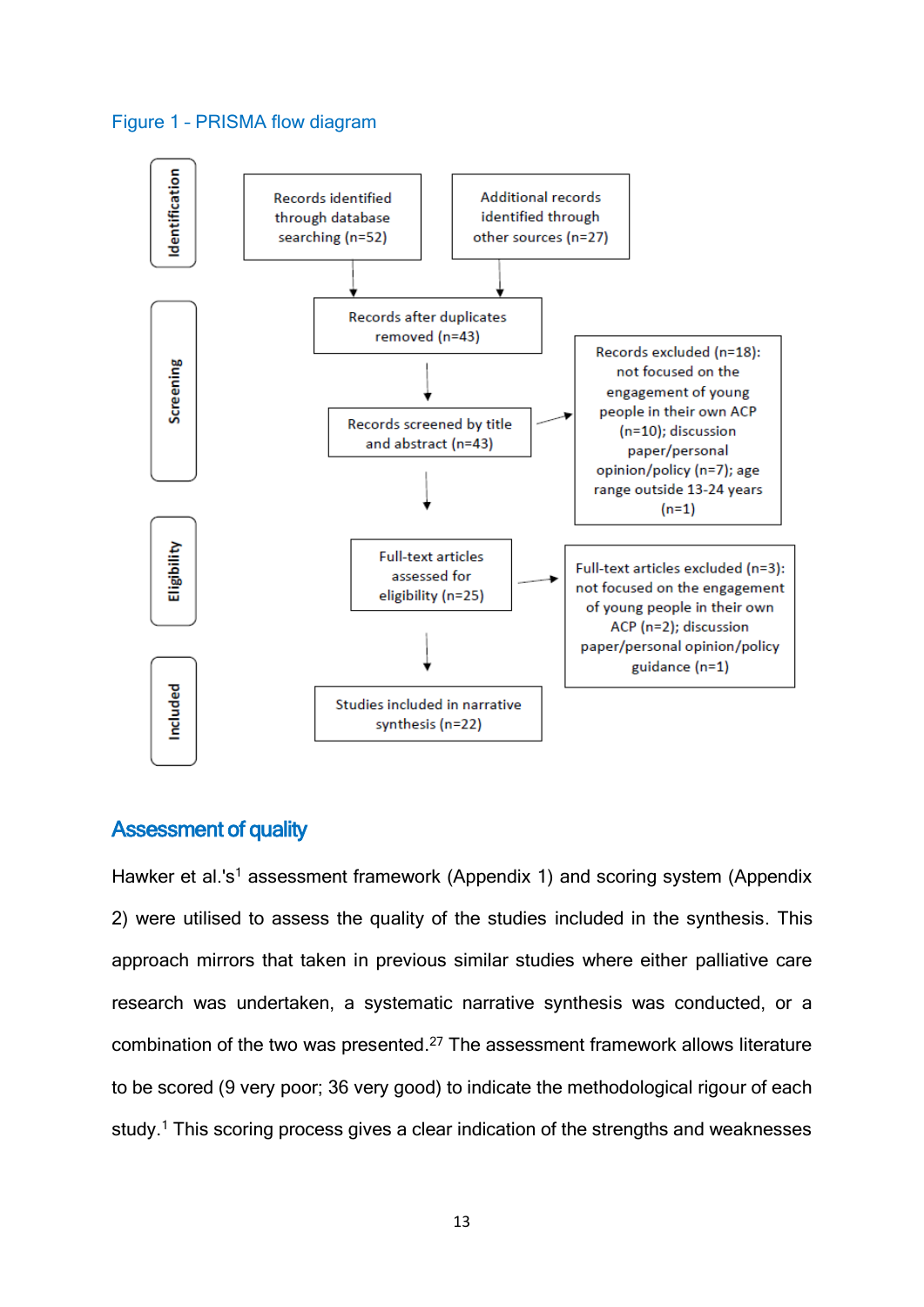of each study and so provides clarity, transparency and rigour in the quality assessment process.<sup>1</sup>

#### Overview of the studies

Publication dates of the studies ranged from 2004 to 2017. Studies were heterogeneous, with the majority being quantitative (n=15)<sup>24,39-51</sup>; three were qualitative method  $52-54$  and the remaining studies (n=4) $53,55-57$  used a mixed methods approach. The 22 studies included were primarily from the United States (US)  $(n=14)$ ,  $40,42-44,47-50,52,56-58$  with further studies coming from the United Kingdom  $(n=4)$ ,  $^{24,39,54,55}$  France,  $^{41}$  Germany,  $^{59}$  Japan.  $^{51}$  The remaining study, a systematic review, included research from the US and Australia.<sup>46</sup>

Study settings included: children's services/hospitals/clinics/medical centres (n=11);<sup>39-</sup>  $42,44,45,48,49,52,54,55$  cancer centres/institutes (n=2);<sup>50,58</sup> and universities (n=2).<sup>43,57</sup> Other research was conducted within National Health Service (NHS) Trusts;<sup>24</sup> via a national board of haematologists;<sup>51</sup>; and a range of settings: care settings only,<sup>48,59</sup> a combination of care and non-care settings;<sup>46</sup> paediatric hospitals and HIV clinics;<sup>47</sup> and a cancer institute and a university.<sup>53</sup>

Participants varied in their diagnosis: cancer and/or HIV/AIDS (n=9)<sup>40,44,47-49,51,53,58</sup> LLCs or LTCs (n=6);<sup>24,39,41,42,46,54</sup> chronic/severe/serious illness (n=3);<sup>50,56,59</sup> and cystic fibrosis ( $n=1$ ).<sup>52</sup> No specific condition was diagnosed in the young people in the remaining studies (n=3).43,55,57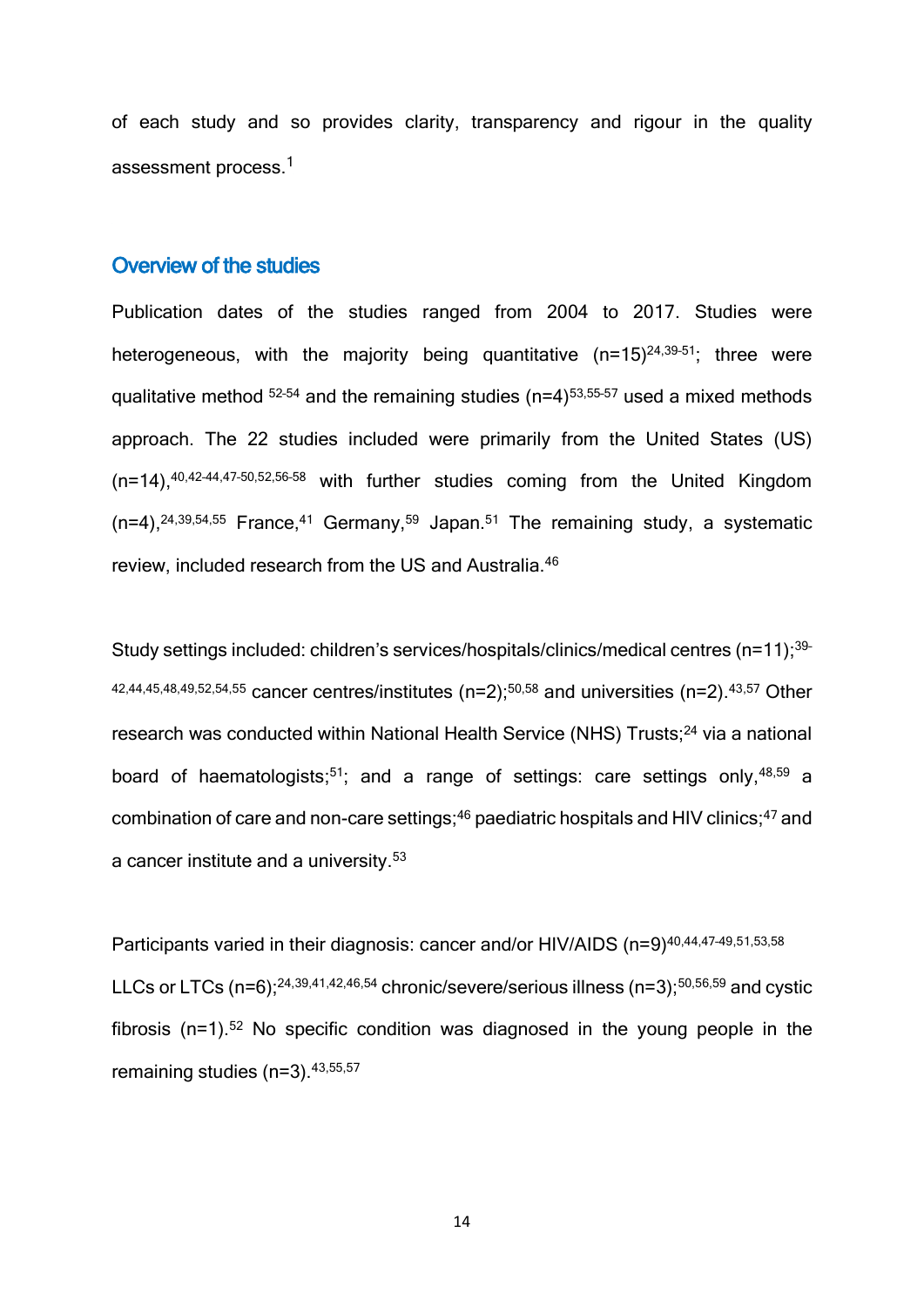Similarly, young people's knowledge of their diagnosis varied between studies: it was not mentioned in half of the studies  $(n=11)$ ;<sup>24,39,41,42,44,46,47,53-55,59</sup> young people were aware of their diagnosis in a third of the studies  $(n=7);^{40,48-50,52,58}$  in a small number of studies  $(n=2)$ ,<sup>51,56</sup> at least some participants were aware of their diagnosis, while others were unaware; and the young people did not have a diagnosed condition in the remaining studies (n=2).<sup>43,57</sup>

All participants were English-speaking and, where race/ethnicity was acknowledged, they identified across a range: Black, African-American, Hispanic/Latino, Asian, Black, White/Caucasian, American Indian/Alaskan, Biracial, Asian/Pacific Islander. Educational attainment and income level was mixed across those studies in which these factors were identified.40,43,44,47–49,57 The male/female split between young people was fairly equal in most studies.

#### **Themes**

Analysis produced four themes: how ACP works in practice; communication; training and education; and relationships; presented in the narrative below. The 22 studies are summarised in Table 3.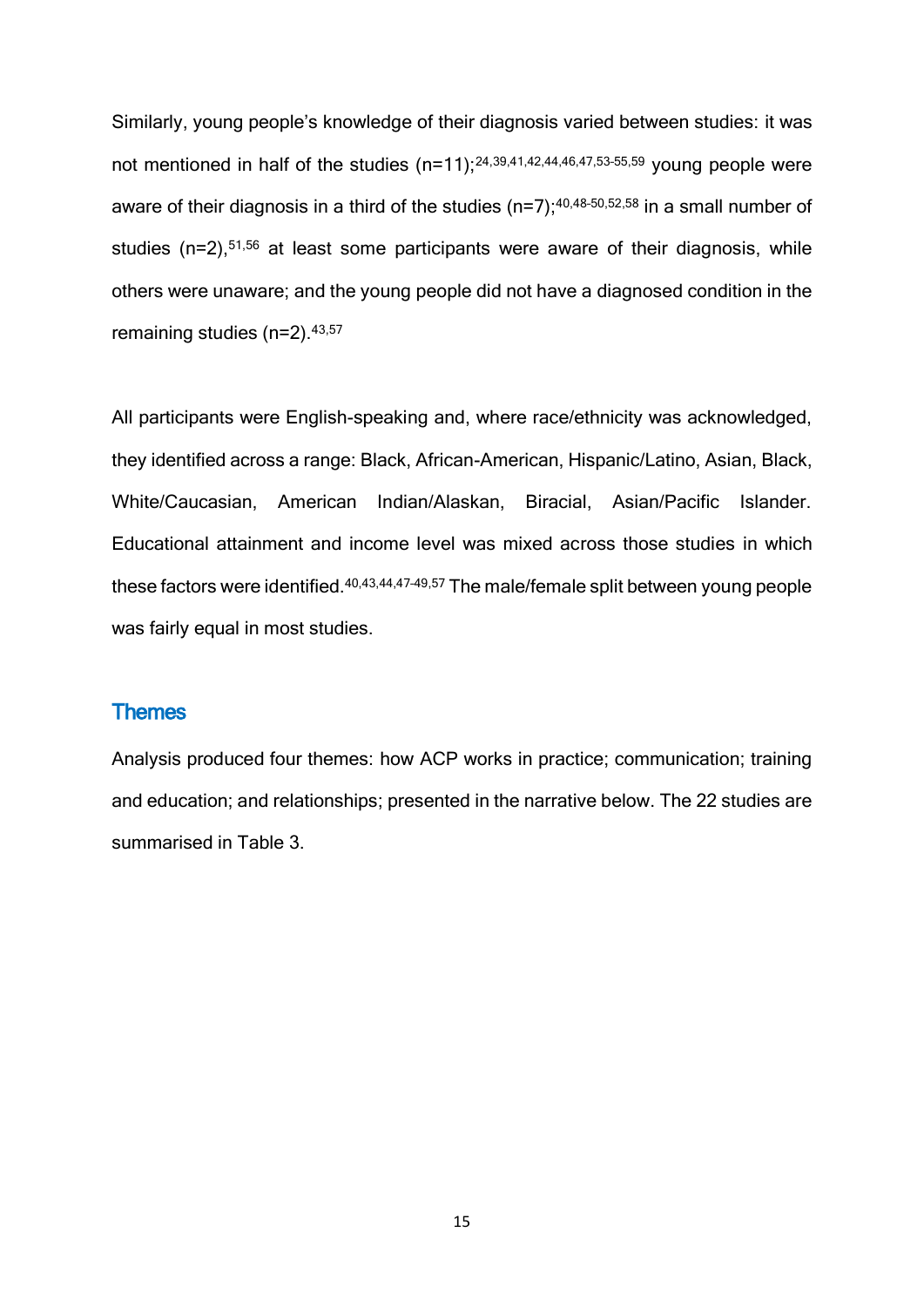# Table 3 – Data extraction and study quality

### Characteristics of Included Studies Table

| Study details                                                                                       | Aims and<br>objectives                                                                                                 | Study design                                     | Participant<br>characteristics                                                                                                                                                                                                                                                                                                                                                                                                        | Country   | Setting                                                  | Key findings                                                                                                                                                                                                                                                                                      | Theme(s) of included<br>papers                                                                                                                                                                                                                                           | Included/excluded<br>(Assessment<br>Framework score for<br>included studies)                                                                            |
|-----------------------------------------------------------------------------------------------------|------------------------------------------------------------------------------------------------------------------------|--------------------------------------------------|---------------------------------------------------------------------------------------------------------------------------------------------------------------------------------------------------------------------------------------------------------------------------------------------------------------------------------------------------------------------------------------------------------------------------------------|-----------|----------------------------------------------------------|---------------------------------------------------------------------------------------------------------------------------------------------------------------------------------------------------------------------------------------------------------------------------------------------------|--------------------------------------------------------------------------------------------------------------------------------------------------------------------------------------------------------------------------------------------------------------------------|---------------------------------------------------------------------------------------------------------------------------------------------------------|
| Keeping all<br>options open:<br>Parents'<br>approaches to<br>advance care<br>planning <sup>54</sup> | To investigate<br>how parents of<br>children and<br>young people with<br>LLCs approach<br>and experience<br><b>ACP</b> | Open ended,<br>semi-<br>structured<br>interviews | Parents whose<br>(i)<br>child was<br>currently<br>receiving<br>services from the<br>palliative care<br>team $(n=28)$<br>(ii) Bereaved<br>parents whose<br>child had<br>received care<br>from the<br>palliative care<br>team and had<br>died 6-10<br>months<br>previously (n=29)<br>A child population<br>aged 0-19 years<br>with a diverse<br>range of life-<br>limiting conditions,<br>ethnic and socio-<br>economic<br>backgrounds. | <b>UK</b> | Unidentified<br>specialist<br>palliative<br>care service | Most decisions<br>were made<br>relatively late in the<br>child's illness<br>It is questionable<br>whether the parents<br>in our study would<br>have welcomed<br>earlier discussions<br>Parents need more<br>support and more<br>information about<br>the aims of ACP to<br>help make<br>decisions | ACP in practice<br>How young<br>people are<br>engaged in ACP<br>discussions<br>Relationships<br>The dynamics in<br>relationships<br>between young<br>people and their<br>parents<br>Highlighted the<br>importance of a<br>trusting<br>relationship in the<br>ACP process | Included<br>The focus of the<br>study is about<br>engaging parents as<br>well as young people<br>in ACP<br>Hawker et al,<br>framework score:<br>(30/36) |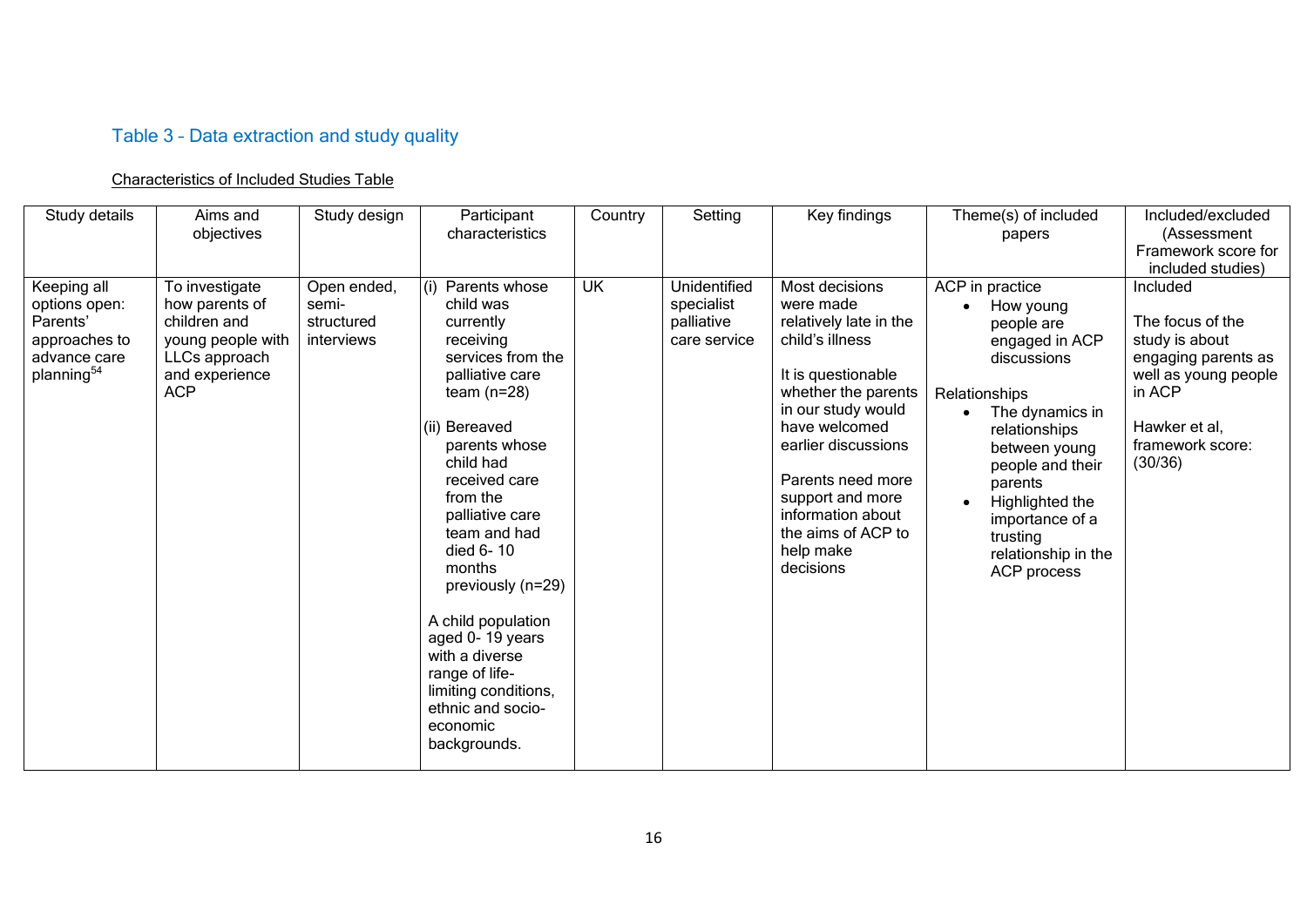| Was there a<br>plan? End-of-life<br>care for children<br>with life-limiting<br>conditions: a<br>review of multi-<br>service<br>healthcare<br>records <sup>60</sup> | To compare<br>documented EoL<br>planning with<br>published<br>children's<br>palliative care<br>standards, across<br>a range of<br>children's<br>healthcare<br>services and to<br>assess the impact<br>on practice of<br>written guidelines<br>to support EoL<br>care planning | A manual<br>retrospective<br>review of<br>healthcare<br>records | Children with a<br>diagnosed LLC or<br>LTC, who had died<br>before the age of<br>18 years, between<br>October 2008 and<br>March 2010, within<br>a defined<br>geographical area<br>served by one or<br>more of the<br>participating<br>services<br>$(n=114$ records<br>relating to 48<br>children; 24 boys<br>and 24 girls)<br>A range of LLCs | <b>UK</b> | Unspecified<br>services in<br>the West of<br>England | <b>Documented EoL</b><br>planning varies<br>between services<br>Professionals can<br>help prepare staff<br>to engage families<br>in these<br>conversations                                                                                                   | ACP in practice<br>Varies between<br>services<br>Training/education<br>Failures in ACP<br>may be related to<br>the need for<br>additional training<br>and access to<br>documentation<br>Relationships<br>HCPs have an<br>important role to<br>play in ACP<br>discussions | Included<br>The focus of the<br>study is about<br>engaging young<br>people in the ACP<br>process<br>Hawker et al,<br>framework score:<br>(27/30)      |
|--------------------------------------------------------------------------------------------------------------------------------------------------------------------|-------------------------------------------------------------------------------------------------------------------------------------------------------------------------------------------------------------------------------------------------------------------------------|-----------------------------------------------------------------|-----------------------------------------------------------------------------------------------------------------------------------------------------------------------------------------------------------------------------------------------------------------------------------------------------------------------------------------------|-----------|------------------------------------------------------|--------------------------------------------------------------------------------------------------------------------------------------------------------------------------------------------------------------------------------------------------------------|--------------------------------------------------------------------------------------------------------------------------------------------------------------------------------------------------------------------------------------------------------------------------|-------------------------------------------------------------------------------------------------------------------------------------------------------|
| Service<br>evaluation of an<br>advance care<br>plan tool <sup>55</sup>                                                                                             | Investigate how<br>accurately the<br>documentation<br>was being<br>completed<br>Ascertain the<br>appropriateness<br>of the tool from<br>the family and<br>staff perspective<br>Discover the<br>extent to which<br>families were able<br>to agree care at<br>the end of life,  | Mixed<br>methods                                                | <b>ACP</b> document<br>analysis from 3<br>research sites<br>Parents (n=4) from<br>2 research sites<br>Focus groups with<br>unspecified<br>professionals and<br>lead nurses $(n=17)$<br>No information<br>about the<br>breakdown of<br>gender, ethnicity or                                                                                    | UK        | Children's<br>services in<br>East Kent               | Inconsistent<br>structure and<br>formatting of ACP<br>documentation,<br>leading to<br>ambiguity in their<br><b>use</b><br>HCP knowledge of<br>the young people<br>and the ACP<br>process is<br>important<br>There needs to be<br>a state of<br>awareness and | ACP in practice<br>Issues around the<br>format of<br>documentation<br>Timing of ACP<br>needs to be<br>considered<br>Young people<br>should be<br>involved in ACP<br>discussions<br>Communication<br><b>Barriers</b> to<br>families wanting<br>to engage                  | Included<br>Focus is on<br>engagement of<br>families rather than<br>the engagement of<br>young people<br>Hawker et al,<br>framework score:<br>(32/36) |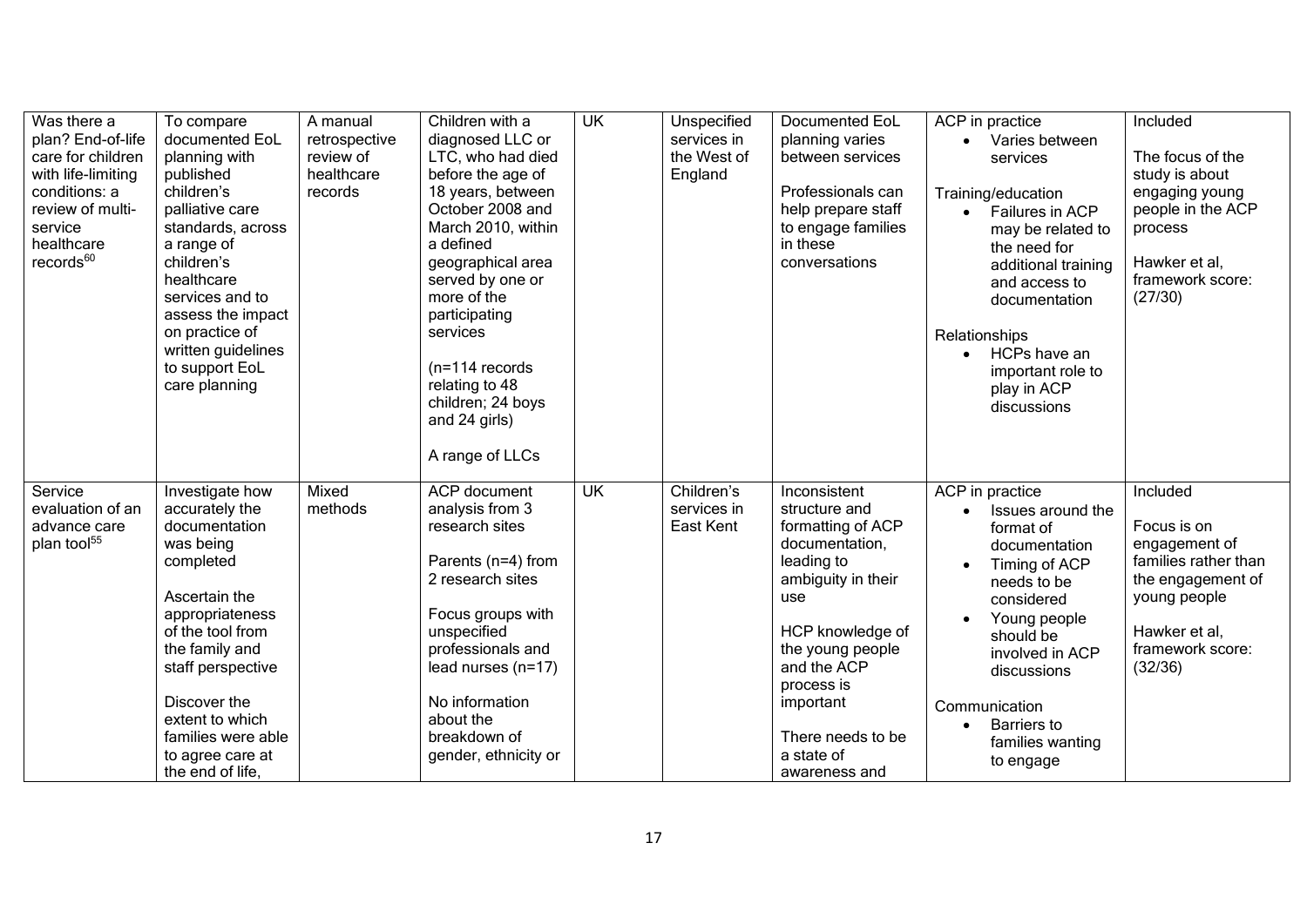| including                                  |            |                       |           |                | readiness for the    |                    |                     |
|--------------------------------------------|------------|-----------------------|-----------|----------------|----------------------|--------------------|---------------------|
|                                            |            | socio-economic        |           |                |                      |                    |                     |
| resuscitation                              |            | groups                |           |                | ACP process to       | Training/education |                     |
| decisions                                  |            |                       |           |                | engage parents       | • Current training |                     |
|                                            |            |                       |           |                |                      | not always         |                     |
| Identify staff                             |            |                       |           |                | ACPs may be          | consistent         |                     |
| perceptions of                             |            |                       |           |                | inappropriate in     |                    |                     |
| training received                          |            |                       |           |                | some                 | Relationships      |                     |
| regarding                                  |            |                       |           |                | circumstances e.g.   | • Some tension in  |                     |
| application of the                         |            |                       |           |                | conflict with        | relationships      |                     |
| tool                                       |            |                       |           |                | religious beliefs    |                    |                     |
|                                            |            |                       |           |                |                      |                    |                     |
| Identify and build                         |            |                       |           |                | ACP can be           |                    |                     |
| on the strengths,                          |            |                       |           |                | positive if used     |                    |                     |
| and make                                   |            |                       |           |                | proactively, is      |                    |                     |
| recommendation                             |            |                       |           |                | family-driven and is |                    |                     |
|                                            |            |                       |           |                | introduced in the    |                    |                     |
| for improvement                            |            |                       |           |                |                      |                    |                     |
|                                            |            |                       |           |                | home environment     |                    |                     |
|                                            |            |                       |           |                | Timing of ACP is     |                    |                     |
|                                            |            |                       |           |                | important e.g. not   |                    |                     |
|                                            |            |                       |           |                | when the young       |                    |                     |
|                                            |            |                       |           |                | person's condition   |                    |                     |
|                                            |            |                       |           |                | is unstable          |                    |                     |
| Including the<br>To present issues         | Case study | The case is an 18-    | <b>US</b> | Children's     | Communication        | ACP in practice    | Included            |
| Perspective of<br>and challenges           |            | year-old woman        |           | Mercy          | tools:               | How ACP works      |                     |
| the Adolescent<br>that HCPs                |            | diagnosed with        |           | Hospitals      | can facilitate       | for the young      | Discusses the       |
| in Palliative<br>encounter and to          |            | cystic fibrosis as an |           | and Clinics in |                      | person in the      | engagement of       |
| describe how<br>Care                       |            | infant. Her disease   |           | Kansas City,   | young                |                    | young people within |
| Preferences <sup>52</sup><br>communication |            |                       |           | Missouri       | people's             | study              |                     |
|                                            |            | progression has       |           |                | perceptions,         |                    | the family context  |
| can be facilitated                         |            | resulted in more      |           |                | beliefs,             | Communication      |                     |
| between the                                |            | frequent and longer   |           |                | values,              | Can help           | Hawker et al,       |
| patient, family and                        |            | hospitalisations      |           |                | preferences          | understand young   | framework score:    |
| <b>HCPs</b>                                |            |                       |           |                | and goals, as        | people and the     | (21/36)             |
|                                            |            |                       |           |                | well the             | care they need     |                     |
|                                            |            |                       |           |                | success of           | Can help young     |                     |
|                                            |            |                       |           |                | available            | people develop     |                     |
|                                            |            |                       |           |                | coping               | skills to convey   |                     |
|                                            |            |                       |           |                | mechanism            | their own care     |                     |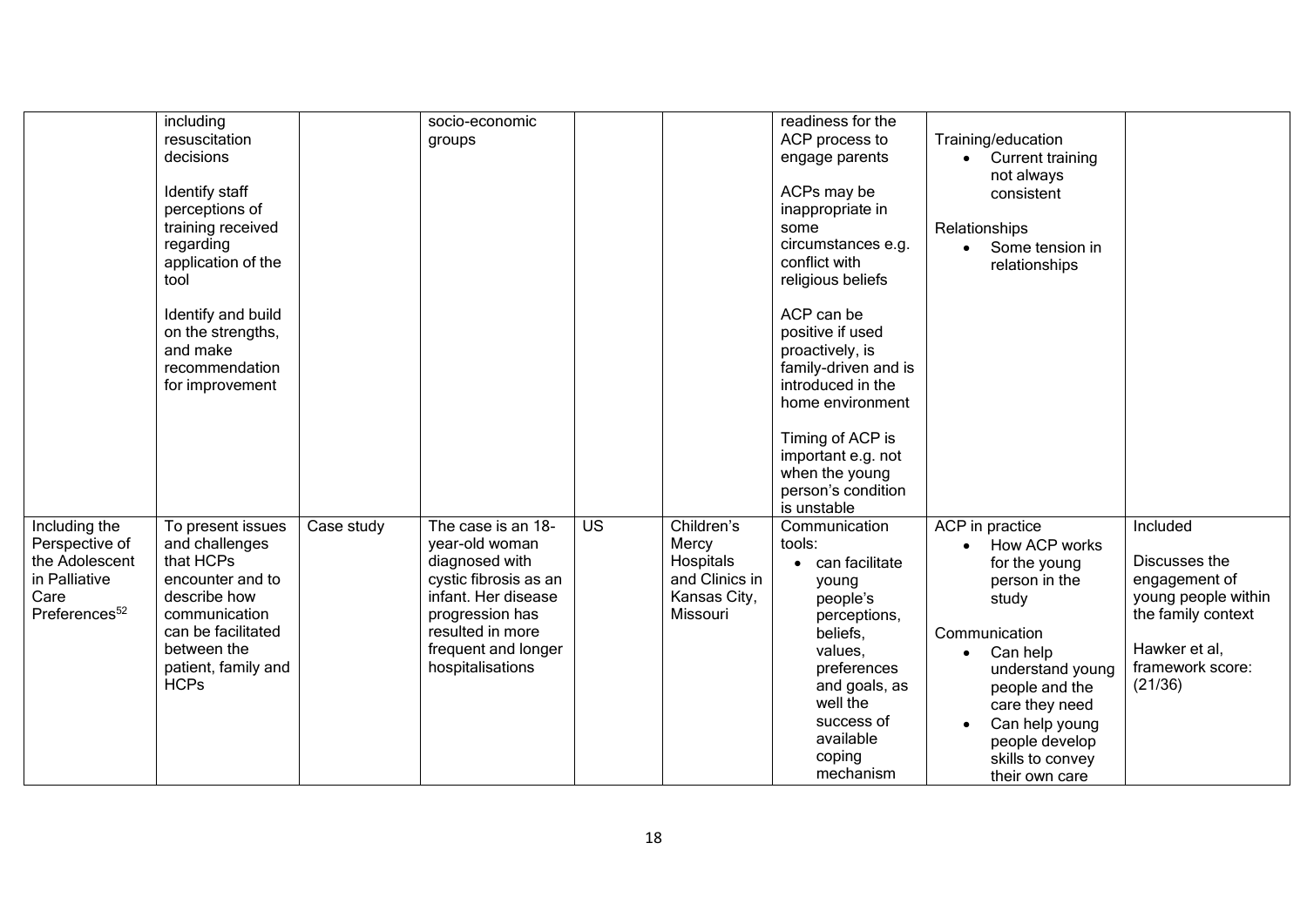|                                                                                                                      |                                                                                                                                                                 |                             |                                                                                                                                                                                                                                                                                 |           |                                                                   | $\bullet$ can help<br>initiate difficult<br>conversations<br>may initiate<br>$\bullet$<br>thinking about<br>personal and<br>health care<br>goals                                                                                         | treatment<br>decisions                                                                                                                                                                                                                                           |                                                                                                                                                     |
|----------------------------------------------------------------------------------------------------------------------|-----------------------------------------------------------------------------------------------------------------------------------------------------------------|-----------------------------|---------------------------------------------------------------------------------------------------------------------------------------------------------------------------------------------------------------------------------------------------------------------------------|-----------|-------------------------------------------------------------------|------------------------------------------------------------------------------------------------------------------------------------------------------------------------------------------------------------------------------------------|------------------------------------------------------------------------------------------------------------------------------------------------------------------------------------------------------------------------------------------------------------------|-----------------------------------------------------------------------------------------------------------------------------------------------------|
| Acceptability of<br>Family-Centered<br><b>Advanced Care</b><br>Planning for<br>Adolescents<br>With $HIV^{40}$        | To determine the<br>appropriateness<br>of engaging<br>adolescents with<br>chronic or life-<br>limiting illnesses<br>in advance care<br>planning                 | Randomised<br>control trial | Young people aged<br>$14-21$ years<br>Participants were<br>aware of their HIV<br>diagnosis; a<br>documented IQ<br>score $< 70$ ; no<br>documented<br>diagnosis of severe<br>depression,<br>suicidal/homicidal<br>ideation or<br>psychosis; and able<br>to understand<br>English | <b>US</b> | 6 unspecified<br>US urban<br>hospitals with<br>high AIDS<br>rates | Family-centred<br>ACP enabled<br>worthwhile<br>conversations,<br>while<br>simultaneously<br>eliciting intense<br>emotions<br>Evidence of the<br>feasibility,<br>acceptability, and<br>safety of ACPfYP                                   | ACP in practice<br>• Families want to<br>hear their own<br>child's voice<br>Resilience of<br>young people in<br><b>ACP</b> discussions<br>Communication<br>FaCE enabled<br>$\bullet$<br>high quality EoL<br>conversations<br>between families<br>and their teens | Included<br>Identifies attitudes of<br>young people to ACP<br>Hawker et al,<br>framework score:<br>(29/36)                                          |
| Advance care<br>planning and<br>place of death in<br>a paediatric<br>palliative care<br>unit in France <sup>41</sup> | To compare two<br>periods to<br>evaluate the<br>impact of ACPs<br>Identify the<br>challenges and<br>benefits of<br>developing<br>advance care<br>plans with the | Retrospective<br>study      | No specific<br>information<br>provided<br>The article was a<br>general discussion<br>of the experiences<br>of the authors at<br>their paediatric<br>palliative care unit                                                                                                        | France    | Paediatric<br>palliative<br>care unit                             | Advance care<br>planning is crucial<br>to involve families<br>of paediatric<br>patients in decision-<br>making and help<br>them understand<br>that they can have<br>their say in what<br>happens to their<br>child in the final<br>phase | ACP in practice<br><b>Starting ACP</b><br>discussions early<br>is beneficial<br>Communication<br><b>ACP</b> discussions<br>can be difficult but<br>are beneficial<br>Relationships                                                                               | Included<br>Includes the role of<br>young people within<br>the family context in<br>the ACP process<br>Hawker et al,<br>framework score:<br>(21/36) |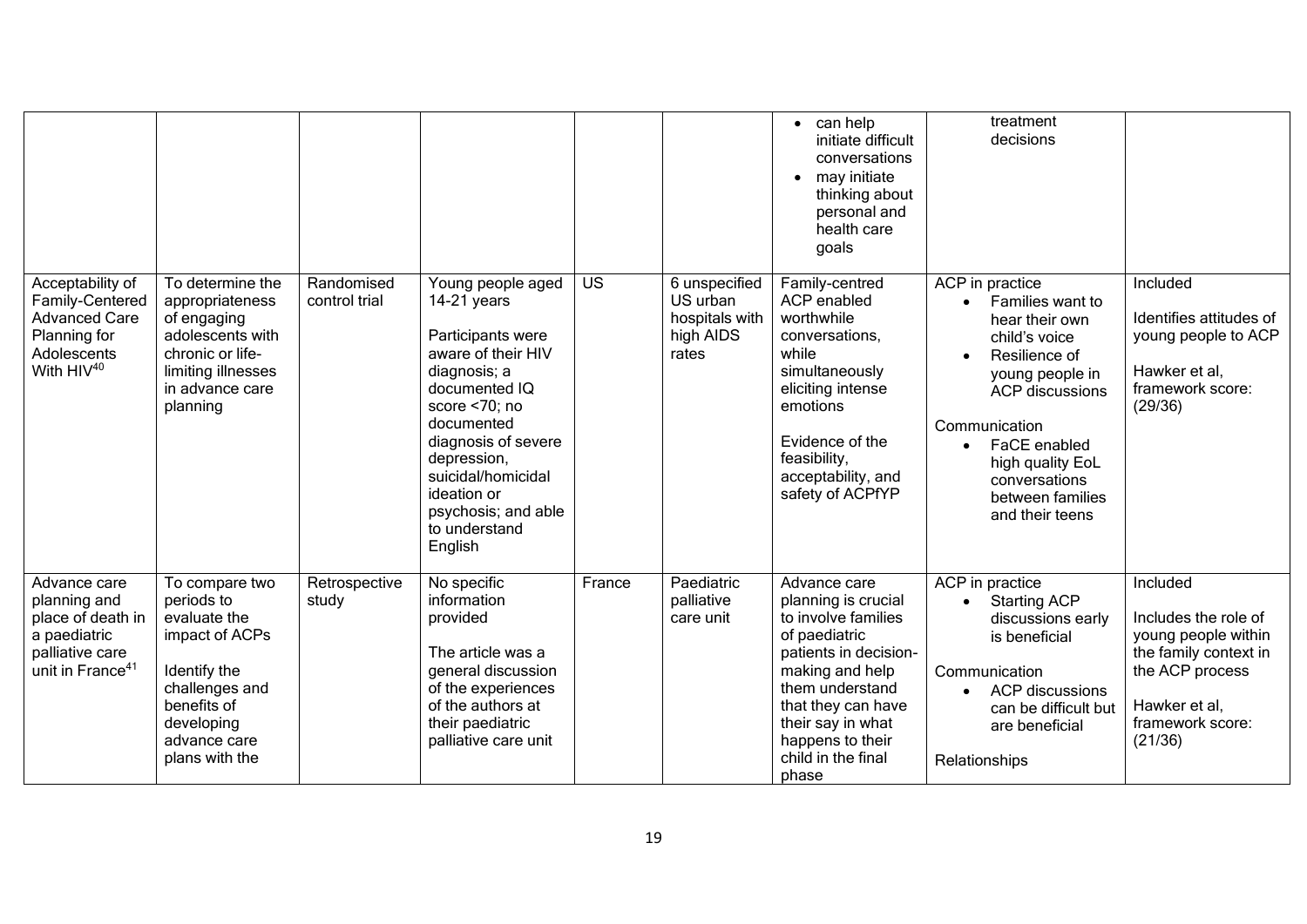|                                                                                                                                                                                    | families of<br>paediatric patients                                                                                                                                                                          |                                                                                                                                                                                     |                                                                                                                                                                                                                                          |                 |                                                                                                                                                                                                                                       |                                                                                                                                                                                                                                                                                                                                                                    | Potential for<br>$\bullet$<br>conflict                                                                                                                                                                                                                     |                                                                                                                                                                                                                   |
|------------------------------------------------------------------------------------------------------------------------------------------------------------------------------------|-------------------------------------------------------------------------------------------------------------------------------------------------------------------------------------------------------------|-------------------------------------------------------------------------------------------------------------------------------------------------------------------------------------|------------------------------------------------------------------------------------------------------------------------------------------------------------------------------------------------------------------------------------------|-----------------|---------------------------------------------------------------------------------------------------------------------------------------------------------------------------------------------------------------------------------------|--------------------------------------------------------------------------------------------------------------------------------------------------------------------------------------------------------------------------------------------------------------------------------------------------------------------------------------------------------------------|------------------------------------------------------------------------------------------------------------------------------------------------------------------------------------------------------------------------------------------------------------|-------------------------------------------------------------------------------------------------------------------------------------------------------------------------------------------------------------------|
| <b>Barriers</b> to<br>Conducting<br><b>Advance Care</b><br>Discussions for<br><b>Children With</b><br>Life-Threatening<br>Conditions <sup>42</sup>                                 | To identify<br>barriers to<br>conducting<br>advance care<br>discussions for<br>children with<br><b>LTCs</b>                                                                                                 | Survey                                                                                                                                                                              | Physicians (n=107)<br>and nurses<br>$(n=159)$ .<br>Participants<br>included all ICU<br>and oncology<br>attending<br>physicians, fellows,<br>hospitalists, nurses,<br>and advance<br>practice nurses.                                     | $\overline{US}$ | The medical/<br>surgical ICU,<br>medicine<br>ICU, cardiac<br>ICU (CICU),<br>and oncology<br>ward at<br>Children's<br>Hospital<br>Boston; and<br>the<br>outpatient<br>oncology<br>service at the<br>Dana-Farber<br>Cancer<br>Institute | Clinicians perceive<br>parent prognostic<br>understanding and<br>attitudes as the<br>most common<br>barriers to<br>conducting<br>advance care<br>discussions.<br>Educational<br>interventions aimed<br>at improving<br>clinician<br>knowledge,<br>attitudes, and skills<br>in addressing these<br>barriers may help<br><b>HCPs overcome</b><br>perceived barriers. | Communication<br>New resuscitation<br>$\bullet$<br>order will be<br>developed to<br>communicate<br>overall goals of<br>care<br>Training/education<br>• HCPs' ability to<br>discuss EoLC<br>with families is a<br>barrier to<br>engagement in<br><b>ACP</b> | Included<br>Although the focus of<br>the study was HCPs,<br>the research<br>identified the impact<br>of their knowledge<br>and skills on the<br>process of ACPfYP<br>Hawker et al,<br>framework score:<br>(29/36) |
| The Importance<br>of Inter-<br>generational<br>Communication<br>in Advance Care<br>Planning:<br>Generational<br>Relationships<br>among<br>Perceptions and<br>Beliefs <sup>43</sup> | Explores triadic<br>inter-generational<br>perceptions of<br>family members'<br>beliefs and<br>behaviours that<br>often impact an<br>individual's<br>willingness to<br>engage in<br>advance care<br>planning | An online<br>survey,<br>covering<br>openness<br>about death;<br>death anxiety;<br>perceived<br>knowledge<br>about<br>surrogate<br>decision-<br>making; and<br>ACP self-<br>efficacy | Undergraduate<br>students (n=567)<br>comprising men<br>$(n=173)$ and<br>women $(n=394)$<br>Aged 18-88<br>The majority of<br>participants in the<br>project were white<br>$(n=426)$ , followed<br>by Hispanic (n=39)<br>and Asian (n=28). | <b>US</b>       | Surveys<br>were<br>completed<br>online                                                                                                                                                                                                | The need to treat<br>advance care<br>planning as a family<br>communication<br>issue                                                                                                                                                                                                                                                                                | Communication<br>Effective<br>$\bullet$<br>communication<br>should be<br>targeted for<br>effective ACP<br>Relationships<br>Importance of<br>effective family<br>relationships and<br>negotiating<br>conflict                                               | Included<br>This study is about<br>family engagement in<br>the ACP process and<br>includes the<br>perspective of young<br>people<br>Hawker et al,<br>framework score:<br>(29/36)                                  |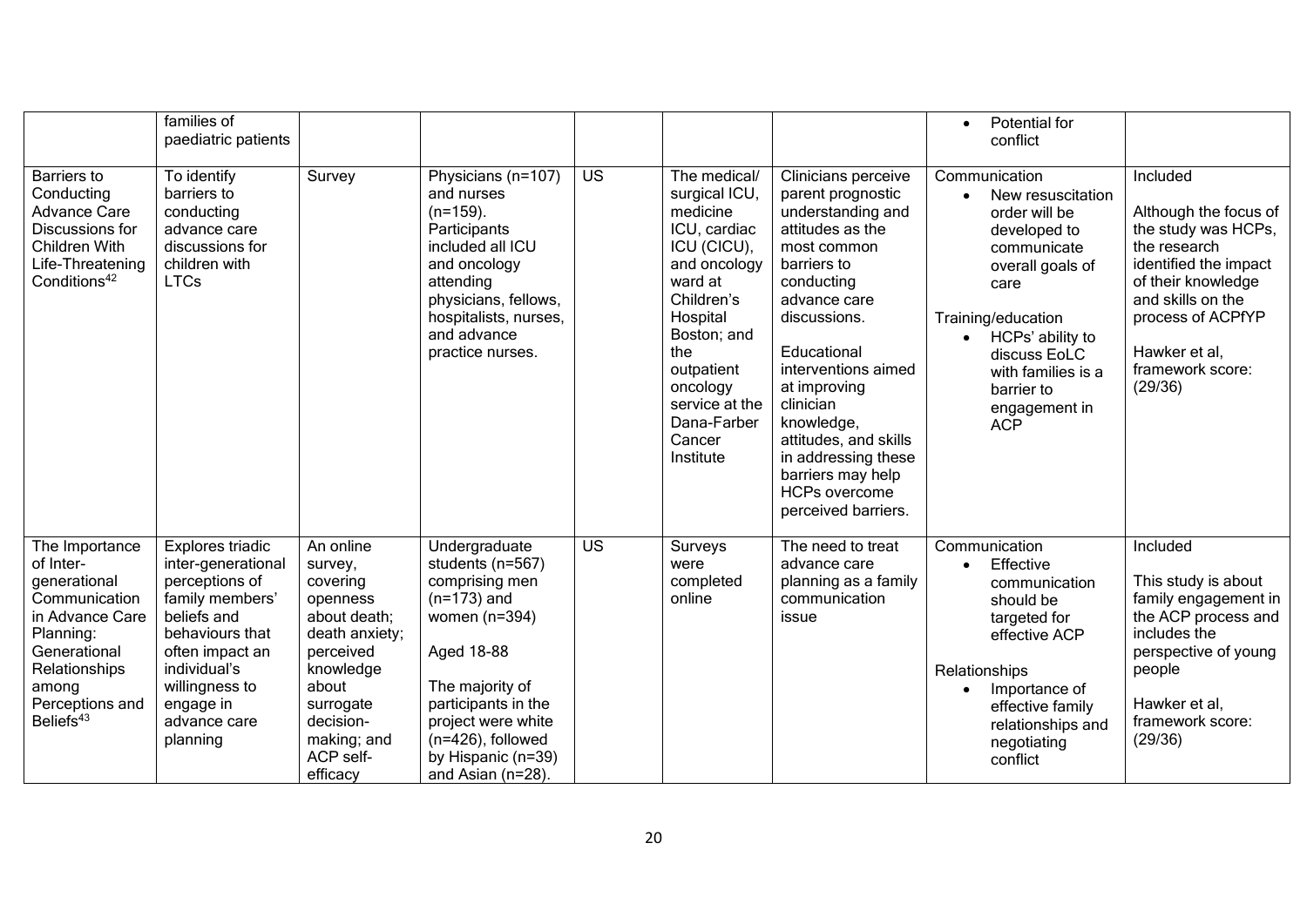|                                  |                                    |                             | <b>African Americans</b><br>and those who<br>identified as Middle |                 |                        |                                        | A family-centred<br>approach might<br>encourage people |                                       |
|----------------------------------|------------------------------------|-----------------------------|-------------------------------------------------------------------|-----------------|------------------------|----------------------------------------|--------------------------------------------------------|---------------------------------------|
|                                  |                                    |                             | Eastern each<br>comprised 10                                      |                 |                        |                                        | to engage in ACP                                       |                                       |
|                                  |                                    |                             | participants.                                                     |                 |                        |                                        |                                                        |                                       |
|                                  |                                    |                             | The majority of<br>respondents                                    |                 |                        |                                        |                                                        |                                       |
|                                  |                                    |                             | identified as                                                     |                 |                        |                                        |                                                        |                                       |
|                                  |                                    |                             | Catholic (n=179) or<br>Protestant (n=234);                        |                 |                        |                                        |                                                        |                                       |
|                                  |                                    |                             | nondenominational                                                 |                 |                        |                                        |                                                        |                                       |
|                                  |                                    |                             | Christian (n=64)<br>and no religion                               |                 |                        |                                        |                                                        |                                       |
|                                  |                                    |                             | $(n=44)$ . The<br>remainder of                                    |                 |                        |                                        |                                                        |                                       |
|                                  |                                    |                             | participants                                                      |                 |                        |                                        |                                                        |                                       |
|                                  |                                    |                             | identified as<br>Jewish, Hindu,                                   |                 |                        |                                        |                                                        |                                       |
|                                  |                                    |                             | Mormon, Muslim,<br>and Buddhis                                    |                 |                        |                                        |                                                        |                                       |
|                                  |                                    |                             |                                                                   |                 |                        |                                        |                                                        |                                       |
| An Exploratory<br>Survey of End- | To examine<br>congruence in        | Survey<br>administered      | Medically stable,<br>English-speaking                             | $\overline{US}$ | Children's<br>National | The timing of EoL<br>conversations and | Communication<br>Needs to be                           | Included                              |
| of-Life Attitudes,               | HIV positive                       | within a                    | adolescents aged                                                  |                 | Medical                | adolescents' EOL                       | improved with                                          | This study includes                   |
| Beliefs, and<br>Experiences of   | adolescents and<br>their families' | randomised<br>control trial | 14-21 years with<br>HIV/AIDS and their                            |                 | Center and<br>St. Jude | needs and wishes<br>are not known by   | young people                                           | the engagement of<br>young people and |
| Adolescents                      | thoughts about                     |                             | families $(n=48)$                                                 |                 | Children's             | their families.                        |                                                        | their inclusion of their              |
| With HIV/AIDS<br>and Their       | death and dying.                   |                             | Adolescent                                                        |                 | Research<br>Hospital,  | Families need help                     |                                                        | wishes in their EoL<br>decisions.     |
| Families <sup>44</sup>           |                                    |                             | participants: female                                              |                 | Michigan,              | initiating EoL<br>conversations to     |                                                        |                                       |
|                                  |                                    |                             | $(n=15)$ and male<br>$(n=9)$                                      |                 | Washington             | assure that their                      |                                                        | Hawker et al,                         |
|                                  |                                    |                             | Family participants:                                              |                 |                        | adolescents' EOL<br>wishes are known   |                                                        | framework score:<br>(30/36)           |
|                                  |                                    |                             | female $(n=19)$ and                                               |                 |                        | to them                                |                                                        |                                       |
|                                  |                                    |                             | male $(n=5)$                                                      |                 |                        |                                        |                                                        |                                       |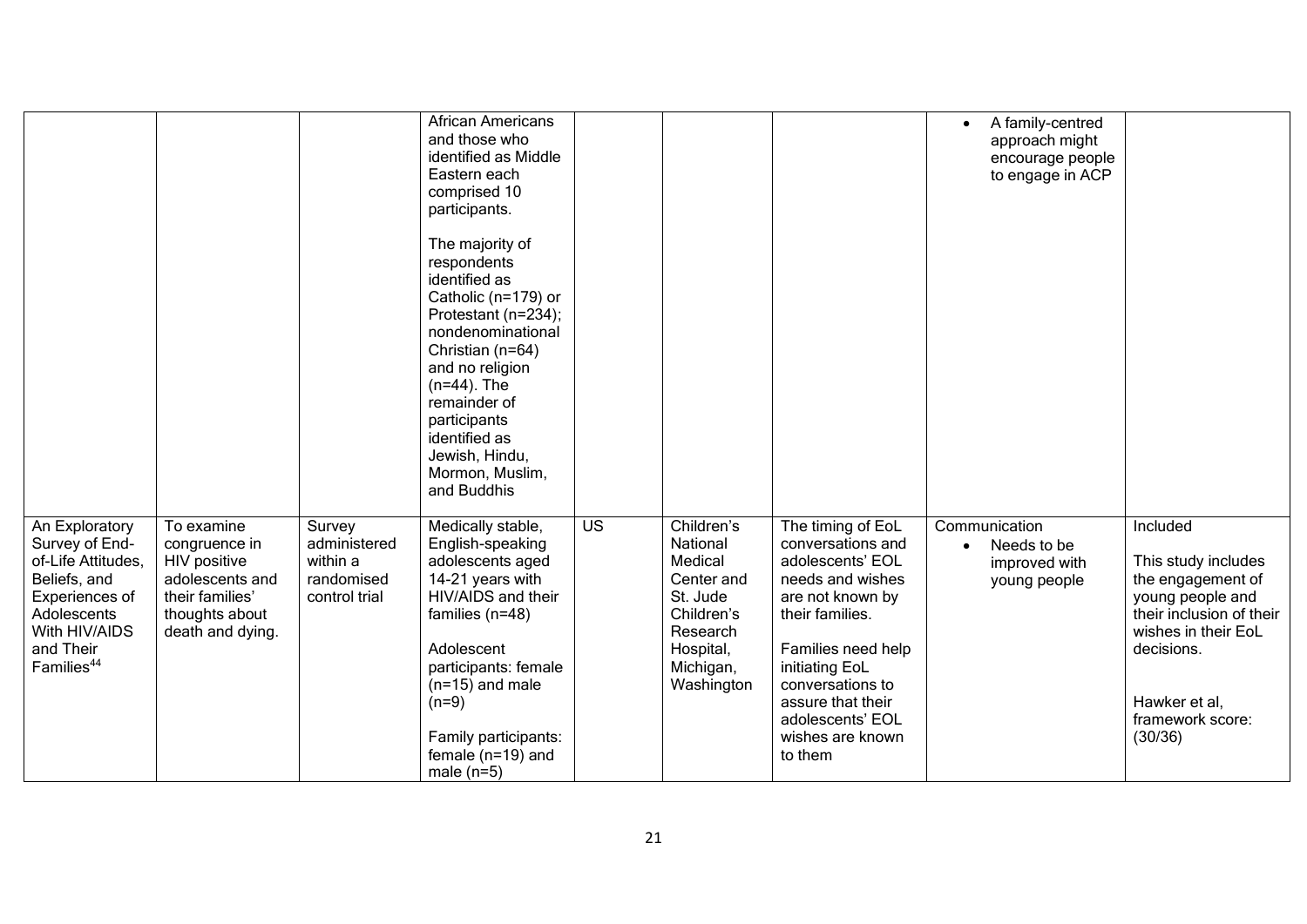|                                                                                                     |                                                                                                                                                  |                                      | Black/African<br>American (n=41)<br>and only 3<br>participants (all<br>family members)<br>were educated to<br>university level.<br>Nearly half of the<br>participants (n=21)<br>did not have any<br>qualifications.<br>Nearly half of the<br>family groups (n=10<br>out of 24) identified<br>themselves as<br>living at or below<br>the federal poverty<br>level |                         |                                               |                                                                                                                                                                                                                                                                                                 |                                                                                                                                                                                                               |                                                                                                                                                                                 |
|-----------------------------------------------------------------------------------------------------|--------------------------------------------------------------------------------------------------------------------------------------------------|--------------------------------------|------------------------------------------------------------------------------------------------------------------------------------------------------------------------------------------------------------------------------------------------------------------------------------------------------------------------------------------------------------------|-------------------------|-----------------------------------------------|-------------------------------------------------------------------------------------------------------------------------------------------------------------------------------------------------------------------------------------------------------------------------------------------------|---------------------------------------------------------------------------------------------------------------------------------------------------------------------------------------------------------------|---------------------------------------------------------------------------------------------------------------------------------------------------------------------------------|
| <b>Advance Care</b><br>Planning:<br>Challenges and<br>Approaches for<br>Pediatricians <sup>24</sup> | To review<br>advance care<br>planning for<br>children with life-<br>threatening or life-<br>limiting conditions<br>(LTLLCs) in our<br>local area | Retrospective<br>case note<br>review | Young people aged<br>$0-18$ years (n=20)<br>who were<br>diagnosed with a<br>LLC or LTC<br>Died between<br>October 2008 and<br>March 2010, which<br>was caused by the<br>progressive<br>disease/underlying<br>diagnosis ( $n=11$ ) or<br>respiratory<br>problems $(n=7)$                                                                                          | $\overline{\mathsf{U}}$ | <b>Two NHS</b><br>Trusts in<br><b>Bristol</b> | The numbers of<br>children living with<br><b>LCCs or LTCs are</b><br>estimated to be<br>higher than<br>previously thought<br>Advancing<br>technologies can<br>sustain life in ways<br>that were<br>previously<br>impossible<br>The best interests<br>of the child should<br>be at the forefront | ACP in practice<br>Varying standards<br>$\bullet$<br>of ACP<br>Communication<br>Using prompts<br>$\bullet$<br>can help initiate<br>conversations<br>about ACP<br>Communication<br>$\bullet$<br>skills are key | Included<br>This study is about<br>family engagement in<br>the ACP process and<br>includes the<br>engagement of<br>young people<br>Hawker et al,<br>framework score:<br>(24/36) |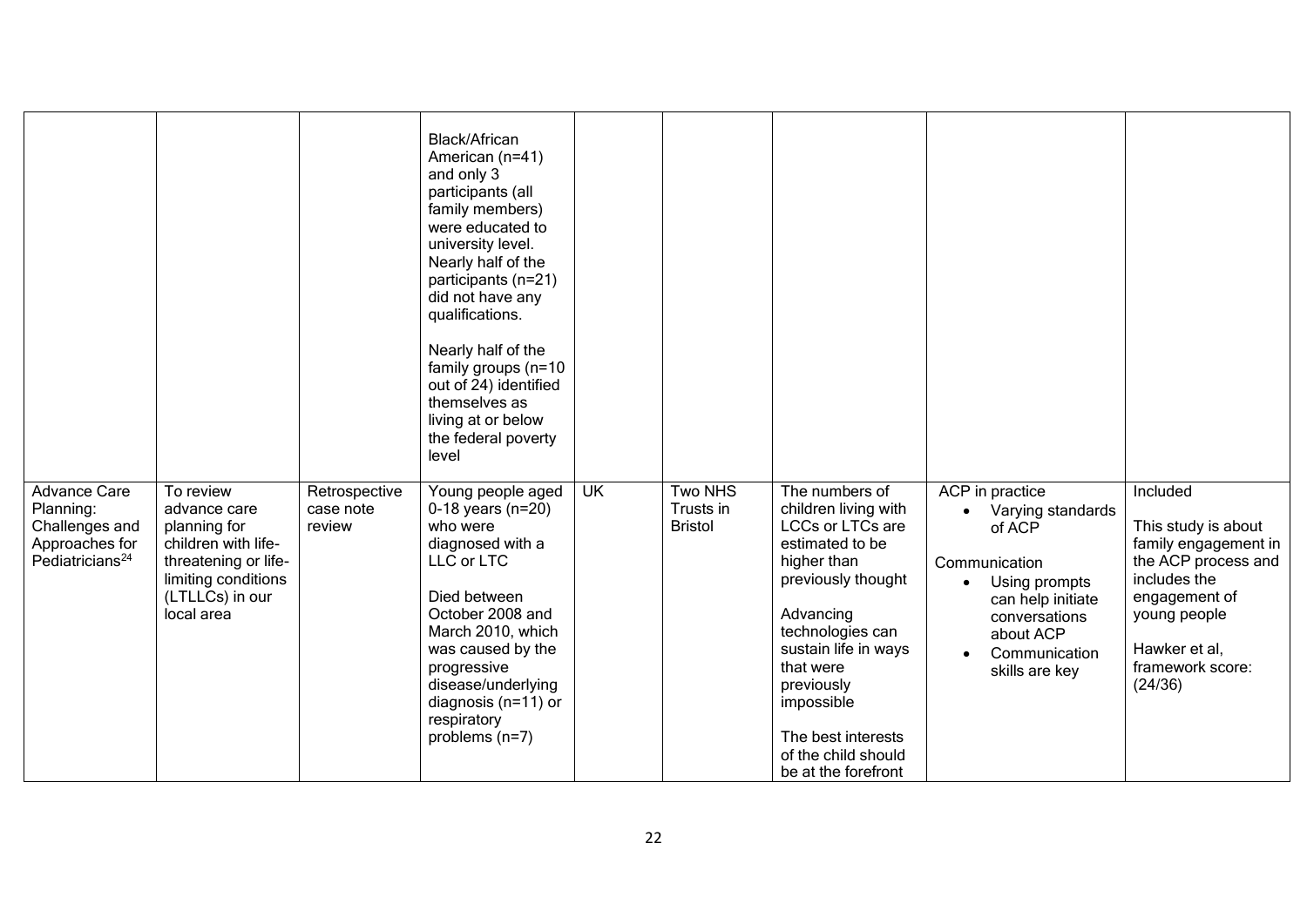|                                                                                                                                                                                             |                                                                                                                                                                                                                                                                                                                                                                                                            |                      |                                                                                                                                                                                                                                                                                                   |                 |                                                                                                                                                                                            | of the EoL decision-                                                                                                                                                                                                                                                                                                                                                                                                  |                                                                                                                                                                                                                                                |                                                                                                                                                         |
|---------------------------------------------------------------------------------------------------------------------------------------------------------------------------------------------|------------------------------------------------------------------------------------------------------------------------------------------------------------------------------------------------------------------------------------------------------------------------------------------------------------------------------------------------------------------------------------------------------------|----------------------|---------------------------------------------------------------------------------------------------------------------------------------------------------------------------------------------------------------------------------------------------------------------------------------------------|-----------------|--------------------------------------------------------------------------------------------------------------------------------------------------------------------------------------------|-----------------------------------------------------------------------------------------------------------------------------------------------------------------------------------------------------------------------------------------------------------------------------------------------------------------------------------------------------------------------------------------------------------------------|------------------------------------------------------------------------------------------------------------------------------------------------------------------------------------------------------------------------------------------------|---------------------------------------------------------------------------------------------------------------------------------------------------------|
|                                                                                                                                                                                             |                                                                                                                                                                                                                                                                                                                                                                                                            |                      |                                                                                                                                                                                                                                                                                                   |                 |                                                                                                                                                                                            | making process<br>There are clear<br>benefits of ACP                                                                                                                                                                                                                                                                                                                                                                  |                                                                                                                                                                                                                                                |                                                                                                                                                         |
|                                                                                                                                                                                             |                                                                                                                                                                                                                                                                                                                                                                                                            |                      |                                                                                                                                                                                                                                                                                                   |                 |                                                                                                                                                                                            |                                                                                                                                                                                                                                                                                                                                                                                                                       |                                                                                                                                                                                                                                                |                                                                                                                                                         |
| <b>Adolescent End</b><br>of Life<br>Preferences and<br>Congruence<br><b>With Their</b><br>Parents'<br>Preferences:<br>Results of a<br>Survey of<br>Adolescents<br>With Cancer <sup>58</sup> | To examine<br>baseline<br>congruence<br>between the self-<br>reported needs of<br>adolescents with<br>cancer for EoLC<br>and their families'<br>perception of<br>those needs<br>To better<br>understand how<br>adolescents with<br>cancer approach<br>EoL issues<br>Practitioners'<br>experiences with<br>the study and<br>their thoughts<br>regarding EOL<br>care for<br>themselves and<br>their patients | Survey               | English-speaking,<br>age 14-21 years,<br>and were<br>diagnosed with<br>cancer ( $n=17$ ) and<br>their family member<br>$(n=17)$<br>Mean age of the<br>adolescents was 16<br>years (range 14-21;<br>12 patients (71%)<br>were less than 18);<br>63% were male,<br>and 58% were<br>African-American | <b>US</b>       | Adolescents<br>and families<br>in the<br>intervention<br>arm of the<br>FAmily<br><b>CEntered</b><br>Advance<br>Care<br>Planning<br>(ACP) for<br>Teens with<br>Cancer<br>(FACE-TC)<br>study | Adolescents with<br>cancer were<br>comfortable<br>discussing EoL,<br>and the majority<br>preferred to talk<br>about EoL issues<br>before they are<br>facing EoL<br>Important facets of<br>adolescents' EoL<br>wishes were not<br>known by their<br>families, reinforcing<br>the importance of<br>eliciting individual<br>preferences and<br>engaging dyads so<br>parents can<br>understand their<br>children's wishes | ACP in practice<br>Need improved<br>information about<br>hospice services<br>Not always<br>congruence the<br>family about<br>location of death<br>Training/education<br>Improved<br>$\bullet$<br>communication<br>between HCPs<br>and families | Included<br>Identifies that young<br>people can/should be<br>engaged with<br>planning their own<br>care<br>Hawker et al.<br>framework score:<br>(26/36) |
| Pediatric<br><b>Advance Care</b><br>Planning: A                                                                                                                                             | To assess current<br>practices, effects,<br>and perspectives                                                                                                                                                                                                                                                                                                                                               | Systematic<br>review | 5 qualitative and 8<br>quantitative studies.<br>Only 3 pACP                                                                                                                                                                                                                                       | $\overline{US}$ | A range of<br>settings:                                                                                                                                                                    | There are few<br>systematic pACP<br>programs                                                                                                                                                                                                                                                                                                                                                                          | ACP in practice<br>Reluctance to<br>$\bullet$<br>engage in ACP                                                                                                                                                                                 | Included<br>Review included                                                                                                                             |
| Systematic<br>Review <sup>46</sup>                                                                                                                                                          | of pACP                                                                                                                                                                                                                                                                                                                                                                                                    |                      | programs were<br>identified, all from<br>the United States                                                                                                                                                                                                                                        |                 | Inpatient/<br>outpatient                                                                                                                                                                   | worldwide and<br>none in Europe                                                                                                                                                                                                                                                                                                                                                                                       | discussions if the<br>prognosis was<br>poor                                                                                                                                                                                                    | attitudes of young<br>people in the<br>EoL/ACP process                                                                                                  |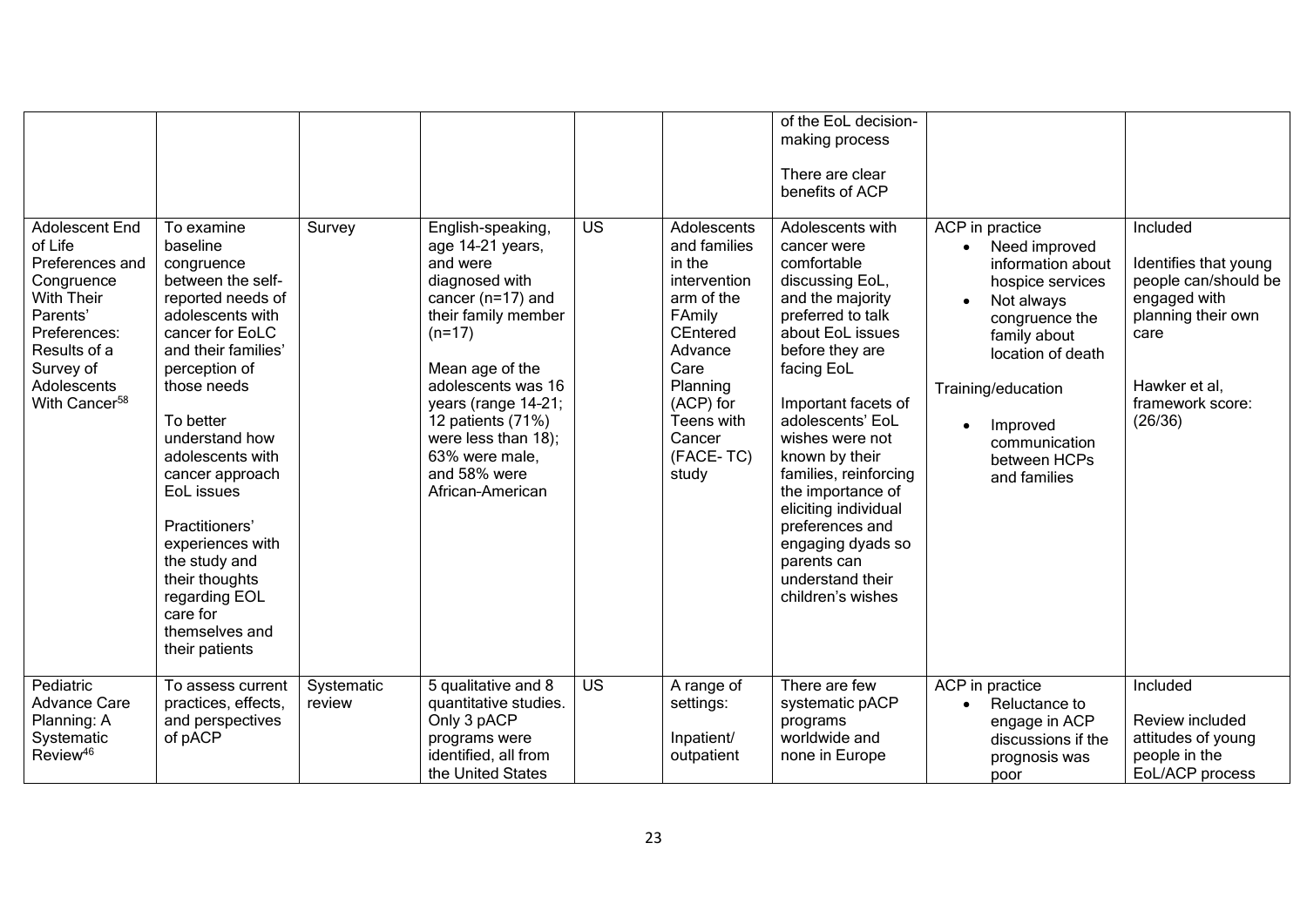|                                                                                                                                                     |                                                                                                                                                                                                         |                                | Participants ranged<br>in age from 2<br>months to 37 years<br>old                                                                                                                                                                                 |           | and/or clinic<br>$(n=5)$<br>$ICU(n=1)$<br>School $(n=1)$<br>Unspecified<br>$(n=4)$                                                                                                                         | Future research<br>should investigate<br>the needs of all<br>stakeholders,<br>particularly HCPs                                                                       |                                                                                                                                                                                                                                                                                                                                                                            | Hawker et al,<br>framework score:<br>(33/36)                                                                                            |
|-----------------------------------------------------------------------------------------------------------------------------------------------------|---------------------------------------------------------------------------------------------------------------------------------------------------------------------------------------------------------|--------------------------------|---------------------------------------------------------------------------------------------------------------------------------------------------------------------------------------------------------------------------------------------------|-----------|------------------------------------------------------------------------------------------------------------------------------------------------------------------------------------------------------------|-----------------------------------------------------------------------------------------------------------------------------------------------------------------------|----------------------------------------------------------------------------------------------------------------------------------------------------------------------------------------------------------------------------------------------------------------------------------------------------------------------------------------------------------------------------|-----------------------------------------------------------------------------------------------------------------------------------------|
| Pediatric<br>advance care<br>planning from<br>the perspective<br>of health care<br>professionals: A<br>qualitative<br>interview study <sup>59</sup> | To investigate<br>attitudes and<br>needs of HCPs<br>with regard to<br>pACP<br>To investigate<br>attitudes, barriers,<br>and benefits as<br>well as<br>requirements for<br>pACP from the<br>view of HCPs | Qualitative<br>interview study | 17 HCPs<br>(physicians: n=9;<br>nurses: n=6; social<br>professionals n=2)<br>representing a<br>range of paediatric<br>disciplines<br>An average age of<br>46 years and an<br>average of 21<br>years' experience<br>Male (n=6); female<br>$(n=11)$ | Germany   | Hospital care<br>$(n=7)$<br>Outpatient<br>care $(n=8)$<br>Care facility<br>$(n=4)$<br>Some<br>participants<br>were working<br>in more than<br>one care<br>setting in<br>Munich and<br>surrounding<br>areas | There is a need for<br>paediatric ACP<br>There are several<br>barriers to its<br>implementation                                                                       | ACP in practice<br>Problems related<br>$\bullet$<br>to ACP are about<br><b>HCP</b> discomfort<br>and uncertainty<br><b>Potential barriers</b><br>and facilitators to<br>ACP are identified<br>Evidence from<br>$\bullet$<br>adult ACP may<br>help to inform the<br>development of<br><b>ACPfYP</b><br>Training/education<br>• Focus for HCPs'<br>training is<br>identified | Included<br>Identified the<br>engagement of<br>young people from<br>HCPs' point of view<br>Hawker et al,<br>framework score:<br>(33/36) |
| A randomized<br>clinical trial of<br>adolescents with<br>HIV/AIDS:<br>pediatric<br>advance care<br>planning <sup>47</sup>                           | To determine if<br>paediatric<br>advance care<br>planning (pACP)<br>increases<br>adolescent/ family<br>congruence in<br>end-of-life (EOL)<br>treatment<br>preferences<br>longitudinally                 | Randomised<br>clinical trial   | Adolescents aged<br>14-21 years with<br>HIV/AIDS and their<br>families (n=105<br>dyads).<br>Adolescents-<br>Male (n=29);<br>female $(n=25)$                                                                                                       | <b>US</b> | 6 unspecified<br>paediatric<br>hospital-<br>based HIV<br>clinics.<br>located in<br>high mortality<br>urban areas<br>in the<br>Southern US                                                                  | A structured pACP<br>intervention was<br>effective in:<br>Increasing<br>congruence in EOL<br>treatment<br>preferences<br>between<br>adolescents and<br>their families | ACP in practice<br>• ACP is more<br>effective when<br>intervention is<br>targeted<br><b>Targeted ACP</b><br>positively<br>influenced<br>relationships and<br>communication                                                                                                                                                                                                 | Included<br>Review included<br>attitudes of young<br>people in the<br>EoL/ACP process<br>Hawker et al.<br>framework score:<br>(35/36)   |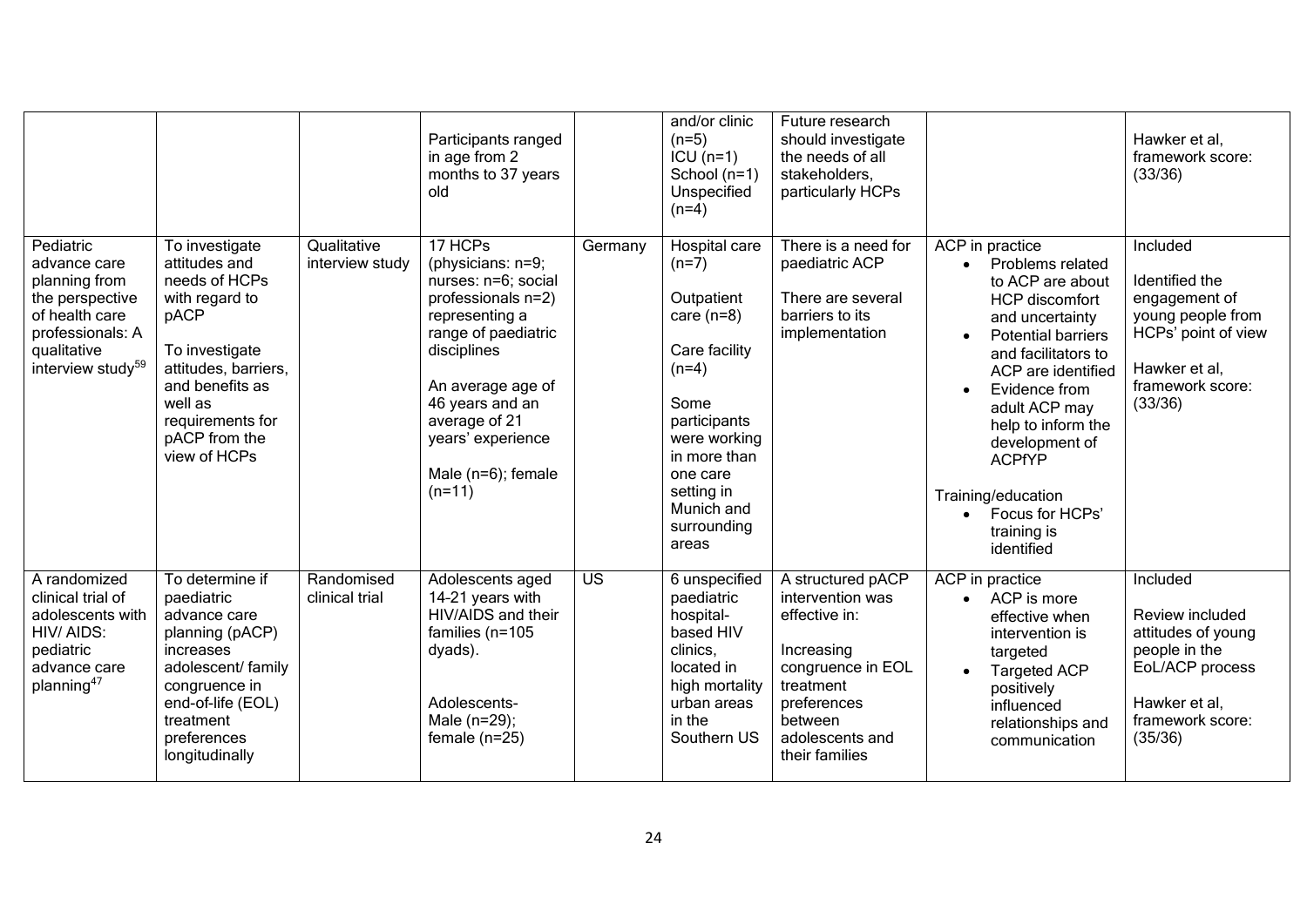|                                                                                                                                                                                                                                  |                                                                                                                           |                                | Age range=14-20<br>years; mean<br>age=18 years;<br><b>Black African-</b><br>American (n=50);<br>Hispanic/Latino/non<br>-African $(n=4)$ .<br>No qualifications<br>from high school<br>$(n=29)$<br>At or below the<br>federal poverty line<br>$(n=28)$<br>One-third had an<br>AIDS diagnosis.                                                                                       |                 |                                                                                                                             | Engaging<br>adolescents/familie<br>s to begin these<br>conversations early<br>and to continue<br>these<br>conversations over<br>time<br>Demonstrating<br>safety e.g. such<br>topics as using a<br>seat belt and<br>having a smoke<br>detector in the<br>home                                      |                                                                                                                                                             |                                                                                                                    |
|----------------------------------------------------------------------------------------------------------------------------------------------------------------------------------------------------------------------------------|---------------------------------------------------------------------------------------------------------------------------|--------------------------------|------------------------------------------------------------------------------------------------------------------------------------------------------------------------------------------------------------------------------------------------------------------------------------------------------------------------------------------------------------------------------------|-----------------|-----------------------------------------------------------------------------------------------------------------------------|---------------------------------------------------------------------------------------------------------------------------------------------------------------------------------------------------------------------------------------------------------------------------------------------------|-------------------------------------------------------------------------------------------------------------------------------------------------------------|--------------------------------------------------------------------------------------------------------------------|
| A Longitudinal,<br>Randomized,<br><b>Controlled Trial</b><br>of Advance Care<br>Planning for<br><b>Teens With</b><br>Cancer: Anxiety,<br>Depression,<br>Quality of Life,<br>Advance<br>Directives,<br>Spirituality <sup>48</sup> | To test the<br>feasibility,<br>acceptability and<br>safety of a<br>paediatric<br>advance care<br>planning<br>intervention | Randomised<br>controlled trial | Adolescent (age<br>14-21 years)/family<br>dyads (n=30) with a<br>cancer diagnosis<br>Young people:<br>Male (n=18),<br>female $(n=12)$ ;<br>Race: Asian (n=2);<br>Black (n=13); White<br>$(n=15)$<br>A range of<br>diagnoses:<br>Leukaemia (n=14);<br>Lymphoma (n=2);<br>solid tumour (n=6);<br>brain tumour $(n=8)$<br>The majority (n=24)<br>had no educational<br>qualifications | $\overline{US}$ | Unidentified<br>large urban<br>children's<br>hospital in-<br>patient unit,<br>outpatient<br>clinic and<br>patients'<br>home | Family-Centered<br>Advance Care<br>Planning for Teens<br><b>With Cancer</b><br>demonstrated<br>feasibility and<br>acceptability.<br>Courageous<br>adolescents<br>willingly<br>participated in<br>highly structured,<br>in-depth paediatric<br>advance care<br>planning<br>conversations<br>safely | ACP in practice<br><b>Structured ACP</b><br>can improve<br>participation in<br>the ACP process<br>and<br>communication;<br>and reduce stress<br>and anxiety | Included<br>Study discusses<br>ACPfYP with the<br>target age group<br>Hawker et al,<br>framework score:<br>(35/36) |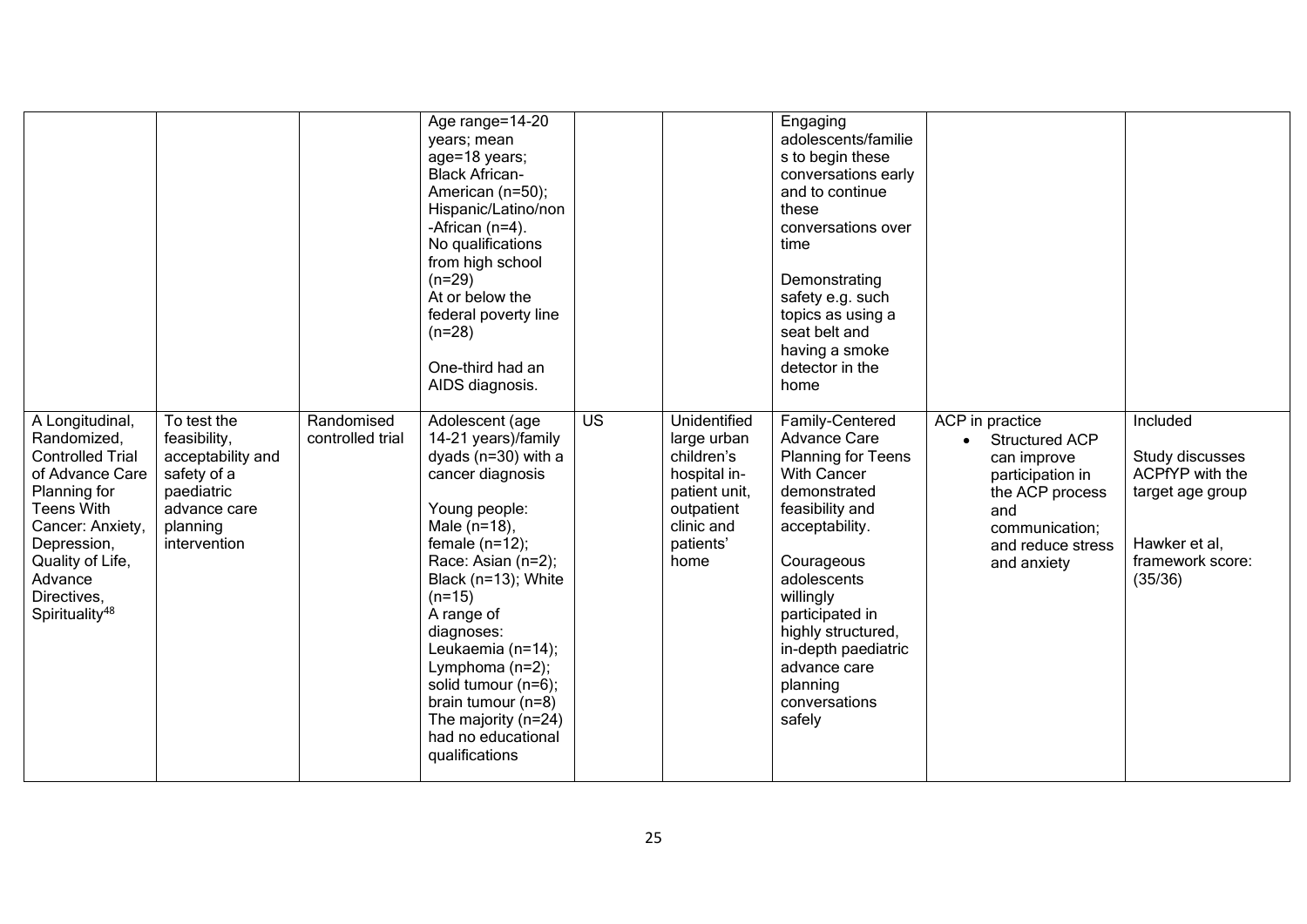|                                                                                                     | To examine the                     |                             | Family members:<br>Male $(n=2)$ , female<br>$(n=28)$<br>Race: Asian (n=1);<br>Black (n=13); White<br>$(n=13)$ ; declined<br>$(n=1)$<br>No high school<br>diploma or were in<br>high school (n=24)<br>An income >300%<br>federal poverty line<br>$(n=14)$ , with only 4<br>families reporting<br>an income equal to<br>or below the federal<br>poverty line | <b>US</b> | Children's                                         | <b>ACP</b> enabled                                                                                                                                                                                                                        |                                                                                                                                                                                                                                                                                                             | Included                                                                                                                                                                              |
|-----------------------------------------------------------------------------------------------------|------------------------------------|-----------------------------|------------------------------------------------------------------------------------------------------------------------------------------------------------------------------------------------------------------------------------------------------------------------------------------------------------------------------------------------------------|-----------|----------------------------------------------------|-------------------------------------------------------------------------------------------------------------------------------------------------------------------------------------------------------------------------------------------|-------------------------------------------------------------------------------------------------------------------------------------------------------------------------------------------------------------------------------------------------------------------------------------------------------------|---------------------------------------------------------------------------------------------------------------------------------------------------------------------------------------|
| Family-Centered<br><b>Advance Care</b><br>Planning for<br><b>Teens With</b><br>Cancer <sup>45</sup> | efficacy of family-<br>centred ACP | Randomised<br>control trial | Young people<br>$(n=30)$ aged 14 to<br>21 years with<br>cancer and their<br>surrogates or<br>families $(n=30)$<br>Young people:<br>Male $(n=18)$ ;<br>female $(n=12)$<br>Race: Asian (n=2);<br>Black (n=13); White<br>$(n=15)$<br>Condition:<br>Leukaemia (n=14);<br>Lymphoma (n=2);<br>Solid tumour (n=6);<br>Brain tumour (n=8)<br>Education:            |           | National<br>Medical<br>Center,<br>Washington<br>DC | families to<br>understand and<br>honour their<br>adolescents'<br>wishes.<br>Intervention dyads<br>were more likely<br>than controls to<br>limit treatments.<br>Underserved<br>African American<br>families were<br>willing to participate | ACP in practice<br>A structured ACP<br>process can<br>improve<br>communication<br>and engagement<br>of young people<br>and empower<br>them<br>Communication<br>A structured ACP<br>process can<br>improve<br>clinicians'<br>communication<br>A structured<br>$\bullet$<br>process can help<br>engagement of | Study discusses<br>ACPfYP with the<br>target age group.<br>The inclusion of<br>young people's<br>wishes is also part of<br>the study.<br>Hawker et al,<br>framework score:<br>(35/36) |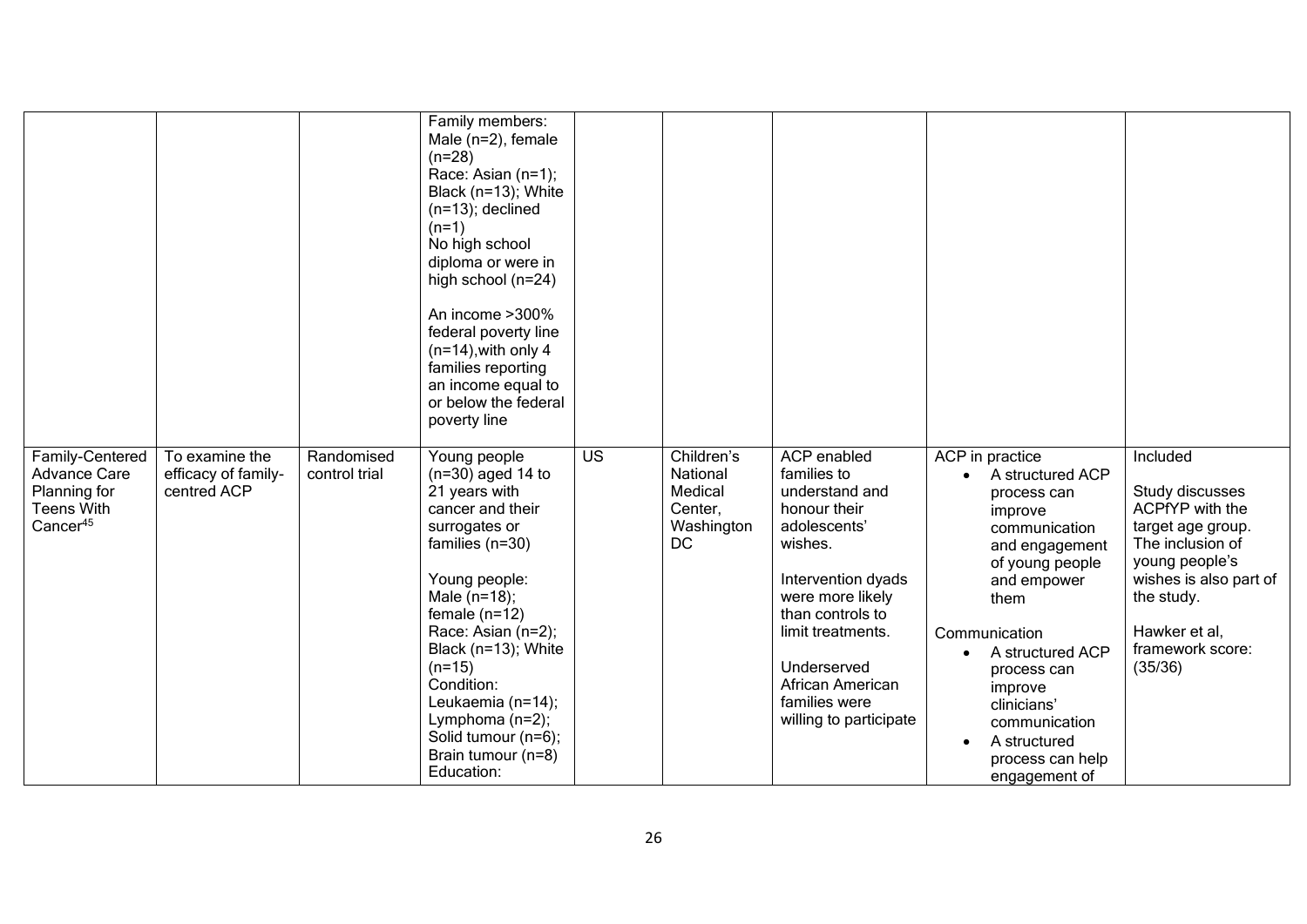|                                                                                                                           |                                                                                                                                                                 |                                                                                                                                                                     | No high school<br>diploma or were in<br>high school (n=24)<br>Families/surrogates<br>Male $(n=2)$ ; female<br>$(n=28)$<br>Race: Asian (n=1);<br>Black (n=13); White<br>$(n=15)$ ; declined<br>$(n=1)$<br>Had at least some<br>education to<br>college/higher<br>education level<br>$(n=24)$<br>An income >300%<br>federal poverty line<br>$(n=14)$ , with only 4<br>families reporting<br>an income equal to<br>or below the federal<br>poverty line |           |                                                                  |                                                                                                                                                                                                                              | young people and<br>allow them to<br>express their<br>wishes<br>Relationships<br>A structured<br>process provides<br>a potential for<br>avoiding conflict                                                   |                                                                                                                                                  |
|---------------------------------------------------------------------------------------------------------------------------|-----------------------------------------------------------------------------------------------------------------------------------------------------------------|---------------------------------------------------------------------------------------------------------------------------------------------------------------------|------------------------------------------------------------------------------------------------------------------------------------------------------------------------------------------------------------------------------------------------------------------------------------------------------------------------------------------------------------------------------------------------------------------------------------------------------|-----------|------------------------------------------------------------------|------------------------------------------------------------------------------------------------------------------------------------------------------------------------------------------------------------------------------|-------------------------------------------------------------------------------------------------------------------------------------------------------------------------------------------------------------|--------------------------------------------------------------------------------------------------------------------------------------------------|
| What Do<br>Adolescents<br>Want? An<br>Exploratory<br>Study<br>Regarding End-<br>of-Life Decision-<br>making <sup>56</sup> | To explore<br>whether<br>differences exist<br>between<br>chronically ill and<br>healthy<br>adolescents with<br>regard to their<br>attitudes about<br>EoL issues | Focus group<br>with young<br>people aged<br>$>18$ and<br>interviews with<br><b>HCPs</b><br>Focus group<br>and interviews<br>helped<br>develop a 25-<br>item survey, | Unspecified HCPs<br>Young people:<br>Healthy:<br>Aged 14-21 (n=25)<br>Male $(n=6)$ ; female<br>$(n=19)$<br>Ethnicity: African-<br>American (n=25);<br>Caucasian;<br>Hispanic                                                                                                                                                                                                                                                                         | <b>US</b> | Children's<br>National<br>Medical<br>Center,<br>Washington<br>DC | Teens without a<br>chronic illness have<br>thought about EoL<br>issues and have<br>opinions similar to<br>those of chronically<br>ill teens.<br>Most healthy and<br>chronically ill<br>adolescents do<br>want to be involved | ACP in practice<br>Palliative care<br>should be<br>integrated from<br>the time of<br>diagnosis<br>Participating in<br>the ACP process<br>gives young<br>people some<br>control over what<br>happens to them | Included<br>Study discusses<br>ACPfYP with the<br>target age group.<br>The inclusion of<br>young people's<br>wishes is also part of<br>the study |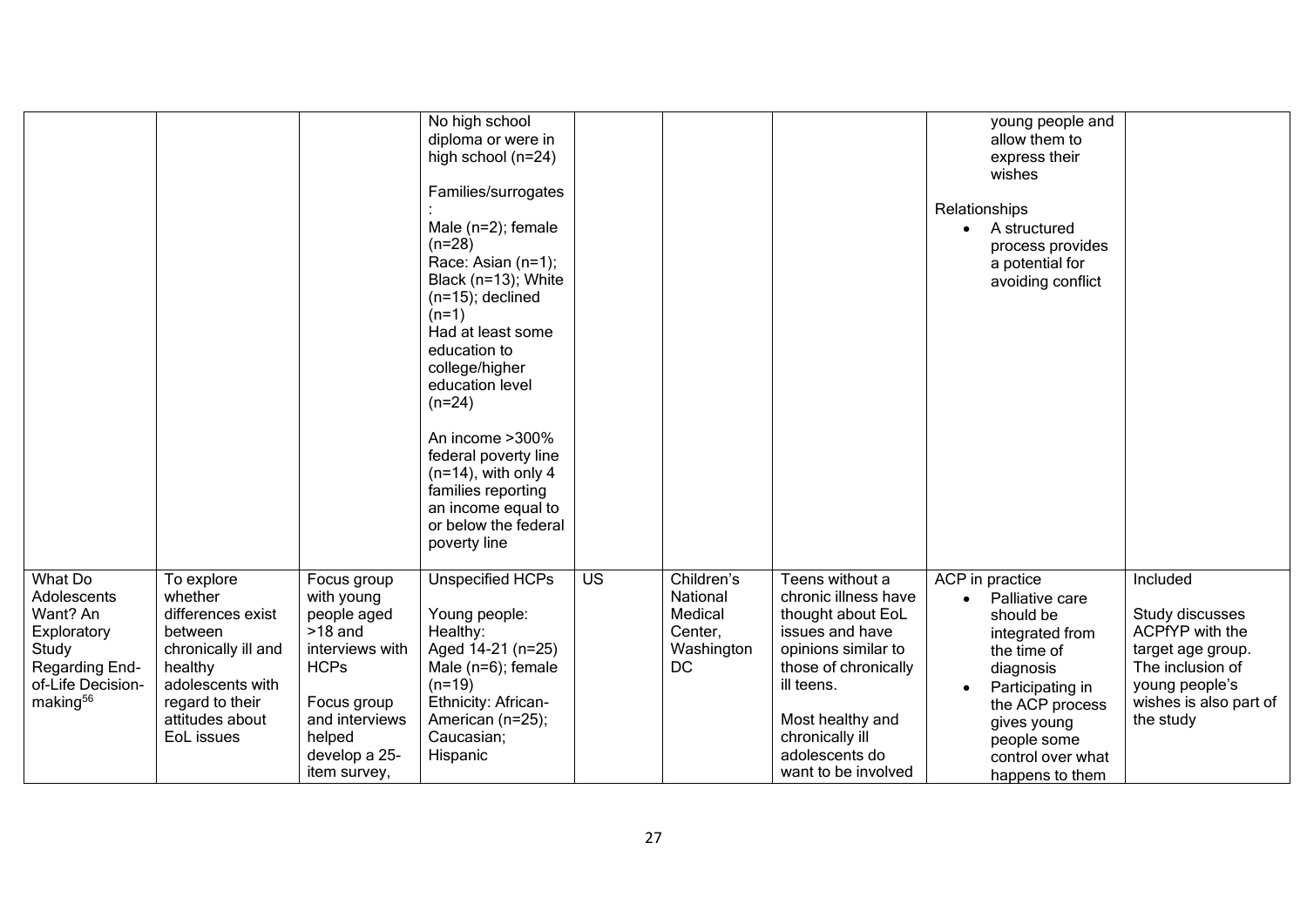|                                                                                                                                                                                                   |                                                                                                                                                                                         | which was<br>then used to<br>gather the<br>views of young<br>people | Chronically ill<br>Aged 13-21 (n=25)<br>Male $(n=9)$ ; female<br>$(n=16)$<br>Ethnicity: African-<br>American (n=19);<br>Caucasian (n=3);<br>Hispanic $(n=3)$                                                                                                                                                                                                                               |           |                                                                                                                          | in shared decision-<br>making.<br>The EoL decision-<br>making process<br>should be<br>individualised                                                                                                                                                                                                                                                                                                    |               | Reliance on<br>guidelines and<br>recommendations<br>to overcome<br>barriers<br>Communication<br>Tension<br>surrounding the<br>communication<br>and timing of<br>communication<br>about ACP                                                                    | Hawker et al,<br>framework score:<br>(33/36)                                                                                                                                                     |
|---------------------------------------------------------------------------------------------------------------------------------------------------------------------------------------------------|-----------------------------------------------------------------------------------------------------------------------------------------------------------------------------------------|---------------------------------------------------------------------|--------------------------------------------------------------------------------------------------------------------------------------------------------------------------------------------------------------------------------------------------------------------------------------------------------------------------------------------------------------------------------------------|-----------|--------------------------------------------------------------------------------------------------------------------------|---------------------------------------------------------------------------------------------------------------------------------------------------------------------------------------------------------------------------------------------------------------------------------------------------------------------------------------------------------------------------------------------------------|---------------|---------------------------------------------------------------------------------------------------------------------------------------------------------------------------------------------------------------------------------------------------------------|--------------------------------------------------------------------------------------------------------------------------------------------------------------------------------------------------|
| Development,<br>Feasibility, and<br>Acceptability of<br>the Family/<br>Adolescent-<br>Centered<br>(FACE)<br>Advance Care<br>Planning<br>Intervention for<br>Adolescents<br>with HIV <sup>49</sup> | To develop,<br>adapt, and ensure<br>feasibility,<br>acceptability, and<br>safety of the<br>Family/<br>Adolescent-<br>Centered (FACE)<br><b>Advance Care</b><br>Planning<br>intervention | Two-group,<br>randomised,<br>controlled trial                       | Young people:<br>Aged 14-21 (n=38)<br>Male (n=15);<br>female $(n=23)$<br>Race/Ethnicity:<br>Black/African<br>American (n=35);<br>White/Caucasian<br>$(n=2)$ ; American<br>Indian/Alaskan<br>$(n=1)$<br>The majority of<br>participants (n=22)<br>had no high school<br>diploma or were in<br>high school (n=22)<br>The majority of<br>participants (n=35)<br>were in permanent<br>housing. | <b>US</b> | Two<br>unspecified<br>hospital-<br>based<br>outpatient<br>clinics in<br>Washington,<br>D.C. and<br>Memphis,<br>Tennessee | <b>Existing ACP</b><br>models can be<br>adapted for age,<br>disease, and<br>culture.<br>Young people with<br><b>HIV/AIDS</b> were<br>satisfied with an<br>ACP approach that<br>facilitated<br>discussion about<br>their EoL wishes<br>with their families.<br>Families<br>acknowledged a<br>LTC and were<br>willing to initiate<br>EoL conversations<br>when their children<br>were medically<br>stable | Relationships | ACP in practice<br>A structured<br>process is more<br>effective at<br>engaging the<br>target population<br>Communication<br>Positive<br>contribution of<br>conversations<br>about EoLC<br>Potential conflict<br>between young<br>people and family<br>members | Included<br>Study discusses<br>ACPfYP with the<br>target age group.<br>The inclusion of<br>young people's<br>wishes is also part of<br>the study<br>Hawker et al,<br>framework score:<br>(35/36) |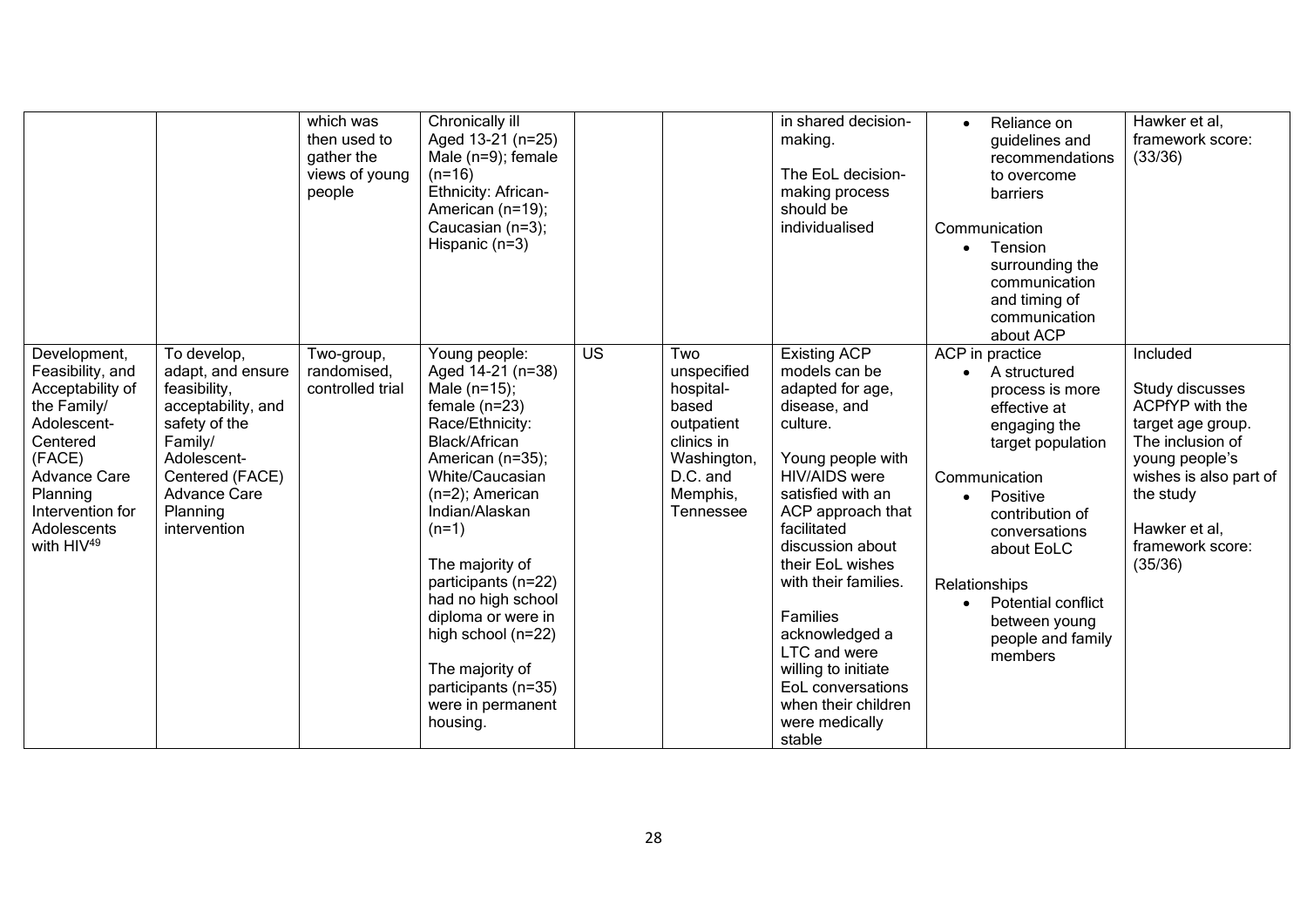|                                                                                    |                                                                                                                                                                                   |    |                                                                                                                                                                                                                                                                                                                                                              | There was a spread<br>of different income<br>levels<br>The majority (n=32)<br>were heterosexual<br>The majority (n=36)<br>were single |                 |                                                        |                                                                                                                                                                                                                                                                                       |                                                                                                                                                                                                                                                                                                                                                                                                                                      |                                                                                                                                                                                                                                                                   |
|------------------------------------------------------------------------------------|-----------------------------------------------------------------------------------------------------------------------------------------------------------------------------------|----|--------------------------------------------------------------------------------------------------------------------------------------------------------------------------------------------------------------------------------------------------------------------------------------------------------------------------------------------------------------|---------------------------------------------------------------------------------------------------------------------------------------|-----------------|--------------------------------------------------------|---------------------------------------------------------------------------------------------------------------------------------------------------------------------------------------------------------------------------------------------------------------------------------------|--------------------------------------------------------------------------------------------------------------------------------------------------------------------------------------------------------------------------------------------------------------------------------------------------------------------------------------------------------------------------------------------------------------------------------------|-------------------------------------------------------------------------------------------------------------------------------------------------------------------------------------------------------------------------------------------------------------------|
| Engaging<br>College<br>Undergraduates<br>in Advance Care<br>Planning <sup>57</sup> | To examine the<br>reactions of<br>college students<br>following the<br>completion of<br>their advance<br>care plans and<br>then sharing<br>these plans with<br>friends and family | 3. | Students<br>received a<br>90-min<br>lecture on<br>the<br>importance<br>of ACP<br>2. Students<br>participated<br>in.<br>facilitated<br>discussion<br>around<br>completing<br>their ACP<br>Students<br>were asked<br>to present<br>their ACP<br>to key<br>family<br>members<br>and friends<br>4. Students<br>were asked<br>to write a 5-<br>page<br>reflection | 3rd and 4 <sup>th</sup> year<br>undergraduate<br>students                                                                             | $\overline{US}$ | An<br>unspecified<br>large<br>Midwestern<br>university | Students reported<br>that while<br>completing their<br><b>ACPs created</b><br>many emotions,<br>they found the<br>experience to be<br>valuable and<br>facilitated<br>conversations with<br>family and friends<br>about end-of-life<br>care that may not<br>have occurred<br>otherwise | ACP in practice<br>Self-protective<br>disengagement<br>from some<br>students<br>Worry, fear and<br>anxiety<br>Positive growth<br>(empowerment)<br>ACPs can foster<br>effective<br>communication<br>Training/Education<br>• Educators have a<br>key role in starting<br>discussions with<br>young people<br>about their ACP<br>Relationships<br>Choosing the<br>$\bullet$<br>right family<br>member to be<br>their decision-<br>maker | Included<br>The study includes<br>the views of young<br>people who match<br>my criteria. It also<br>explores how their<br>views can be<br>incorporated into<br>their own ACP<br>alongside their<br>family's views<br>Hawker et al,<br>framework score:<br>(28/36) |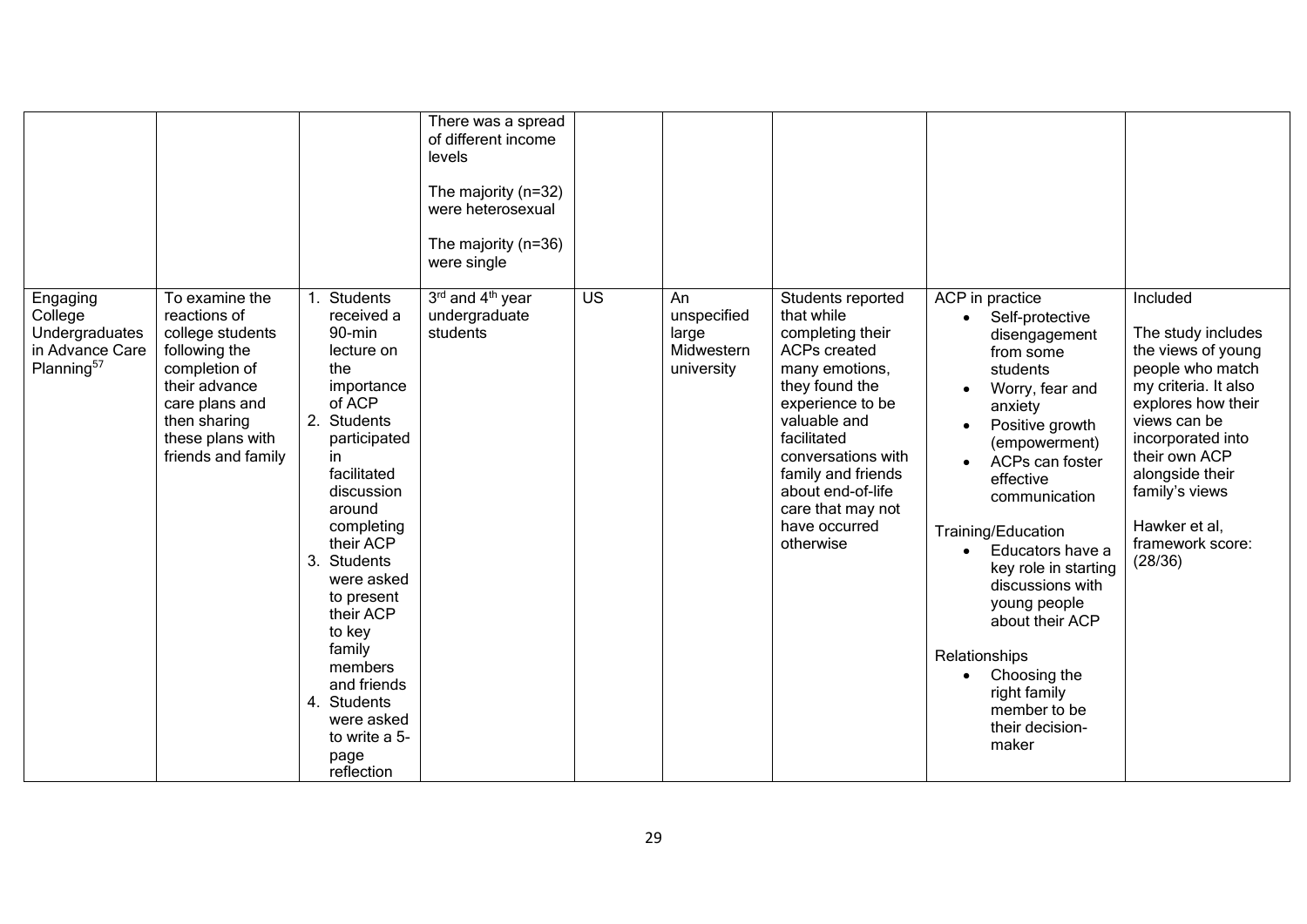|                                                                                                                                                                     |                                                                                                                                                                                                                                                                                                                                                                     | paper on<br>the<br>experience<br>of<br>completing<br>their ACP                              |                                                                                                                                                                                                                                                          |                 |                                                                                                                                      |                                                                                                                                                                                                                                                                                                                                      |                                                                                                                                                                                                                                                             |                                                                                                                                                           |
|---------------------------------------------------------------------------------------------------------------------------------------------------------------------|---------------------------------------------------------------------------------------------------------------------------------------------------------------------------------------------------------------------------------------------------------------------------------------------------------------------------------------------------------------------|---------------------------------------------------------------------------------------------|----------------------------------------------------------------------------------------------------------------------------------------------------------------------------------------------------------------------------------------------------------|-----------------|--------------------------------------------------------------------------------------------------------------------------------------|--------------------------------------------------------------------------------------------------------------------------------------------------------------------------------------------------------------------------------------------------------------------------------------------------------------------------------------|-------------------------------------------------------------------------------------------------------------------------------------------------------------------------------------------------------------------------------------------------------------|-----------------------------------------------------------------------------------------------------------------------------------------------------------|
| How I Wish to<br>be<br>Remembered:<br>The Use of an<br><b>Advance Care</b><br>Planning<br>Document in<br>Adolescent and<br>Young Adult<br>Populations <sup>50</sup> | To explore<br>whether<br>adolescents and<br>young adults<br>living with a LLC<br>find it acceptable<br>and helpful to<br>have a planning<br>document to<br>share their wishes<br>and thoughts<br>regarding EOL<br>care. If so, to<br>learn about<br>specific concerns<br>adolescents and<br>young adults feel<br>are important to<br>include in such a<br>document. | Survey                                                                                      | 20 study<br>participants<br>Male $(n=10)$ ;<br>female $(n=10)$<br>Age range:<br>16-19 years $(n=9)$<br>20-28 years (n=11)<br>Race:<br>Caucasian (n=10)<br>African American<br>$(n=8)$<br>Hispanic (n=2)<br>Diagnosis:<br>Cancer $(n=10)$<br>$HIV$ (n=10) | $\overline{US}$ | National<br>Cancer<br>Institute,<br>Pediatric<br>Oncology<br><b>Branch</b><br>Maryland                                               | ACP may be<br>appropriate and<br>helpful for young<br>people living with a<br>serious illness.<br>Future research<br>should further<br>validate the<br>preferences<br>identified by<br>participants and<br>explore whether an<br>age-appropriate<br>document can<br>improve<br>communication with<br>family and staff in<br>EoL care | ACP in practice<br>Young people<br>may be less<br>concerned with<br>legalities and<br>medical decision-<br>making than<br>treatment,<br>memories and<br>those they leave<br>behind<br>Communication<br>ACP may foster<br>communication<br>within the family | Included<br>Discussion about the<br>importance of<br>including young<br>people in their own<br><b>ACP</b><br>Hawker et al,<br>framework score:<br>(29/36) |
| Allowing<br>Adolescents and<br>Young Adults to<br>Plan Their End-<br>of-Life Care <sup>53</sup>                                                                     | To assess and<br>compare the<br>usefulness,<br>helpfulness, and<br>stress associated<br>with reviewing a<br>previously<br>adapted advance<br>care planning<br>guide, My                                                                                                                                                                                             | Ranking<br>exercise on My<br>Thoughts, My<br>Wishes, My<br>Voice and,<br><b>Five Wishes</b> | Fifty-two<br>participants living<br>with metastatic or<br>recurrent cancer<br>$(n=16)$ or HIV<br>infection (n=26)<br>Aged 16-28 years                                                                                                                    | $\overline{US}$ | Pediatric<br>Oncology<br>Branch of the<br>National<br>Cancer<br>Institute and<br>from<br>Georgetown<br><b>University</b><br>Hospital | Seriously ill young<br>people benefit from<br>being involved in<br>their EoL treatment<br>and care plans.<br>An age-appropriate<br>ACP can provide a<br>sense of trust with<br>the medical team,                                                                                                                                     | ACP in practice<br>It is important to<br>engage seriously<br>ill young people in<br>their ACP<br>A structured<br>$\bullet$<br>document allows<br>greater<br>engagement of<br>the young people                                                               | Included<br>Identifies the<br>importance of<br>engaging young<br>people in their ACP<br>and suggests how<br>young people can be<br>engaged                |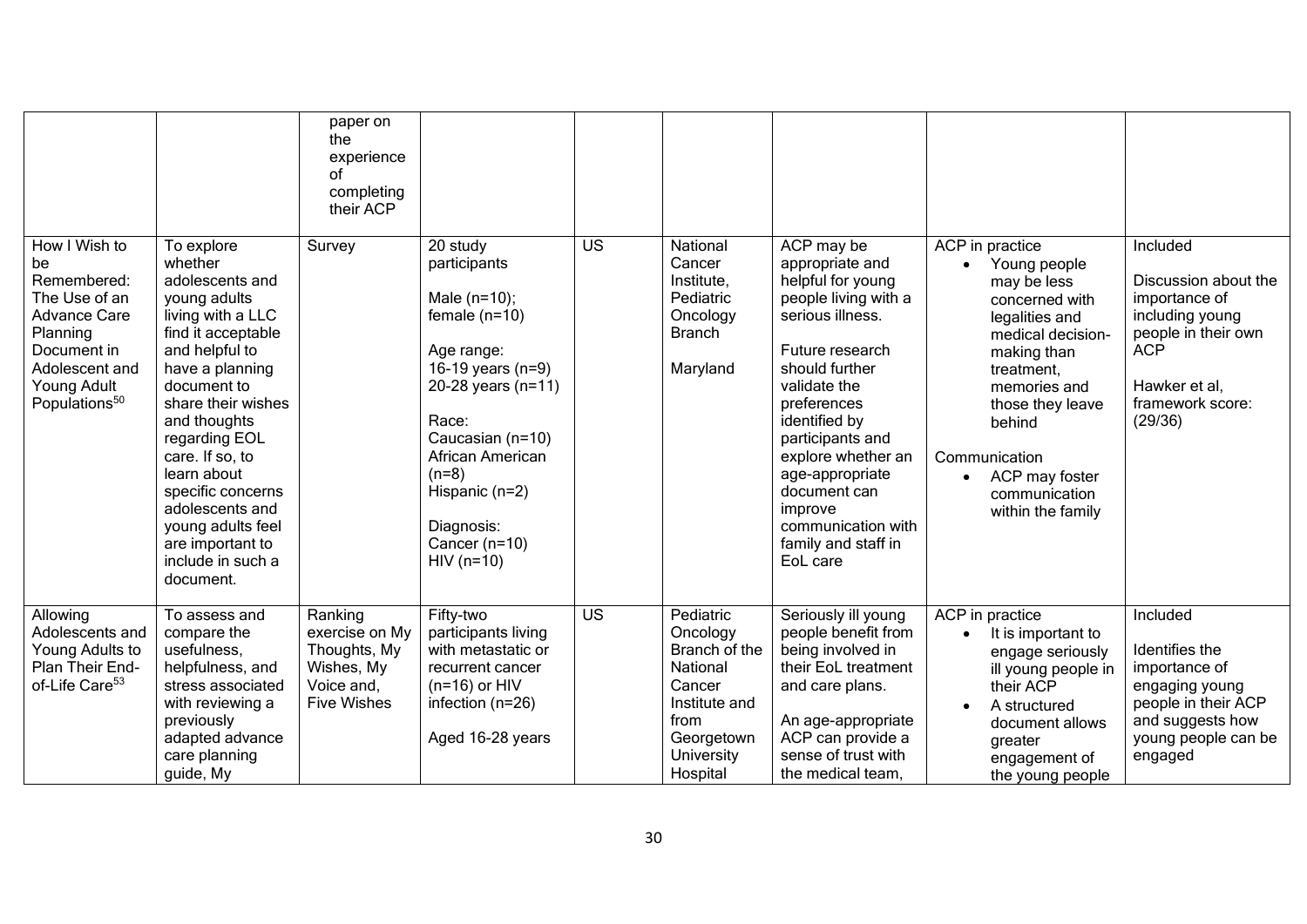|                                                                                                                                                        | Thoughts, My<br>Wishes, My<br>Voice, in<br>comparison with<br>the widely used<br>adult document<br>Five Wishes by<br>adolescents and<br>young adults<br>(AYAs) living with<br>a serious illness |                                | Male (46%);<br>Female (54%)<br>Race:<br>African American<br>(44%)<br>White (33%)<br>Hispanic/Latino<br>(14%)<br>Asian/Pacific<br>Islander (2%)<br>Biracial (4%)<br>Other $(2%)$ |       |                                                         | their family, and<br>providing some<br>measure of control<br>and independence<br>for the young<br>person<br>Certain items are<br>important in a<br>specific document<br>that allows<br>compassionate and<br>self-directed care,<br>support, and<br>comfort both before<br>and after death.<br>Voicing choices<br>allows young<br>people to reflect on<br>their life and to<br>make choices<br>about what<br>nurtures, protects,<br>and affirms their<br>remaining life and<br>how they wish to be<br>remembered into<br>the future | and potential for<br>compassionate<br>and self-directed<br>care, support and<br>comfort both<br>before and after<br>death<br>Relationships<br>ACP can create a<br>$\bullet$<br>sense of trust<br>between young<br>people, their<br>family and the<br>medical team | Hawker et al,<br>framework score:<br>(30/36)                                                                                         |
|--------------------------------------------------------------------------------------------------------------------------------------------------------|-------------------------------------------------------------------------------------------------------------------------------------------------------------------------------------------------|--------------------------------|---------------------------------------------------------------------------------------------------------------------------------------------------------------------------------|-------|---------------------------------------------------------|------------------------------------------------------------------------------------------------------------------------------------------------------------------------------------------------------------------------------------------------------------------------------------------------------------------------------------------------------------------------------------------------------------------------------------------------------------------------------------------------------------------------------------|-------------------------------------------------------------------------------------------------------------------------------------------------------------------------------------------------------------------------------------------------------------------|--------------------------------------------------------------------------------------------------------------------------------------|
| <b>Differences</b><br>between<br>Pediatricians<br>and Internists in<br><b>Advance Care</b><br>Planning for<br>Adolescents<br>with Cancer <sup>51</sup> | To evaluate<br>differences<br>between<br>paediatricians and<br>internists in the<br>practice of and<br>barriers to (ACP)                                                                        | Self-reported<br>questionnaire | Paediatricians<br>$(n=227)$<br>Male (n=174);<br>female $(n=53)$<br>Age: 47.6 ± 7.9                                                                                              | Japan | Japanese<br>board-<br>certified<br>haematology<br>-ists | Paediatricians were<br>less likely than<br>internists to discuss<br>ACP and advance<br>directives with<br>patients, and both<br>paediatricians and<br>internists tended to                                                                                                                                                                                                                                                                                                                                                         | ACP in practice<br>Specialists more<br>likely than other<br><b>HCPs to discuss</b><br><b>ACP</b><br>Barriers to ACP<br>tabulated -<br>specialists                                                                                                                 | Included<br>Discussion about the<br>importance of<br>including young<br>people in their own<br>ACP and the<br>potential barriers and |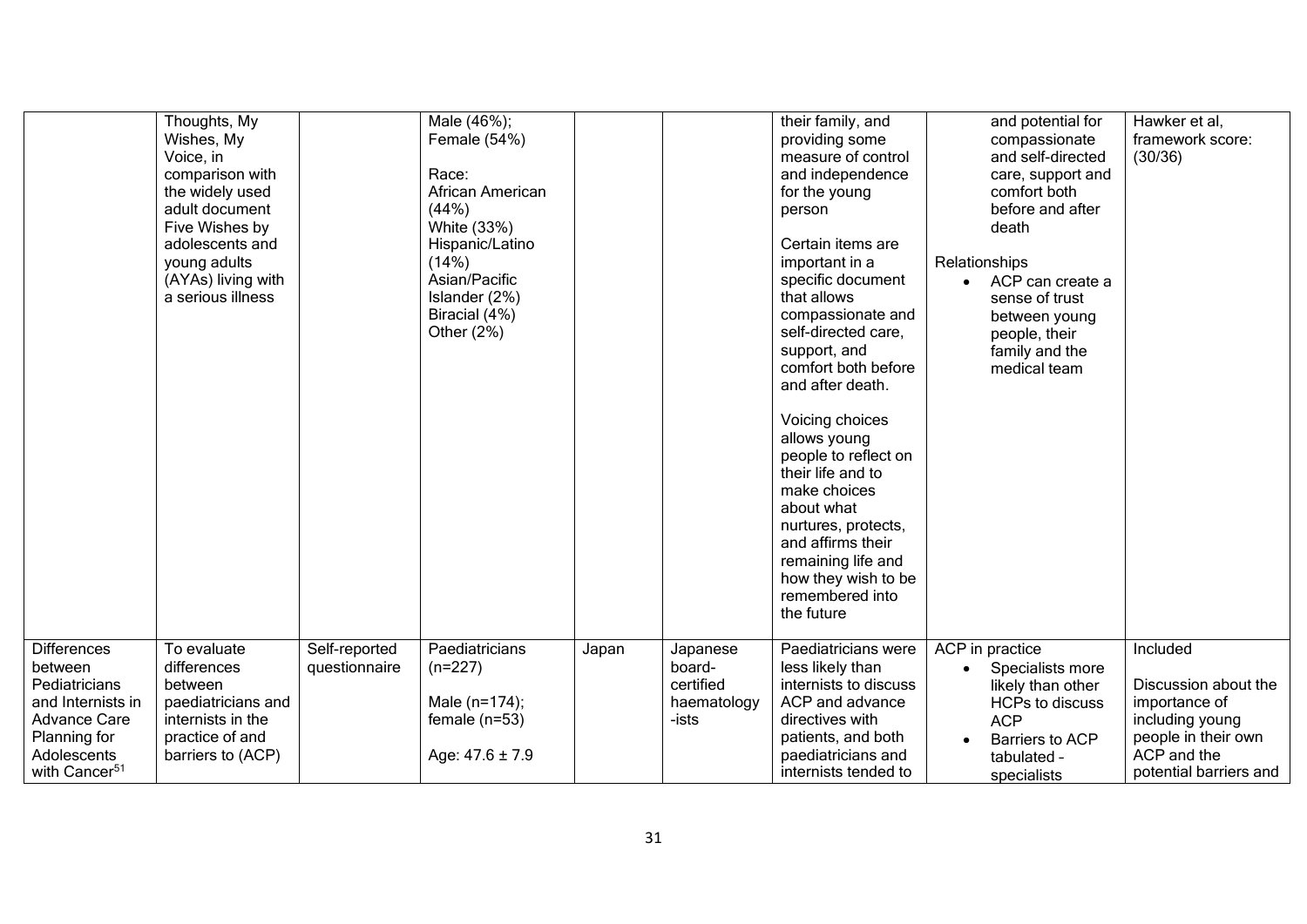| for young people<br>with cancer | Various places of<br>work:<br>Internists (n=373)<br>Male (n=293);<br>females $(n=80)$<br>Age: $49.1 \pm 9.2$ | discuss ACP and<br>advance directives<br>more often with<br>patients' families | perceived more<br>barriers than<br>other HCPs<br>ACP usually<br>٠<br>discussed more<br>with the family<br>than young<br>people | facilitators to<br>engaging them<br>Hawker et al,<br>framework score:<br>(29/36) |
|---------------------------------|--------------------------------------------------------------------------------------------------------------|--------------------------------------------------------------------------------|--------------------------------------------------------------------------------------------------------------------------------|----------------------------------------------------------------------------------|
|---------------------------------|--------------------------------------------------------------------------------------------------------------|--------------------------------------------------------------------------------|--------------------------------------------------------------------------------------------------------------------------------|----------------------------------------------------------------------------------|

The studies generally covered multiple themes. Only one study<sup>44</sup> covered a single theme. The theme(s) covered by each individual study are summarised in Table 4.

# Table 4 – Summary of the themes covered by each study

| Study author(s) and date of                  | Theme 1         | Theme 2       | Theme 3            | Theme 4              |
|----------------------------------------------|-----------------|---------------|--------------------|----------------------|
| publication                                  | ACP in practice | Communication | Education/training | <b>Relationships</b> |
| Beecham et al. $(2016)^{54}$                 |                 |               |                    |                      |
| Beringer and Heckford (2012) <sup>60</sup>   |                 |               |                    |                      |
| Billings and Holdsworth (2013) <sup>55</sup> |                 |               |                    |                      |
| Christenson et al. (2012) <sup>52</sup>      |                 |               |                    |                      |
| Dallas et al. (2016) <sup>40</sup>           |                 |               |                    |                      |
| De Broca et al. $(2016)^{41}$                |                 |               |                    |                      |
| Durall, Zurakowski and Wolfe (2012)          |                 |               |                    |                      |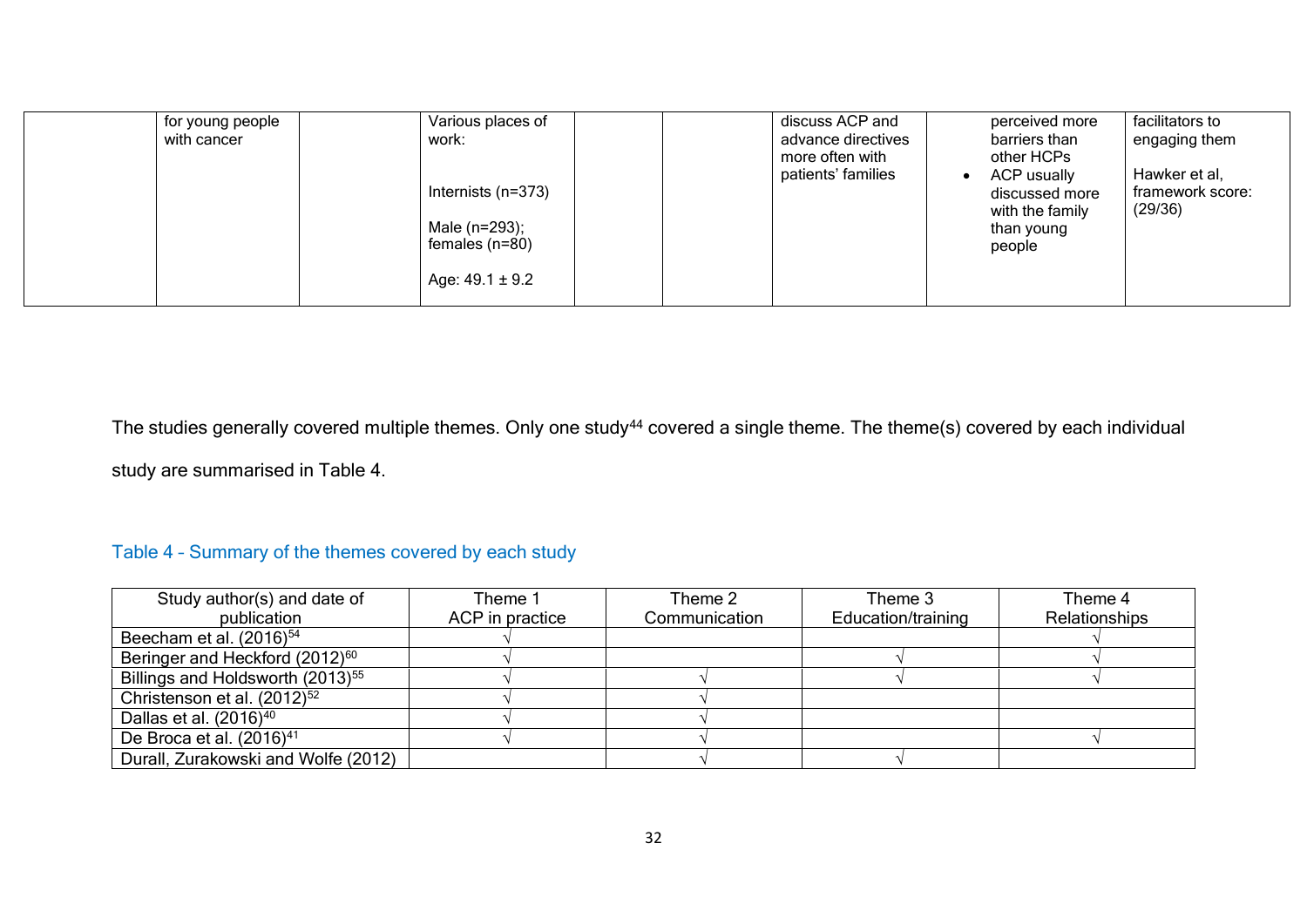| Freytag and Rauscher (2017)        |  |  |
|------------------------------------|--|--|
| Garvie et al. (2012)               |  |  |
| Heckford and Beringer (2014)       |  |  |
| Jacobs et al. (2015)               |  |  |
| Lotz et al. (2015)                 |  |  |
| Lotz et al. (2013)                 |  |  |
| Lyon et al. (2017)                 |  |  |
| Lyon et al. (2014)                 |  |  |
| Lyon et al. (2013)                 |  |  |
| Lyon et al. (2004)                 |  |  |
| Lyon et al. (2009)                 |  |  |
| Sanders and Robinson (2017)        |  |  |
| Wiener et al. (2008)               |  |  |
| Wiener et al. (2012)               |  |  |
| Yotani, Kizawa and Shintaku (2017) |  |  |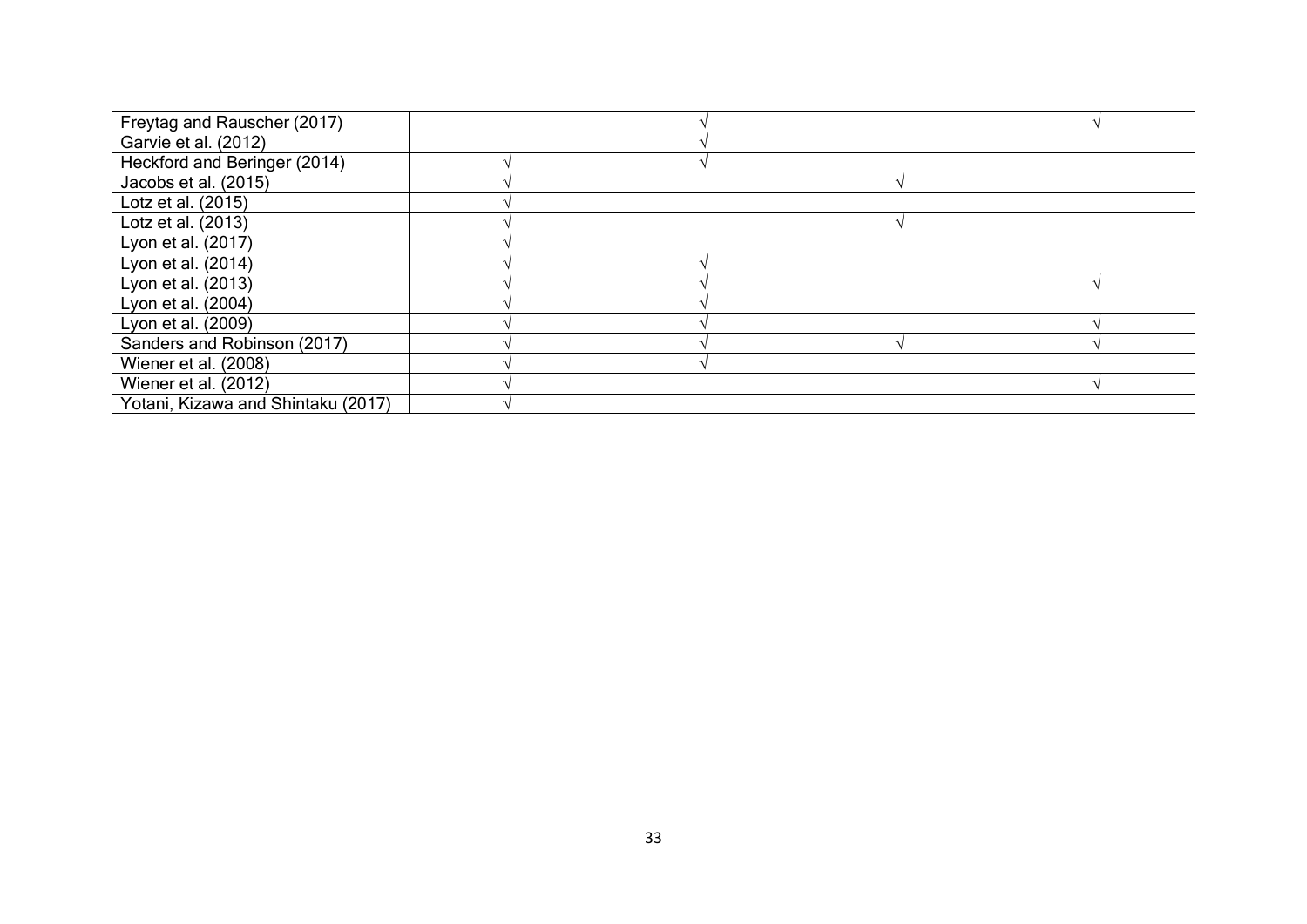#### How ACP works in practice

How ACP works in practice and how those involved in the process want it to work was the most commonly recurring theme across the 22 studies (see Table 3). Families want their child to be engaged in their own ACP and they want their child's opinion to be heard. 40,44,53 However, participation is not always straightforward in practice. ACP can be characterised by disagreements between the family about the location of death<sup>58</sup>. This conflict can be compounded by a reluctance of HCPs and/or parents to engage in ACP if prognosis is poor<sup>46,54</sup> These issues can sometimes result in a breakdown in the relationships both within the family and between the family and HCPs.

Decisions within the ACP process are made more difficult by instability in the condition of young people. Parents generally desire care and treatment options to remain open, although decisions can be complicated by parents trying to visualise a hypothetical situation.<sup>54</sup> Indeed, some evidence suggests that ACP might only be started after a crisis situation or when the health of the young people suddenly deteriorates.<sup>41,59</sup> This means that although parents welcome ACP discussions,<sup>54</sup> the timing of them often occurs too late for their children to be involved. Therefore, poor timing of ACP can explain why most decisions about the future of young people rarely involve the young people themselves, despite the willingness to engage them.<sup>54</sup>

There are also problems about the lack of information regarding available resources to help guide ACP discussions.<sup>58</sup> These issues may create a barrier to the engagement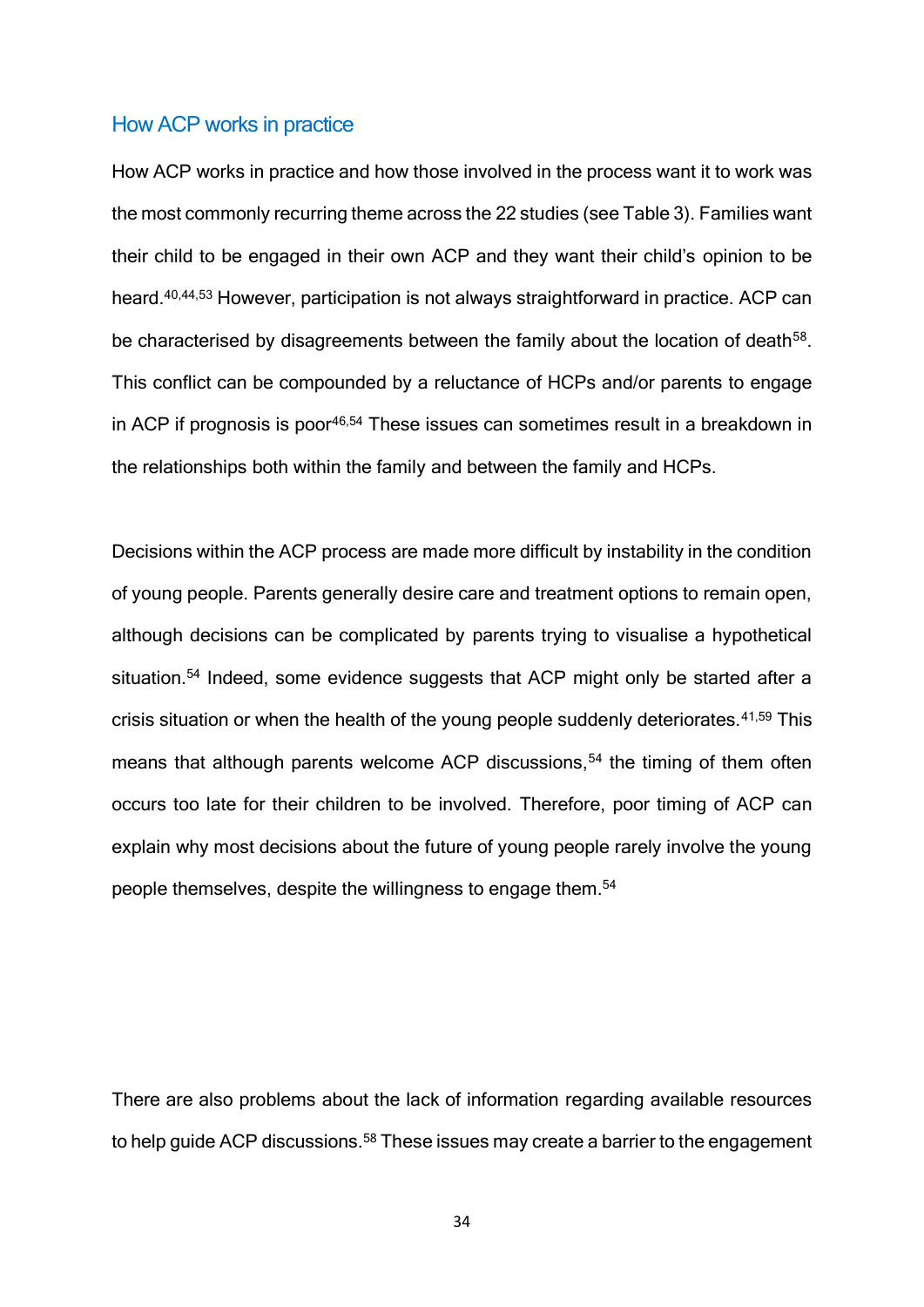of young people by impacting on their ability to make informed decisions about treatment, care or place of death.<sup>58</sup> Specialist HCPs may also be more likely than other HCPs to both discuss ACP and identify barriers to the engagement of both young people and their family.<sup>51</sup> Little research discussed the role of different HCPs and it is not possible to draw conclusions from the evidence. Nevertheless, it may be that a more specialist team, with experience of working with young people, can help to facilitate a more positive experience for those young people around ACP.<sup>55</sup>

Conversely, young people were reported to be more concerned with practical issues, such as the treatment they receive and anxiety for people who are left behind after their death.<sup>50</sup> Yet although young people want to be involved in their own ACP,<sup>48</sup> they are not always given the opportunity to participate. The resulting barriers identified above suggest that a poor approach to ACP can foster self-protective disengagement from young people due to worry, fear and anxiety such discussions can produce.<sup>57</sup> This, in turn, results in a variety of documentation and patchy engagement of young people between different services.39,55 In contrast, a structured ACP intervention which is targeted on positive relationships and effective communication $47,49$  can facilitate young people's participation in their own ACP and contribute to the reduction of both stress and anxiety.<sup>48</sup> Indeed, one study concluded that ACP could take place from the time of diagnosis.<sup>56</sup> Such an approach can empower young people and facilitate their engagement in the ACP process regardless of perceived barriers. 48,56,57

#### **Communication**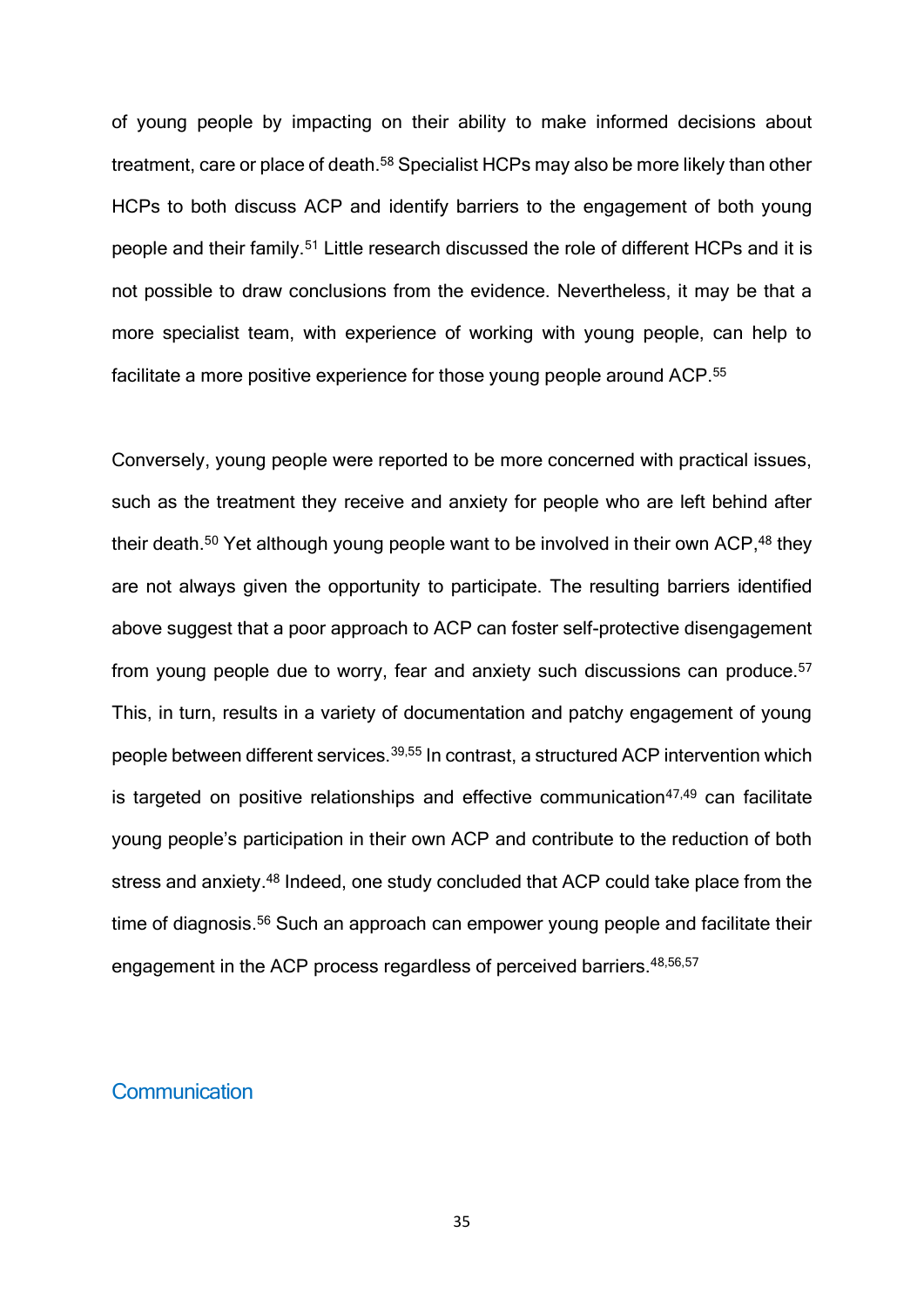Poor, and the incorrect timing of, communication can cause unnecessary tension<sup>56</sup> and be a barrier to young people's engagement in their ACP process<sup>44</sup>. However, there is potential to foster effective communication about ACP within families. 43,50 The positive role of communication within the ACP process was highlighted by over a third of studies. 40,42,45,47,49,50,52,58 Indeed, high-quality communication can help young people understand the care they need and develop skills to convey their wishes. 40,48,49,51,52

ACP should be viewed as a process which recognises the shared vision and values of different generations within the same family.<sup>43</sup> This approach may help to reduce death anxiety<sup>43</sup> and so facilitate the engagement of young people in their own ACP. HCPs should balance issues around hope for the future and respect for the individual with honest and meaningful conversations about dying.<sup>42,52,53,58</sup> Open communication, as part of an age-appropriate and accessible communication style, can possibly facilitate the engagement of young people.<sup>59</sup>

Despite their age, young people may be in the best position to discuss their own wishes, but communication can often be a barrier rather than a facilitator to their engagement in the ACP process.<sup>42,45,47</sup> However, the reluctance, or discomfort, of HCPs to discuss EoL matters with young people can be a barrier to their engagement in their own decision-making process. <sup>59</sup> This breakdown in communication too often can lead to a failure in relationships and also highlight inadequacies in training and education.<sup>42</sup>

### Training and education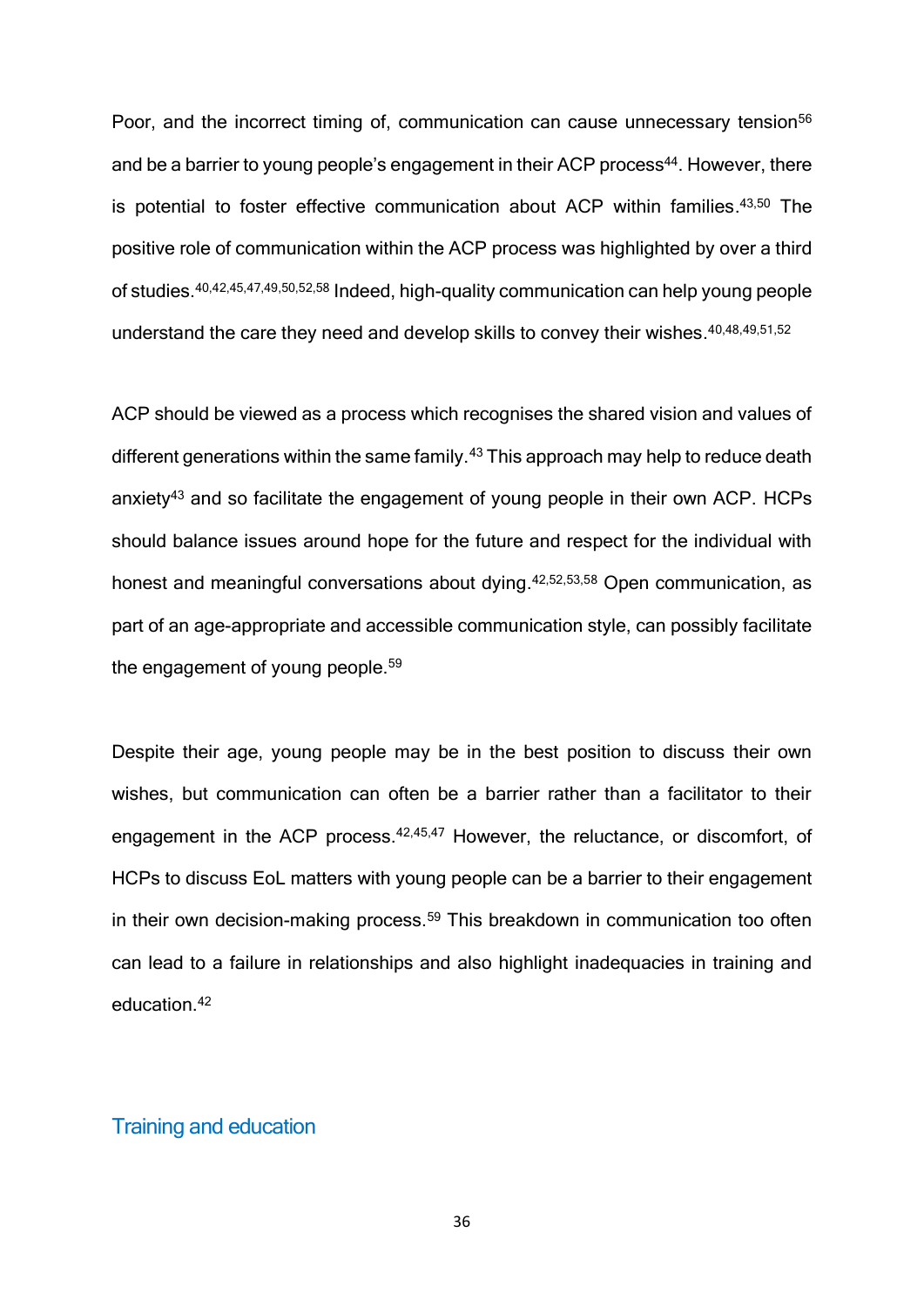HCPs generally work at the desired pace of families and develop a flexible approach to engage them. <sup>55</sup> Nevertheless, access to relevant training can enhance the quality of both communication and relationships of those in the ACP process. While education for young people can be key to raising awareness of ACP, <sup>57</sup> access to and availability of training for HCPs was identified as a possible barrier to engaging young people in their own ACP.<sup>42,58</sup> For example, HCPs are not always aware of relevant policies and can sometimes be unsure of their responsibilities. <sup>50</sup> This can impact on their ability to engage young people in ACP discussions. <sup>42</sup> Poor communication skills and a unwillingness to discuss ACP with young people have also been identified as potential training needs for HCPs in order to facilitate young people's engagement.<sup>59</sup> Greater availability of training and guidance to support HCPs in the ACP process have started to address some of the issues identified above, $60$  but these need to be ongoing to have a lasting effect.<sup>55</sup>

Valuable strategies, such as surveys to stimulate conversations<sup>44</sup> and the consideration of real-life situations, <sup>57</sup> can facilitate sensitive communication at opportune times. These approaches can engage young people and facilitate open and honest discussions about their wishes, fears and hopes. Similarly, inter-disciplinary HCP discussions can also help to reduce professional tensions $42$  and so potentially facilitate the engagement of young people in their own ACP. However, current research indicates that this potential is not always being realised.<sup>42</sup>

#### **Relationships**

Assumptions about young people's understanding of ACP are sometimes based on their age. These beliefs can be a limiting factor to young people's engagement in their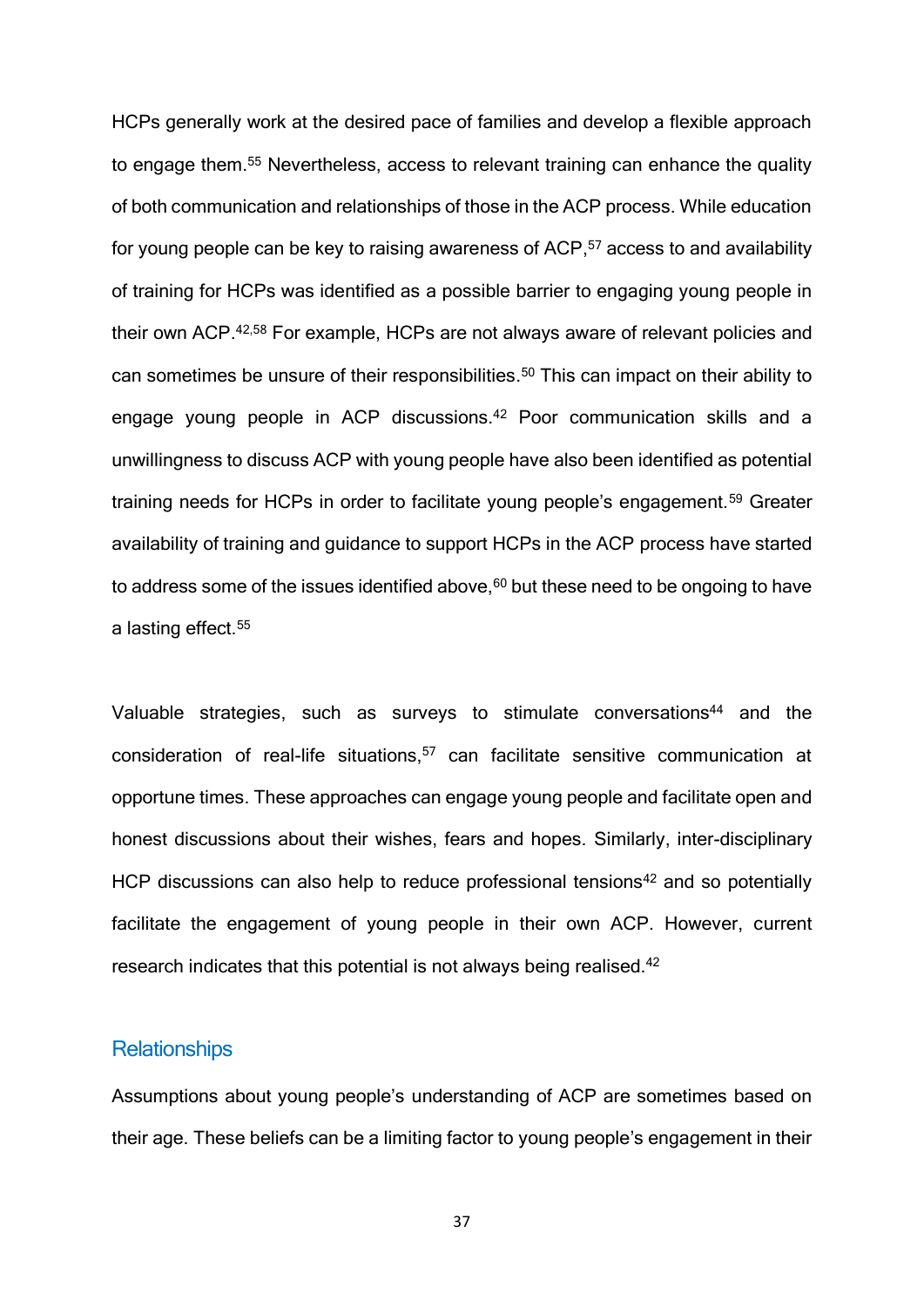own ACP.<sup>43</sup> Age may also contribute to tensions in relationships and discussions can sometimes be characterised by conflict because of the sensitive nature of the topic.<sup>39,49</sup> A structured ACP process may help reduce this likelihood for tension by providing a framework in which to discuss wishes openly and intimately<sup>48</sup> and give friends and family members a clear role.<sup>43,57</sup> Furthermore, positive relationships within families, within the multi-professional team, and between these groups can create a sense of trust between young people, their family and HCPs. <sup>53</sup> Developing such relationships necessitates a multi-disciplinary approach to facilitate the engagement of young people in their own ACP and involve appropriate HCPs. <sup>41</sup> In these situations, peer support for HCPs can enrich professional relationships<sup>60</sup> and so complement the role of the family in ACP.<sup>43</sup>

Building trusting relationships is also important in the ACP process.<sup>54</sup> Evidence stresses that quality relationships, which are based on mutual understanding, trust, and respect, can help recognise the wishes of each person as valuable within ACP.<sup>41,43</sup> Successful relationships also depend on developing effective communication and accessing relevant training<sup>42,48,50</sup> In short, constructive, encouraging and progressive relationships can allow ACP to flourish and facilitate the engagement of young people in their own ACP; negative, pessimistic and difficult relationships can be more of a barrier to their engagement.

#### **Discussion**

#### Main findings

Most studies conducted within hospitals and specialist centres identified communication as one of the main factors impacting on the success of engaging young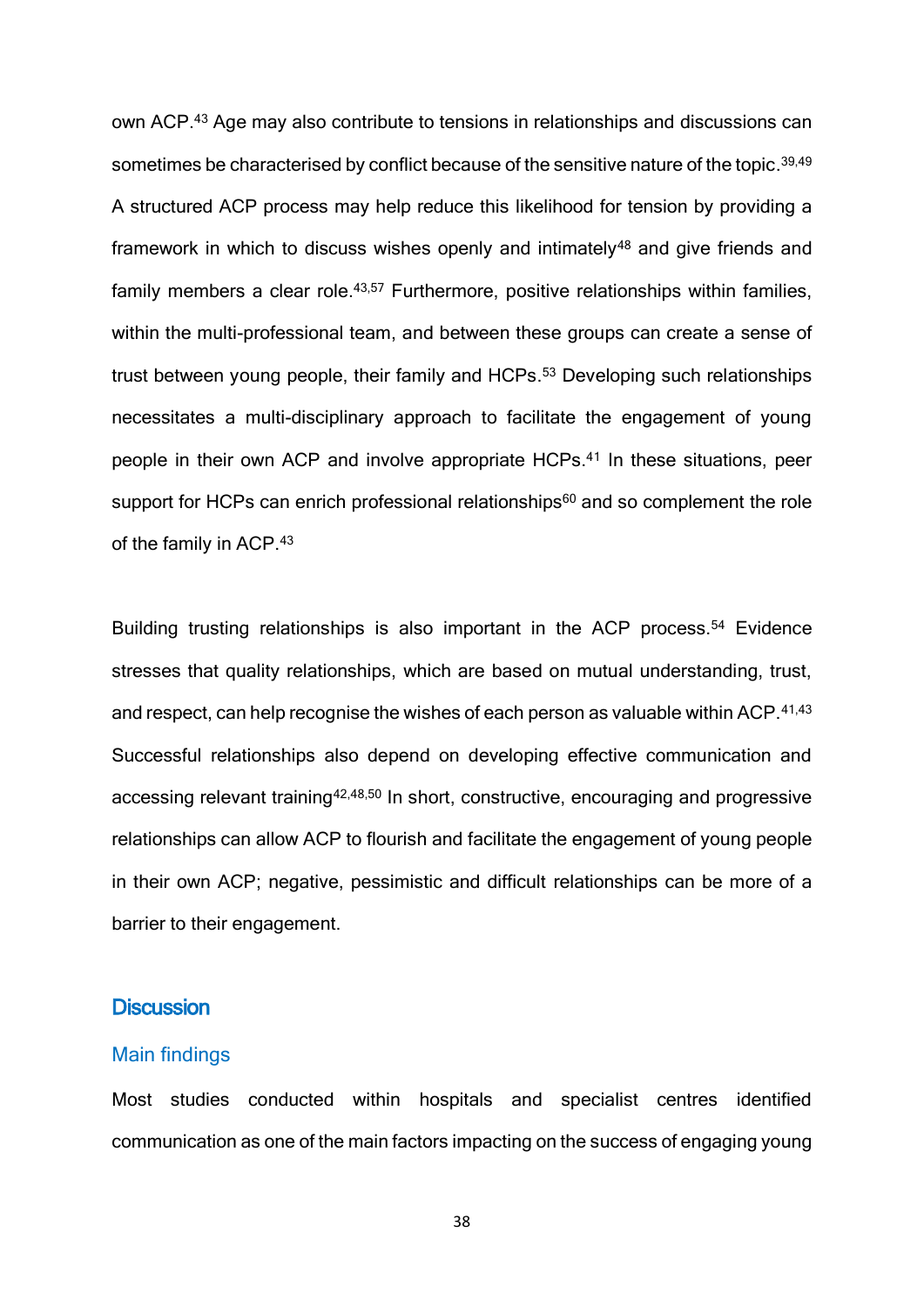people in their ACP process. 40,42,48–50,52,56,58 Communication, which is clear, timely, and language which is both age- and developmentally-focused, can facilitate the engagement of young people by helping them understand, and convey, the care they want at the end-of-life.<sup>40,48,49,51,52</sup> This approach allows openness and honesty in all relationships in the ACP process and helps family members share wishes and values for the future.<sup>43</sup> Conversely, communication can often be a barrier to ACP when these issues are not recognised<sup>44,56</sup> and this can negatively impact the engagement of young people.

Five studies<sup>43,48,49,53,57</sup> established that effective relationships, characterised by this openness and honesty, as well as age-appropriate language and communication style, were central to successfully engaging young people in their ACP. Evidence also recognised ACP is a complex process, and the availability of training for HCPs is crucial to both help understand these complexities and overcome potential barriers.<sup>57</sup>

Additionally, training to enhance HCPs' knowledge and understanding of relevant policies and legislation, and specifically communication training, would facilitate the introduction and engagement of young people in their ACP process.42,58 Such training can help raise awareness of ACP<sup>57</sup> and highlight the role of HCPs in engaging young people in ACP discussions.<sup>42</sup> Access to training can therefore be understood as a potential facilitator to introduce conversations about ACP, ease worries and concerns of those involved in the process and engage young people to help them communicate their EoL wishes.<sup>61</sup> Currently there is little evidence to show that this training for HCPs is consistent.55,62 Consequently, availability and access to such training may act as more of a barrier to engaging young people in their own ACP.<sup>60</sup> Therefore, the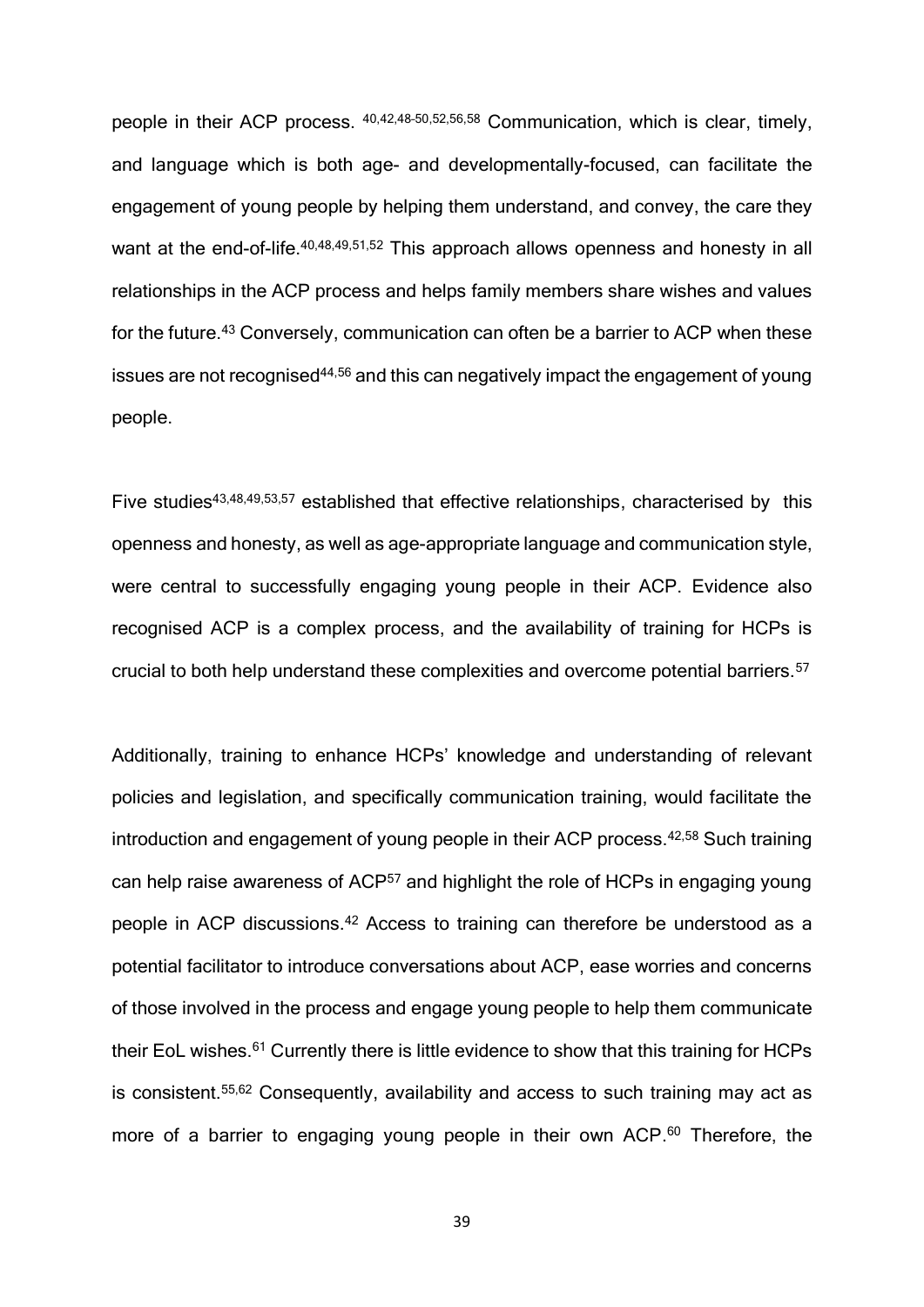combined impact of strained relationships, poor communication, and restricted availability of training for HCPs presents a mixed picture of barriers ACPfYP.

Despite the barriers identified, there were also encouraging signs where young people had been engaged. For example, the alignment of practice and policy, whereby HCPs feel guidance is provided to facilitate the engagement of young people and start difficult conversations, can help young people develop skills to convey their own care treatment decisions<sup>52,53</sup> and develop their resilience<sup>40</sup>. A collaborative approach to ACPfYP would further increase the potential for compassionate and self-directed care, comfort and support both before and after death. 53

#### **Limitations**

There are several limitations to this review. A narrative synthesis is aimed at, and supports, the combination of heterogeneous studies, but the varied nature of the studies can make it difficult to synthesise the information. Therefore, a potential for bias by over-representing one or more studies, or themes, remains a possibility. Variety in key terms and definitions in the literature used to refer to ACPfYP made searching for articles and discussing the engagement of young people in the process a challenging task. The relatively small amount of available literature also made the review additionally complicated. For example, some studies focused on parents' or HCPs' perception of the engagement of young people rather than focusing on the views of the young people themselves. Indeed, no study focused on the views and experiences of the young people within the ACP process from their own perspective. Responses from different groups within the ACP process were also sometimes combined, which made it hard to differentiate individual viewpoints. Furthermore,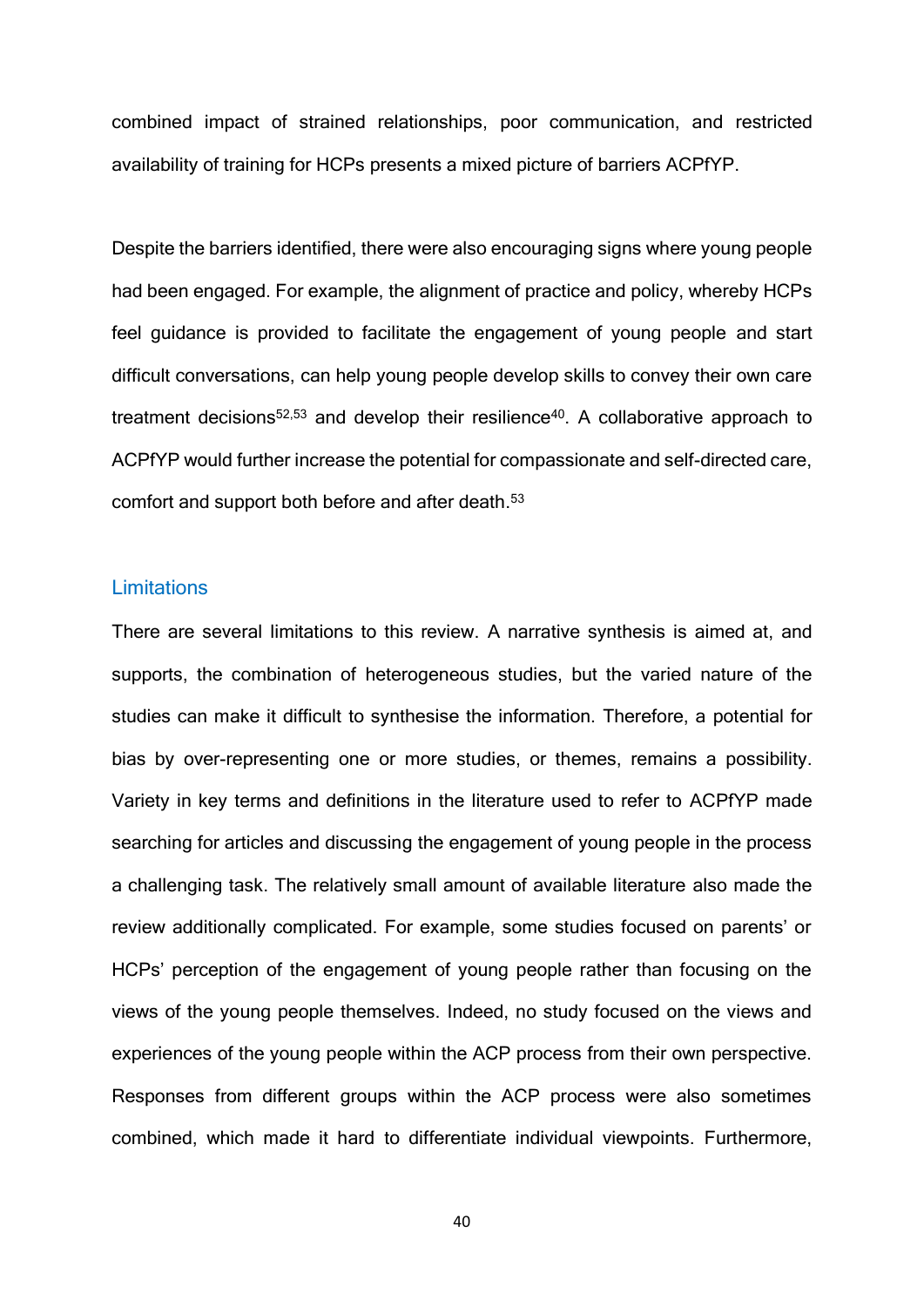some studies included in the review form a 'study cluster', where a group of studies originate from a single institution or publication.<sup>63</sup> This approach provides depth of understanding for the context and implementation of ACP and has been balanced with other findings in this review.<sup>63</sup> This depth is particularly important when researching complex interventions and establishing their effectiveness.<sup>63</sup> However, there may also be limitations in providing a full breadth of understanding around ACPfYP.<sup>63</sup> Additionally, each study has been individually assessed and only those studies which met the criteria for this synthesis have been included. As a result, previous publications they referred to have not been included if they do not meet the criteria, even if they include relevant methodological guidelines. This is an inherent limitation of qualitative assessment frameworks and represents a potential bias in the scoring of included studies. Furthermore, BH completed the scoring of the studies independently and disagreements were discussed within the research team (MoB,AF and KK). This process provided transparency and rigour but also may have created potential bias in the scoring of included studies.

While qualitative methods may be better suited to answering questions of perception, such approaches also have limitations. A key factor of the studies included in this review is the limited focus of some of the research. Nearly a quarter of studies<sup>41,50,54,56,57</sup> were limited to a single institution where data saturation may not be achievable. Nevertheless, the qualitative studies included in the review were useful to address the research question and their results are helpful to understand reported practice.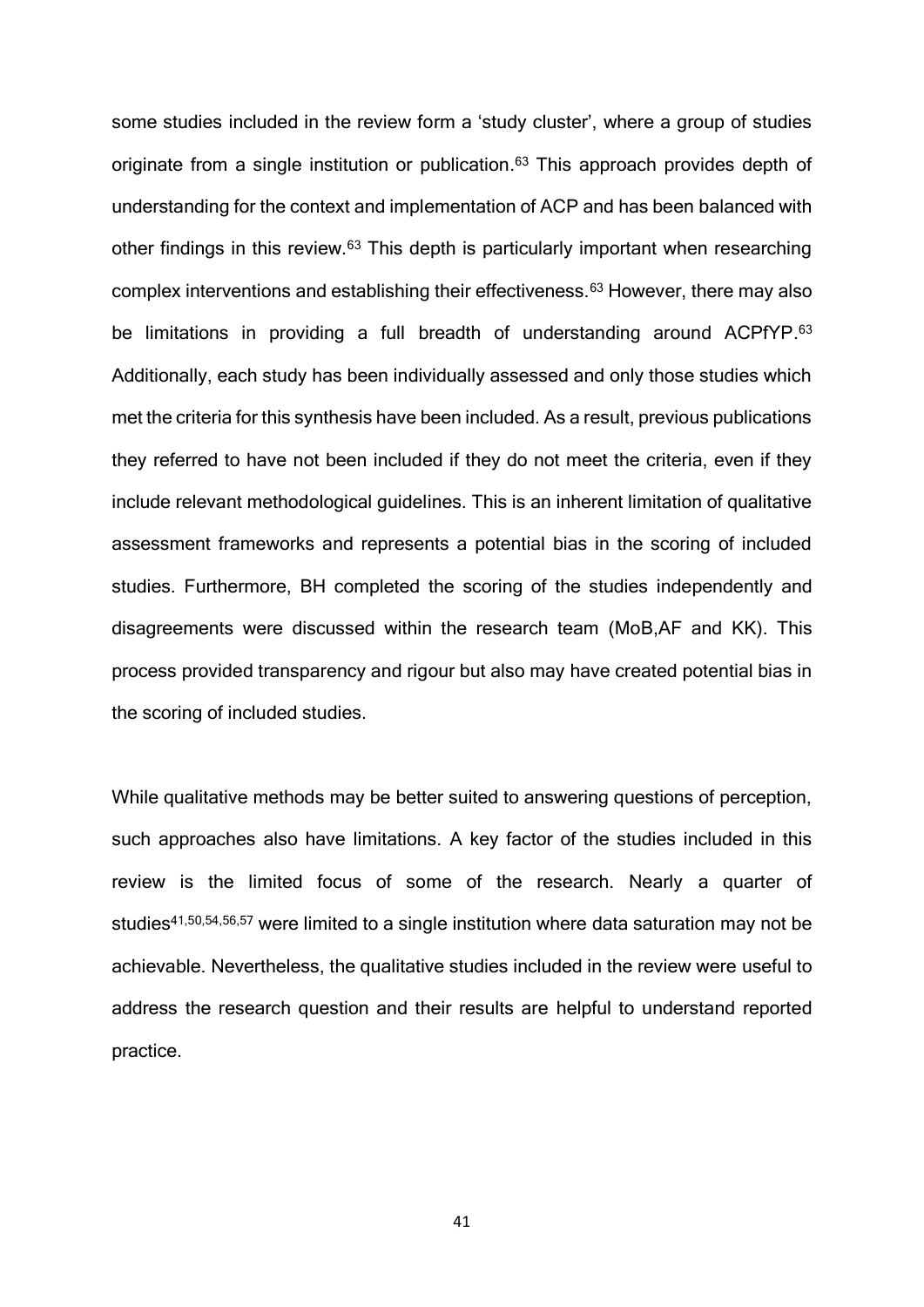Furthermore, studies inevitably vary in quality. Factors which negatively impacted on the quality of research included: a lack of clarity in their  $\text{aim}(s);^{41,52,55}$  a poor description of data collection and sampling methods;<sup>52,54</sup> incomplete data analysis;<sup>24,39,41,50,52,53</sup> poor consideration of ethical issues; 24,39,41–43,50,52,54,58 or a lack of generalisability and/or discussion of implications for policy and practice. 41,51,52,58 Nevertheless, only a minority of papers  $(n=4)^{24,41,52,58}$  were judged either as poor or very poor in overall quality. Although this review identifies available literature, existing research is not necessarily representative of the current engagement of young people in their ACP. Consequently, more research is needed in this area. Research is also needed to investigate the experience and involvement of all participants (young people, their family and HCPs) in the ACP process.

#### **Strengths**

Despite the limitations above, the included studies and synthesis approach satisfactorily answer the review question. The synthesis was conducted primarily by one reviewer but the procedure was checked at each stage by the research team. This process reduced the potential for bias and ensured the review was conducted rigourously and is replicable. Utilising an identifiable and tested approach to the synthesis further strengthened the reliability of the results. The rigour of the literature search resulted in the comprehensive identification of relevant studies. Inclusion of all applicable studies in the synthesis allowed for a broad and full understanding of the phenomenon under review. Even with the heterogeneous nature of the studies, the findings appear similar. Most of the studies were conducted in the United States and/or in hospitals/other institutions but the overall congruence between studies gives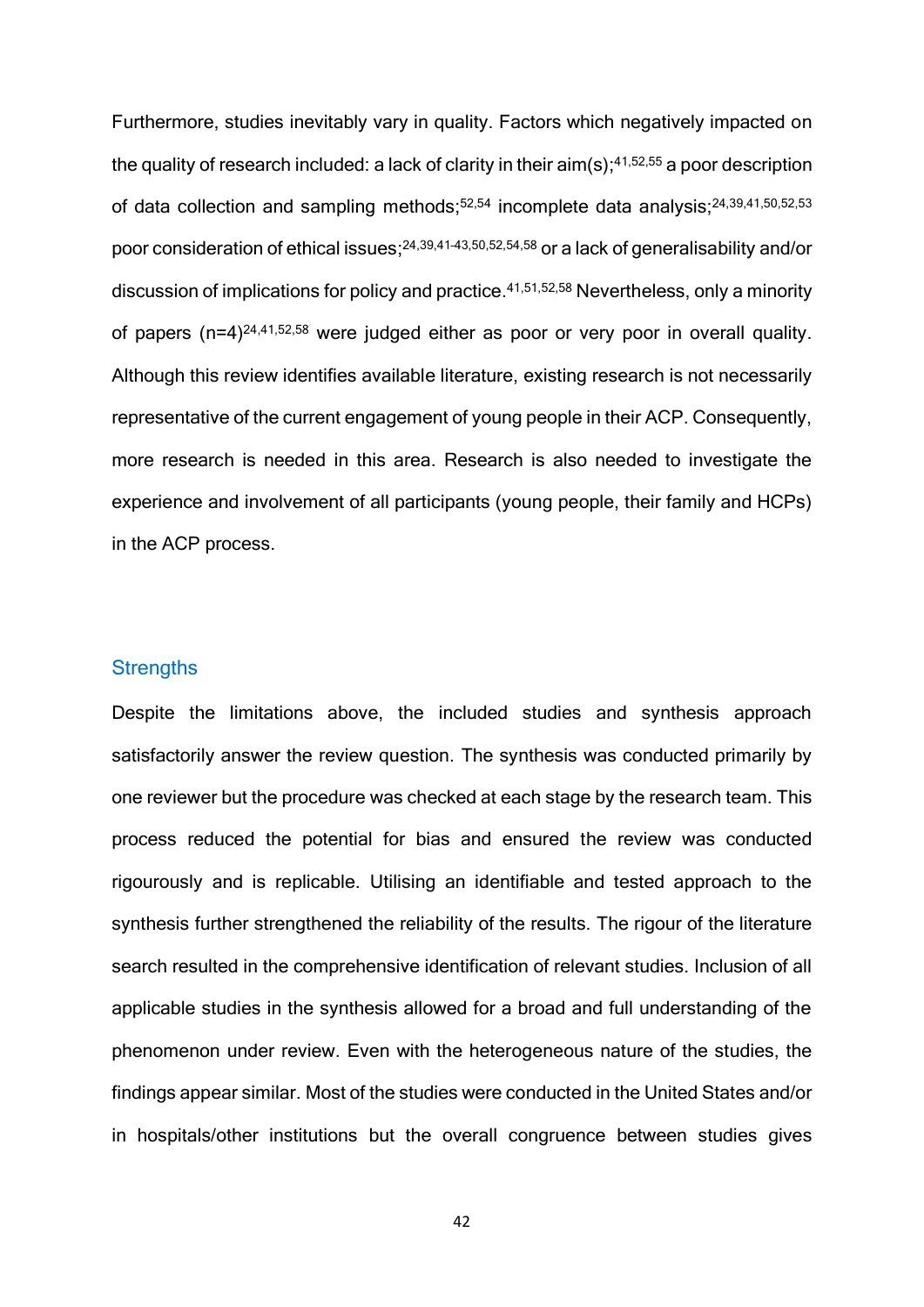encouragement regarding the strength of the findings and their applicability to a variety of settings.

#### What this study adds

This review presents an initial picture of young people's engagement in their own ACP. As part of this, the review has identified barriers and facilitators to the engagement of young people in the complexity of their own ACP discussions. These aspects include communication, relationships and training available to healthcare professionals. These factors influence how ACP works in practice and help determine the success or failure to engage young people in the process. As far as it is known, this is the first review of its kind and highlights the importance of understanding the complex factors in ACP. The implications of these findings demonstrate consequences for practice by considering the components of the process which can either help to engage or hinder young people from participating. The conclusions can also influence policy by informing areas such as communication training and stressing the importance of multidisciplinary teams when engaging and supporting young people's engagement in their ACP. These areas are particularly relevant for UK policy and practice because ACP documentation is not standardised and there is an unclear picture of how young people can be engaged in discussions about their care. Guidelines can be developed to recognise potential barriers and so facilitate the engagement of young people.

As a result of this review, there are several areas where future research could be conducted. The opinions and experiences of young people are not included in the current review and so the extent to which young people are able to engage in their own ACP should be explored from their own viewpoint. Similarly, there is a lack of existing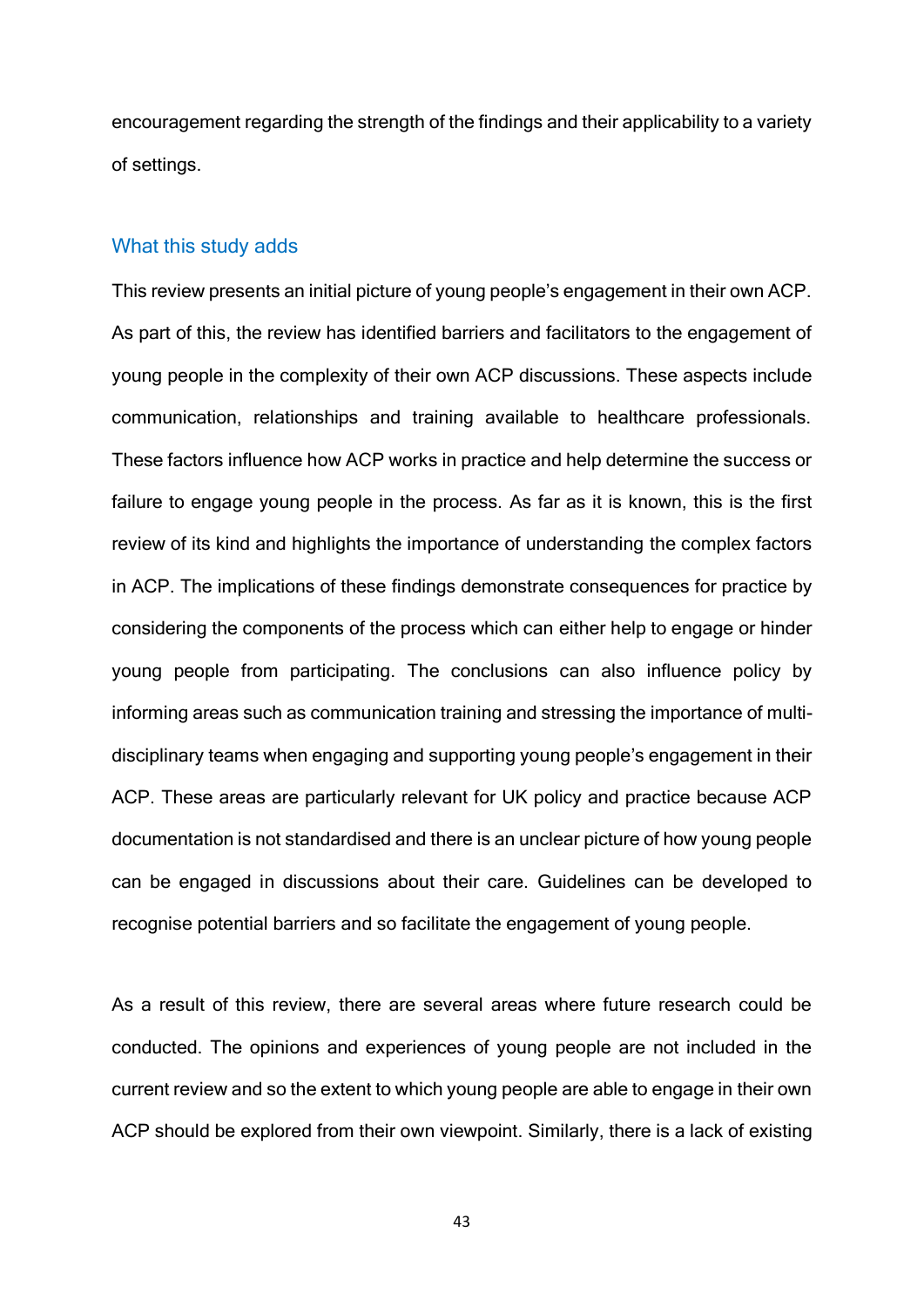qualitative research which explores barriers and facilitators to engaging young people in their own ACP. Current research explores the engagement of young people from one or two perspectives within the process of ACP. Research is now needed to explore all groups concurrently in the ACP process: young people, their parents/carers and healthcare professionals. The role of other professionals, such as those in mental health, psychologists and case workers, also needs to be investigated. This focus will provide additional quality research to adequately meet existing gaps in knowledge.

#### **Conclusion**

With reference to the aim of this review, there can be a variety of people involved in the process of ACPfYP: parents/carers, different HCPs and, sometimes, young people themselves. The engagement of young people in their own ACP seems to be something desired by all participants involved in ACPfYP. However, this engagement appears to be inconsistent in practice. The congruence of policy and the aims of ACP are necessary to facilitate this engagement but too often, these factors do not work together effectively.

There are also various potential barriers to young people's engagement in their ACP, such as poor communication, conflict within relationships of those involved in the process and variable access to training for HCPs. Conversely, these factors can also be facilitators to engaging young people when their importance is recognised and time and resources are invested into their effective use. Specialist HCPs may be in the best position to identify these factors and take advantage of them<sup>51</sup>, but more research is needed to confirm this.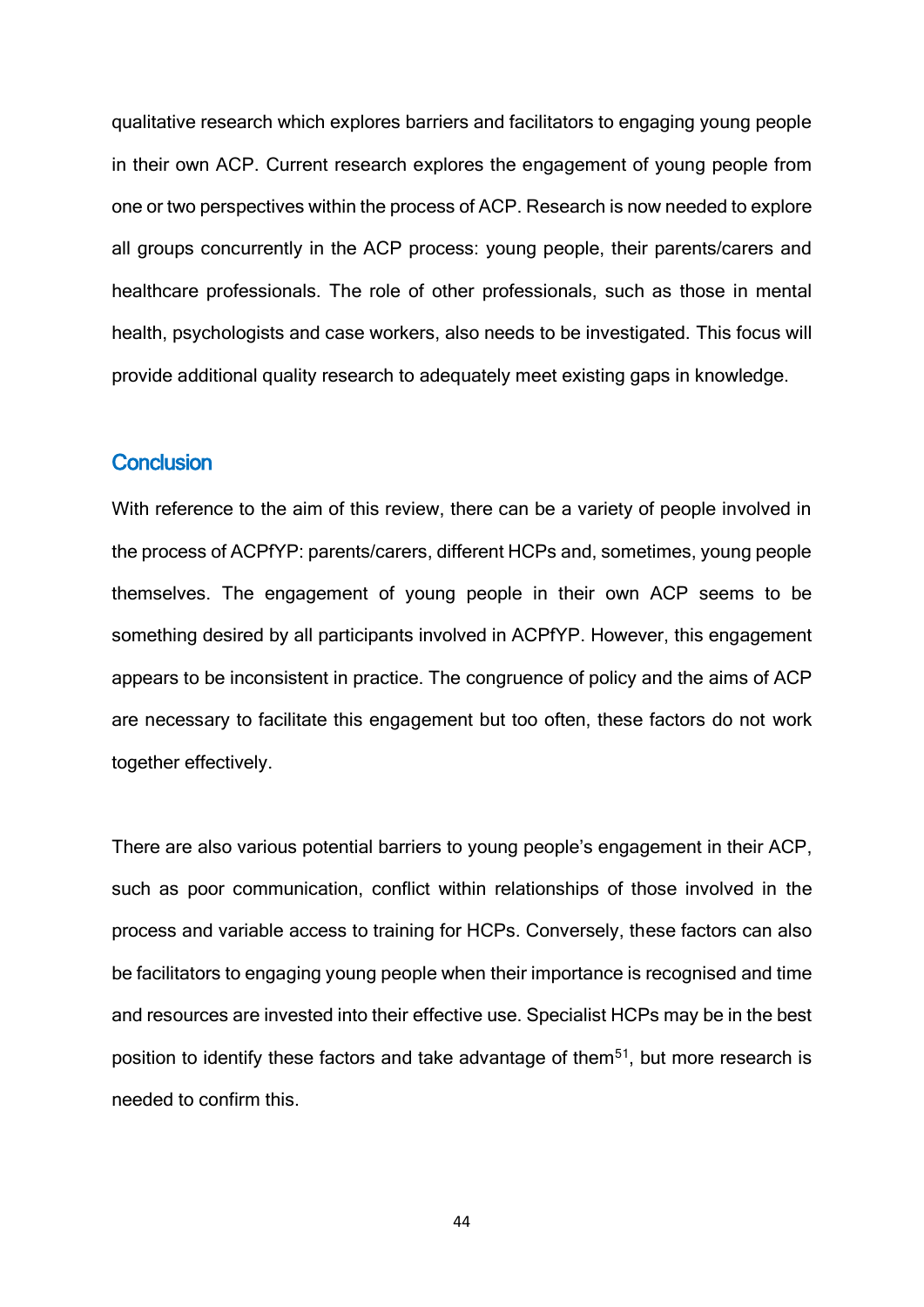Consequently, there is no general agreement of when it is best to introduce ACP discussions. Only two studies identified an optimal time to start ACP and both agreed that it is best introduced at diagnosis.<sup>33</sup> With no further investigation of the timing of ACP, this represents a gap in current knowledge.

# **Authorship**

The review was written primarily by BH, with contributions from the rest of the research team (MoB,AF and KK). All authors have:

- (i) Made a substantial contribution to the concept or design of the work; or acquisition, analysis or interpretation of data,
- (ii) Drafted the article or revised it critically for important intellectual content,
- (iii) Approved the version to be published,
- (iv) Have participated sufficiently in the work to take public responsibility for appropriate portions of the review.

# Declaration of conflicting interests

The author(s) declared no potential conflicts of interest with respect to the research, authorship and/or publication of this article.

# Research ethics and patient consent

No ethics/research governance/data protection approvals were necessary to conduct this review.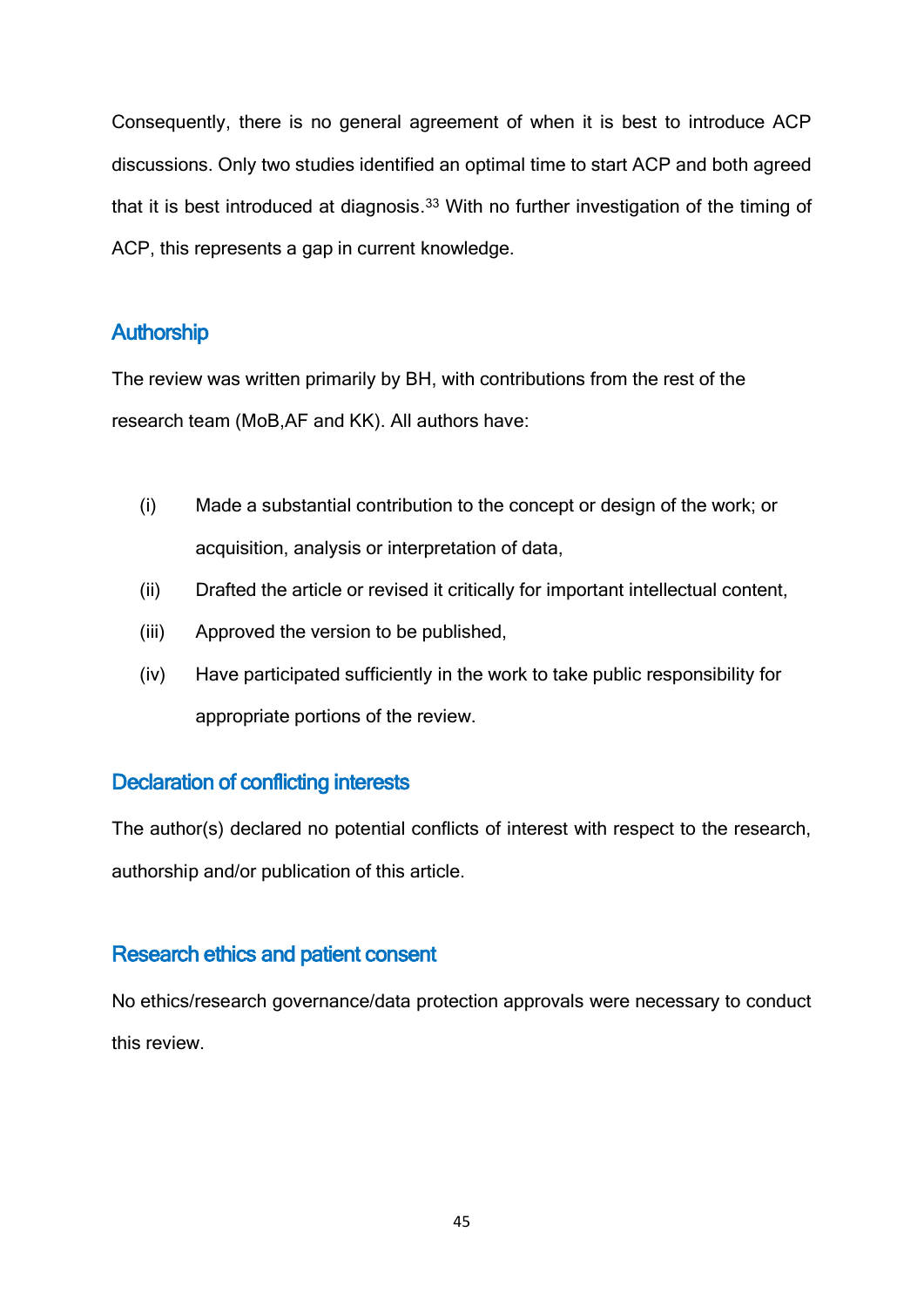# Funding

The lead author is currently undertaking a PhD in Health, which is funded by Edge Hill University. No separate financial support was received for the research, authorship and/or publication of this article.

# **References**

- 1. Hawker S, Payne S, Kerr C, et al. Appraising the evidence: reviewing disparate data systematically. *Qual Health Res* 2002; 12: 1284-1299.
- 2. National Gold Standards Framework Centre. Welcome to the Gold Standards Framework. The Gold Standards Frameworkhttp://www.goldstandardsframework.org.uk/ (2017, accessed 12 September 2017).
- 3. Seymour J, Almack K, Kennedy S. Implementing advance care planning: a qualitative study of community nurses' views and experiences. BMC Palliat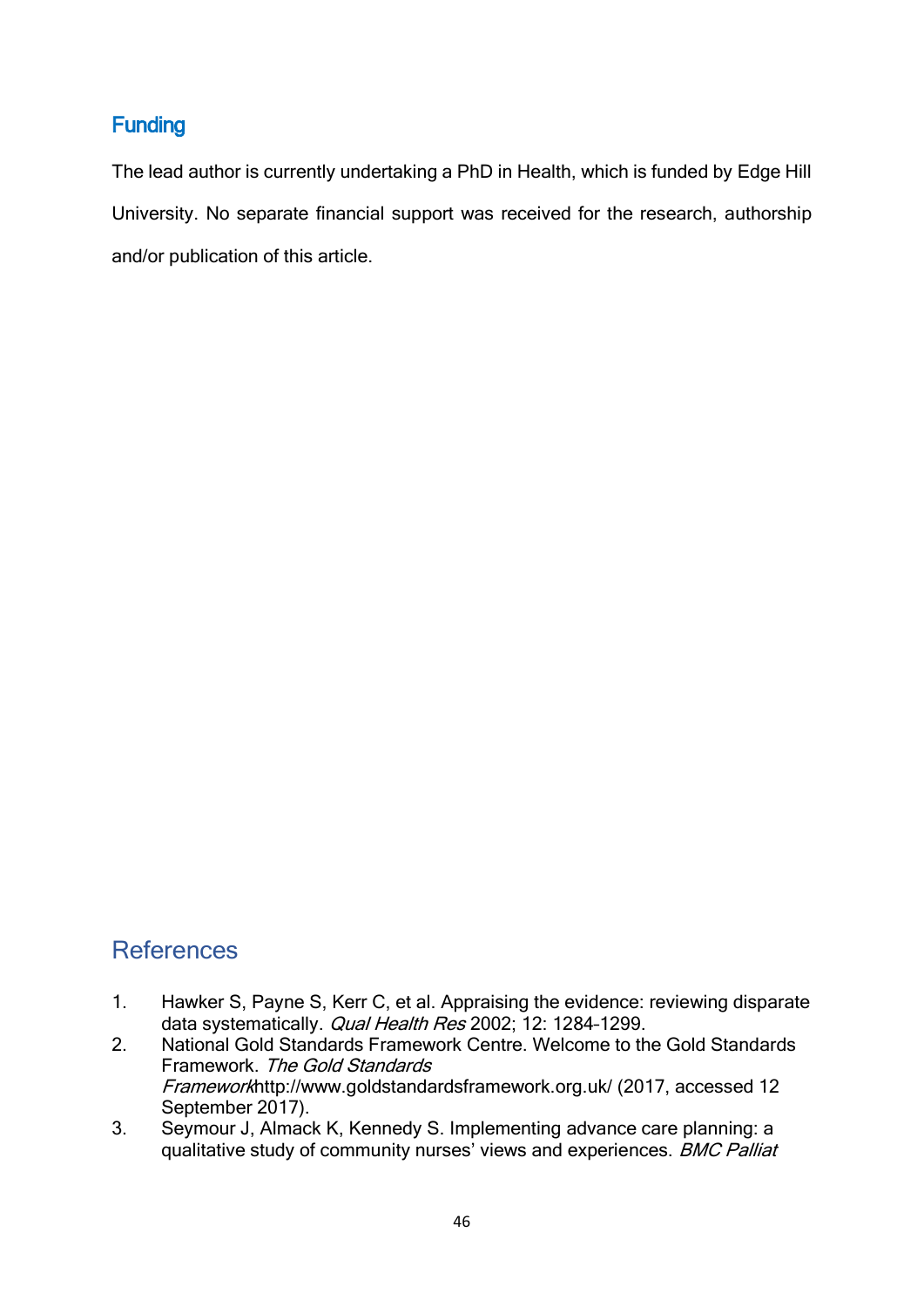Care 2010; 9: 4.

- 4. Reynolds J, Croft S. How to implement the Gold Standards Framework to ensure continuity of care. Nurs Times 2010; 106: 10–13.
- 5. Lund S, Richardson A, May C. Barriers to advance care planning at the end of life: An explanatory systematic review of implementation studies. PLoS One 2015; 10: 1–15.
- 6. Hayhoe B, Howe A, Gillick M, et al. Advance care planning under the Mental Capacity Act 2005 in primary care. Br J Gen Pract 2011; 61: e537-41.
- 7. Montreuil M, Carnevale FA. A concept analysis of children's agency within the health literature. J Child Heal Care 2015; 1-9.
- 8. DH. Better Care : Better Lives Improving outcomes and experiences for children, young people and their families living with life limiting and life threatening conditions. Bristol, 2008.
- 9. Nursing Times. What is the Liverpool Care Pathway? Nursing Timeshttps://www.nursingtimes.net/clinical-subjects/end-of-life-and-palliativecare/what-is-the-liverpool-care-pathway/5051586.article (2012, accessed 23 November 2016).
- 10. Linda Emanuel, Michael Barry, John Stoeckle LE and E. Advance Directives for Medical Care - A Case for Greater Use. N Engl J Med 1991; 324: 889–895.
- 11. Hynson J. Palliative care for children. J Consum Heal Forum Aust 2009; March: 22–23.
- 12. Mitchell S, Dale J. Advance Care Planning in palliative care: A qualitative investigation into the perspective of Paediatric Intensive Care Unit staff. Palliat Med 2015; 29: 371–379.
- 13. TfSL. Why we are here.
- 14. Russell S. Advance care planning: whose agenda is it anyway? Palliat Med 2014; 28: 997–9.
- 15. Sudore RL, Lum HD, You JJ, et al. Defining Advance Care Planning for Adults: A Consensus Definition From a Multidisciplinary Delphi Panel. J Pain Symptom Manage 2017; 53: 821–832.
- 16. South Central NHS Trust. Guide to using the Child and Young Person's Advance Care Plan.
- 17. West Midlands Paediatric Palliative Care Network NHS. Child and Young Person's Advance Care Plan: Policy.https://www.togetherforshortlives.org.uk/assets/0000/1485/6b\_ACP\_Poli cy\_2012.pdf (2011).
- 18. TfSL. Family Factsheets: Care Planning in Advance.
- 19. Horridge K. Advance Care Planning: practicalities, legalities, complexities and controversies. Arch Dis Child 2015; 100: 380–385.
- 20. Cass H. National priorities and crystal ball gazing. In: A Palliative Care Journey: National Paediatric and Neonatal Palliative Care Conference. 2016, pp. 1–60.
- 21. Bell CJ. Understanding Quality of Life in Adolescents living with Advanced Cancer. J Chem Inf Model 2013; 53: 1689–1699.
- 22. Bergstraesser E, Zimmermann K, Eskola K, et al. Paediatric end-of-life care needs in Switzerland: current practices, and perspectives from parents and professionals. A study protocol. J Adv Nurs 2015; 71: 1940-1947.
- 23. NHS South East Coast Clinical Senate. *Improving Advance Care Planning in* Kent, Surrey and Sussex. 2014.
- 24. Heckford E, Beringer AJ. Advance Care Planning: Challenges and Approaches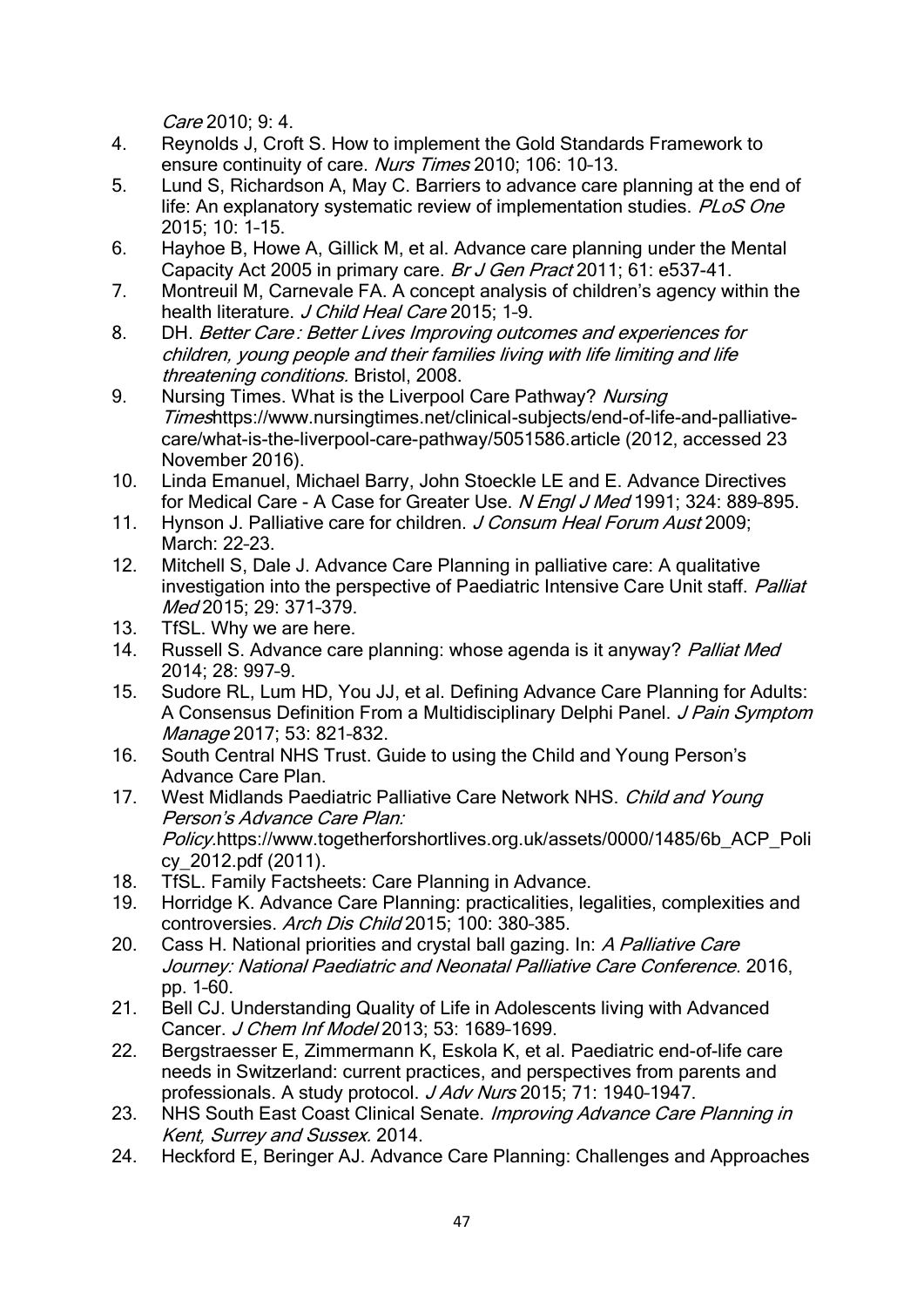for Pediatricians. J Palliat Med 2014; 17: 1049-1053.

- 25. Mitchell S, Plunkett A, Dale J. Use of formal advance care planning documents: a national survey of UK Paediatric Intensive Care Units. Arch Dis Child 2014; 99: 327–30.
- 26. Snilstveit B, Oliver S, Vojtkova M. Narrative approaches to systematic review and synthesis of evidence for international development policy and practice. J Dev Eff 2012; 4: 409–429.
- 27. Firn J, Preston N, Walshe C. What are the views of hospital-based generalist palliative care professionals on what facilitates or hinders collaboration with inpatient specialist palliative care teams? A systematically constructed narrative synthesis. Palliat Med 2016; 30: 240–256.
- 28. Gowing A, Robinson L. Advance care planning. *InnovAiT Educ Inspir Gen* Pract 2014; 7: 363–369.
- 29. TfSL. Children's palliative care definitions.http://www.togetherforshortlives.org.uk/assets/0000/1638/CPC\_defi nitions.pdf (2013, accessed 23 October 2015).
- 30. World Health Organisation. Definition and list of health professionals. Transformative Education for Health Professionalshttp://whoeducationguidelines.org/content/1-definition-and-listhealth-professionals (2015, accessed 13 December 2015).
- 31. TfSL. A Core Care Pathway for Children with Life-limiting and Life-threatening Conditions. Bristol, 2013.
- 32. Neuberger J, Aaronovitch D, Bonser T, et al. More Care Less Pathway: A Review of the Liverpool Care Pathway. 2013.
- 33. TfSL. Life-limiting and life-threatening conditions in children and young people in the United Kingdom; national and regional prevalence in relation to socioeconomic status and ethnicity. Epidemiology 2011; 1-129.
- 34. US National Library of Medicine. MeSH Browser. Mesh Descriptor Datahttps://meshb.nlm.nih.gov/record/ui?ui=D055815 (2017, accessed 6 April 2017).
- 35. Liberati A, Altman DG, Tetzlaff J, et al. The PRISMA statement for reporting systematic reviews and meta-analyses of studies that evaluate health care interventions: Explanation and elaboration. PLoS Med; 6. Epub ahead of print 2009. DOI: 10.1371/journal.pmed.1000100.
- 36. Stewart LA, Clarke M, Rovers M, et al. Preferred Reporting Items for a Systematic Review and Meta-analysis of Individual Participant Data. Jama 2015; 313: 1657–1665.
- 37. Popay J, Roberts H, Sowden A, et al. Guidance on the Conduct of Narrative Synthesis in Systematic Reviews. A Prod from ESRC Methods Program. Epub. ahead of print 2006. DOI: 10.1111/j.1523-536x.1995tb00261.x.
- 38. Robinson L, Dickinson C, Rousseau N, et al. A systematic review of the effectiveness of advance care planning interventions for people with cognitive impairment and dementia. Age Ageing 2012; 41: 263-269.
- 39. Beringer AJ, Heckford EJ. Was there a plan? End-of-life care for children with life-limiting conditions: a review of multi-service healthcare records. *Child Care* Health Dev 2014; 40: 176–183.
- 40. Dallas RH, Kimmel A, Wilkins ML, et al. Acceptability of Family-Centered Advanced Care Planning for Adolescents With HIV. Pediatrics 2016; 138: e20161854–e20161854.
- 41. de Broca A, Lutun A, Gourmel A, et al. Advance care planning and place of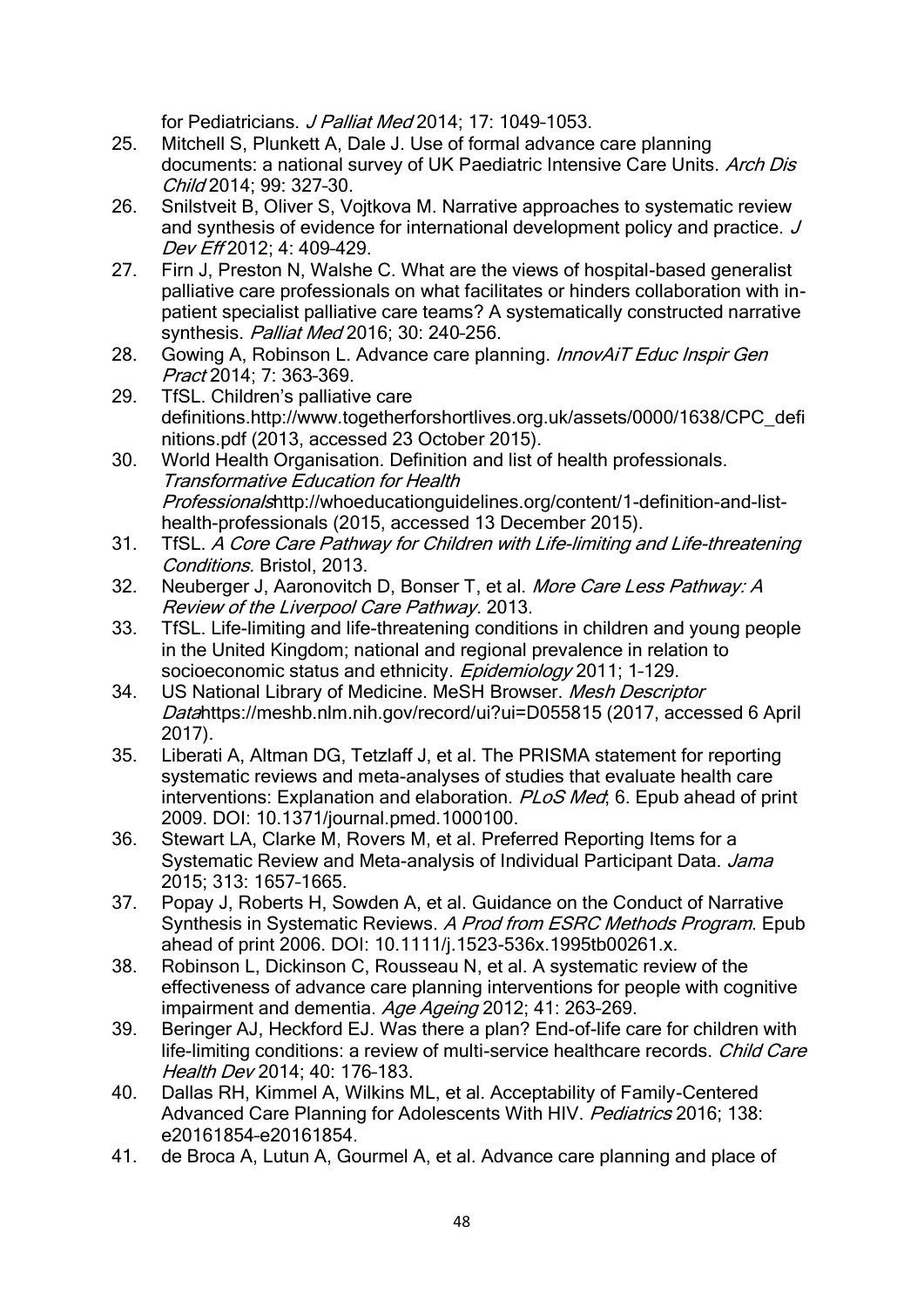death in a paediatric palliative care unit in France. Eur J Palliat Care 2016; 23: 16–18.

- 42. Durall A, Zurakowski D, Wolfe J. Barriers to Conducting Advance Care Discussions for Children With Life-Threatening Conditions. Pediatrics 2012; Apr 129: e975–e982.
- 43. Freytag J, Rauscher EA. The Importance of Intergenerational Communication in Advance Care Planning: Generational Relationships among Perceptions and Beliefs. J Health Commun 2017; 22: 488–496.
- 44. Garvie PA, He J, Wang J, et al. An exploratory survey of end-of-life attitudes, beliefs, and experiences of adolescents with HIV/AIDS and their families. J Pain Symptom Manage 2012; 44: 373–385.e29.
- 45. Lyon ME, Jacobs S, Briggs L, et al. Family-Centered Advance Care Planning for Teens With Cancer. JAMA Pediatr 2013; 167: 460.
- 46. Lotz JD, Jox RJ, Borasio GD, et al. Pediatric Advance Care Planning: A Systematic Review. Pediatrics 2013: 131: e873-e880.
- 47. Lyon ME, D'Angelo LJ, Dallas RH, et al. A randomized clinical trial of adolescents with HIV/AIDS: pediatric advance care planning. AIDS Care -Psychol Socio-Medical Asp AIDS/HIV 2017; 29: 1287–1296.
- 48. Lyon ME, Jacobs S, Briggs L, et al. A Longitudinal, Randomized, Controlled Trial of Advance Care Planning for Teens With Cancer: Anxiety, Depression, Quality of Life, Advance Directives, Spirituality. J Adolesc Heal 2014; 54: 710-717.
- 49. Lyon ME, Garvie PA, Briggs L, et al. Development, feasibility and acceptibility of the Family/Adolescent-Centred (FACE) Advance Care Planning Intervention for Adolescents with HIV. J Palliat Med 2009; 12: 363-372.
- 50. Wiener L, Ballard E, Brennan T, et al. How I Wish to be Remembered: The Use of an Advance Care Planning Document in Adolescent and Young Adult Populations. J Palliat Med 2008; 11: 1309–1313.
- 51. Yotani N, Kizawa Y, Shintaku H. Differences between Pediatricians and Internists in Advance Care Planning for Adolescents with Cancer. J Pediatr 2017; 182: 356–362.
- 52. Christenson K, Lybrand SA, Hubbard CR, et al. Including the Perspective of the Adolescent in Palliative Care Preferences. J Pediatr Heal Care 2010; 24: 286–291.
- 53. Wiener L, Zadeh S, Battles H, et al. Allowing adolescents and young adults to plan their end-of-life care. Paediatrics 2012; 130: 897-905.
- 54. Beecham E, Oostendorp L, Crocker J, et al. Keeping all options open: Parents' approaches to advance care planning. Heal Expect 2016; 1–10.
- 55. Billings J, Holdsworth L. Service Evaluation of an Advance Care Plan Tool.http://www.kent.ac.uk/chss/docs/advance-care-plan-tool-report.pdf (2013).
- 56. Lyon ME, McCabe MA, Patel KM, et al. What do adolescents want? An exploratory study regarding end-of-life decision-making. J Adolesc Heal 2004; 35: 529.e1-529.e6.
- 57. Sanders S, Robinson EL. Engaging College Undergraduates in Advance Care Planning. OMEGA - J Death Dying 2017; 74: 329–344.
- 58. Jacobs S, Perez J, Cheng YI, et al. Adolescent End of Life Preferences and Congruence With Their Parents' Preferences: Results of a Survey of Adolescents With Cancer. Pediatr Blood Cancer 2015; 62: 710–714.
- 59. Lotz JD, Jox RJ, Borasio GD, et al. Pediatric advance care planning from the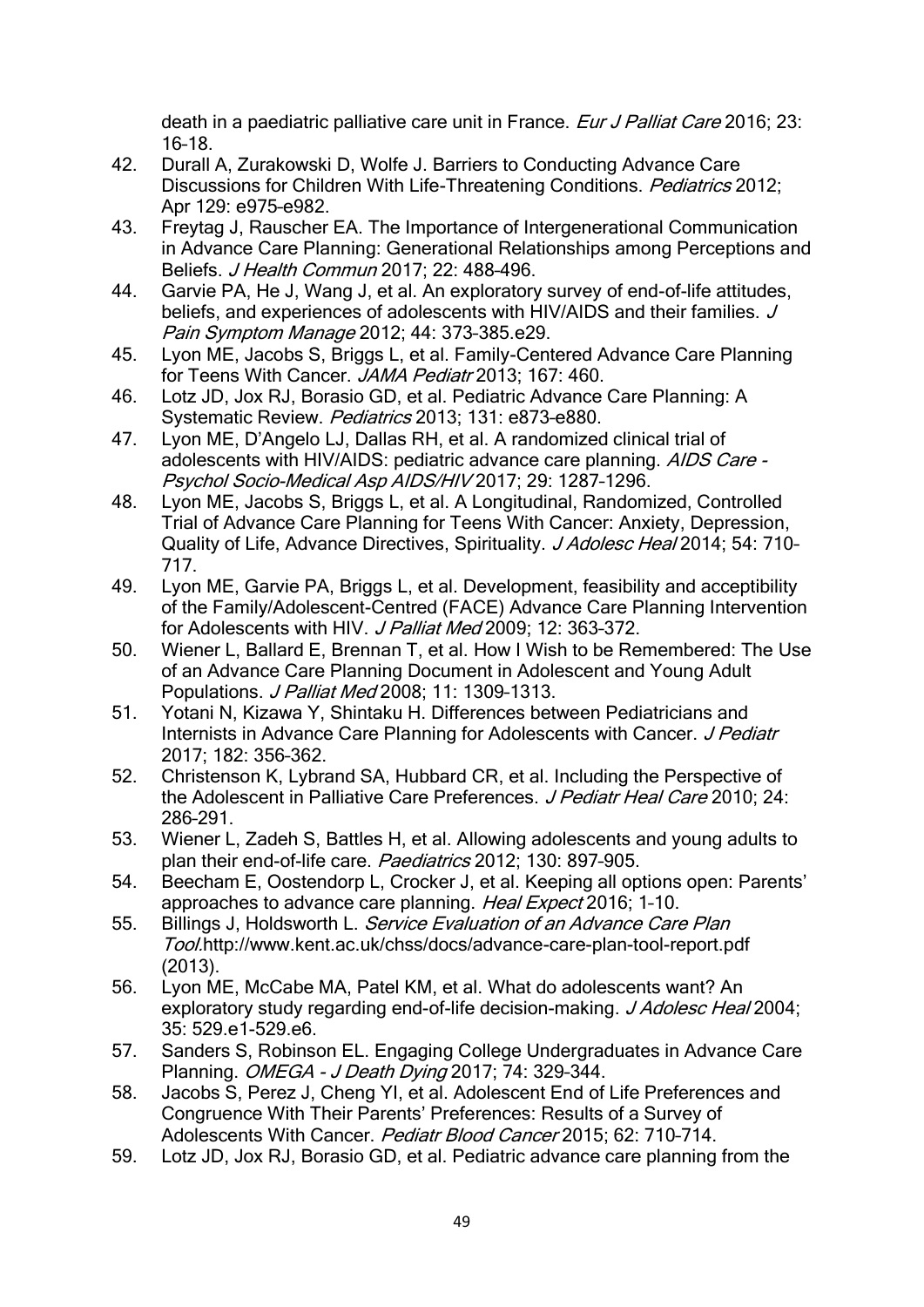perspective of health care professionals: A qualitative interview study. Palliat Med 2015; 29: 212–222.

- 60. Beringer AJ, Heckford EJ. Was there a plan? End-of-life care for children with life-limiting conditions: A review of multi-service healthcare records. Child Care Health Dev 2012; 40: 176–183.
- 61. Durall A, Zurakowski D, Wolfe J. Barriers to Conducting Advance Care Discussions for Children With Life-Threatening Conditions. Pediatrics 2012; Apr 129: e975--e982.
- 62. Lyon ME, Williams PL, Woods ER, et al. Do-Not-Resuscitate Orders and/or Hospice Care, Psychological Health, and Quality of Life among Children/Adolescents with Acquired Immune Deficiency Syndrome. J Palliat Med 2008; 11: 459–469.
- 63. Booth A, Harris J, Croot E, et al. Towards a methodology for cluster searching to provide conceptual and contextual 'richness' for systematic reviews of complex interventions: case study (CLUSTER). BMC Med Res Methodol 2013; 13: 118.

# Appendix 1 - Assessment framework<sup>1</sup>

Author and title:

Date:

|                          | Good | Fair | Poor | Very | Comment |
|--------------------------|------|------|------|------|---------|
|                          |      |      |      | poor |         |
| 1. Abstract and title    |      |      |      |      |         |
| 2. Introduction and aims |      |      |      |      |         |
| 3. Method and data       |      |      |      |      |         |
| 4. Sampling              |      |      |      |      |         |
| 5. Data analysis         |      |      |      |      |         |
| 6. Ethics and bias       |      |      |      |      |         |
| 7. Findings/results      |      |      |      |      |         |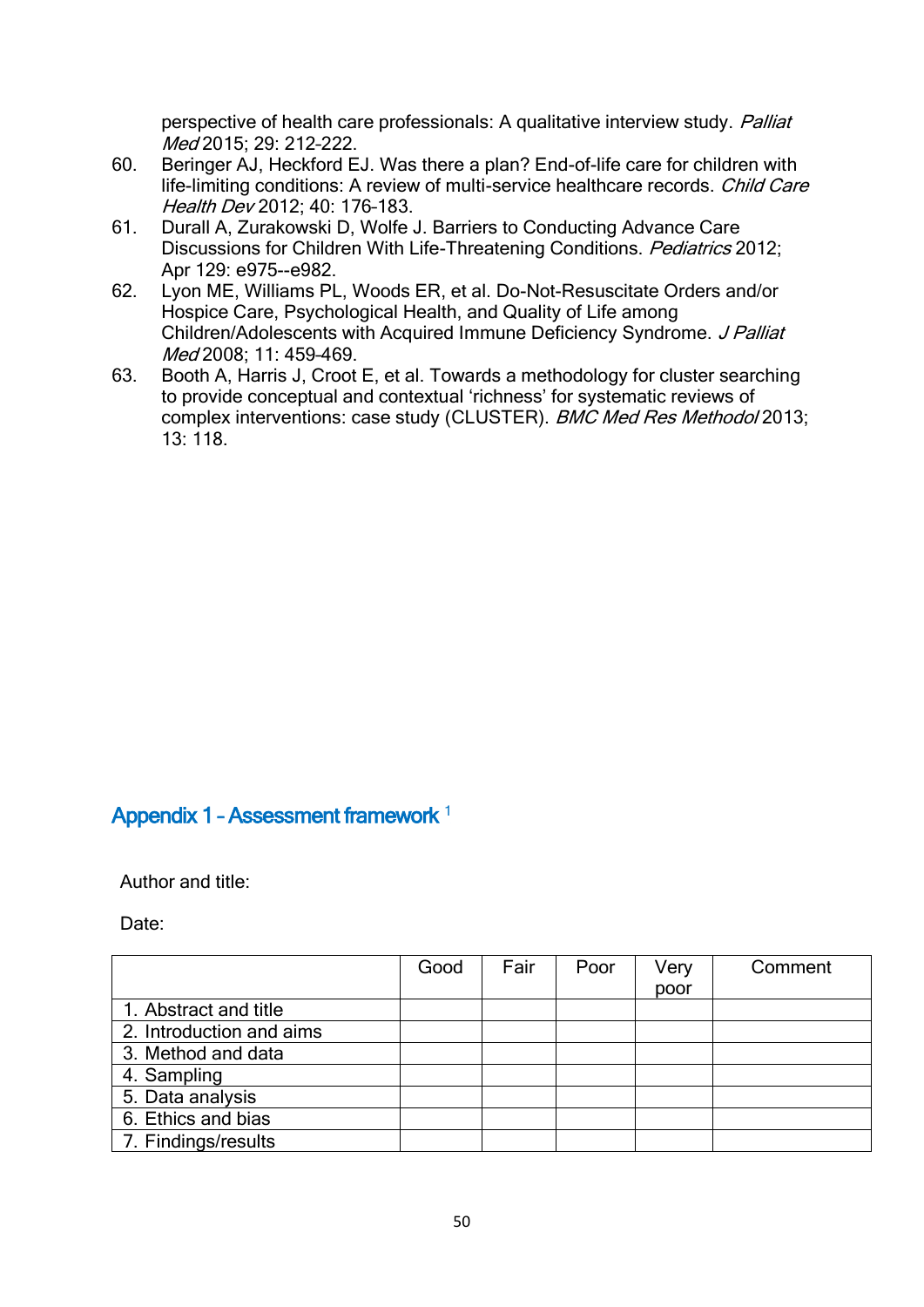| 8. Transferability/generalisability |  |  |  |
|-------------------------------------|--|--|--|
| 9. Implications                     |  |  |  |
|                                     |  |  |  |
| `otal                               |  |  |  |

# Appendix  $2$  - Assessment framework<sup>1</sup>

F

| 1. Abstract and title: Did they provide a clear description of the study?                                 |                                                                                                                                                                                                      |  |  |  |
|-----------------------------------------------------------------------------------------------------------|------------------------------------------------------------------------------------------------------------------------------------------------------------------------------------------------------|--|--|--|
| Good<br>Fair<br>Poor<br>Very poor                                                                         | Structured abstract with full information and clear title<br>Abstract with most of the information<br>Inadequate abstract<br>No abstract                                                             |  |  |  |
| 2. Introduction and aims: Was there a good background and clear statement of the aims<br>of the research? |                                                                                                                                                                                                      |  |  |  |
| Good                                                                                                      | Full but concise background to discussion/study containing up-to- date<br>literature review and highlighting gaps in knowledge<br>Clear statement of aim AND objectives including research questions |  |  |  |
| Fair                                                                                                      | Some background and literature review<br>Research questions outlined                                                                                                                                 |  |  |  |
| Poor                                                                                                      | Some background but no aim/objectives/questions, OR Aims/objectives but<br>inadequate background                                                                                                     |  |  |  |
| Very poor                                                                                                 | No mention of aims/objectives<br>No background or literature review                                                                                                                                  |  |  |  |
| 3. Method and data: Is the method appropriate and clearly explained?                                      |                                                                                                                                                                                                      |  |  |  |
| Good                                                                                                      | Method is appropriate and described clearly (e.g., questionnaires included)<br>Clear details of the data collection and recording                                                                    |  |  |  |
| Fair                                                                                                      | Method appropriate, description could be better<br>Data described                                                                                                                                    |  |  |  |
| Poor                                                                                                      | Questionable whether method is appropriate<br>Method described inadequately<br>Little description of data                                                                                            |  |  |  |
| Very poor                                                                                                 | No mention of method AND/OR<br>Method inappropriate AND/OR<br>No details of data.                                                                                                                    |  |  |  |
| 4. Sampling: Was the sampling strategy appropriate to address the aims?                                   |                                                                                                                                                                                                      |  |  |  |
| Good                                                                                                      |                                                                                                                                                                                                      |  |  |  |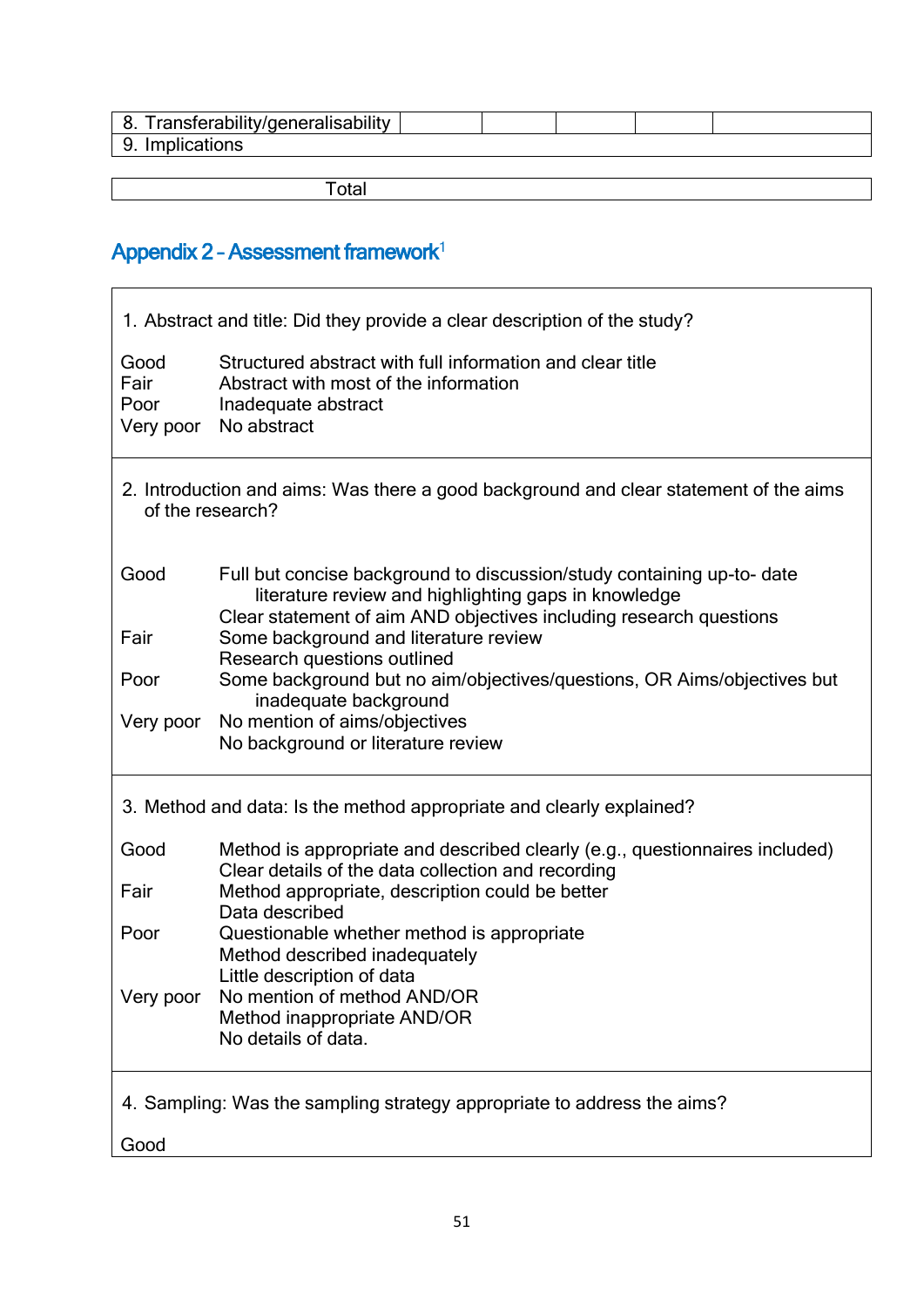|                                                                                                                               | Details (age/gender/race/context) of who was studied and how they were<br>recruited                                                                                                                                                                                                                                                                                                                                                                                                               |  |  |  |
|-------------------------------------------------------------------------------------------------------------------------------|---------------------------------------------------------------------------------------------------------------------------------------------------------------------------------------------------------------------------------------------------------------------------------------------------------------------------------------------------------------------------------------------------------------------------------------------------------------------------------------------------|--|--|--|
|                                                                                                                               | Why this group was targeted                                                                                                                                                                                                                                                                                                                                                                                                                                                                       |  |  |  |
| Fair                                                                                                                          | The sample size was justified for the study                                                                                                                                                                                                                                                                                                                                                                                                                                                       |  |  |  |
| Poor                                                                                                                          | Response rates shown and explained<br>Sample size justified                                                                                                                                                                                                                                                                                                                                                                                                                                       |  |  |  |
| Very poor                                                                                                                     | Most information given, but some missing                                                                                                                                                                                                                                                                                                                                                                                                                                                          |  |  |  |
|                                                                                                                               | Sampling mentioned but few descriptive details                                                                                                                                                                                                                                                                                                                                                                                                                                                    |  |  |  |
|                                                                                                                               | No details of sample                                                                                                                                                                                                                                                                                                                                                                                                                                                                              |  |  |  |
| 5. Data analysis: Was the description of the data analysis sufficiently rigorous?                                             |                                                                                                                                                                                                                                                                                                                                                                                                                                                                                                   |  |  |  |
| Good                                                                                                                          | Clear description of how analysis was done                                                                                                                                                                                                                                                                                                                                                                                                                                                        |  |  |  |
|                                                                                                                               | Qualitative studies: Description of how themes derived/respondent validation<br>or triangulation                                                                                                                                                                                                                                                                                                                                                                                                  |  |  |  |
|                                                                                                                               | Quantitative studies: Reasons for tests selected hypothesis driven/numbers                                                                                                                                                                                                                                                                                                                                                                                                                        |  |  |  |
|                                                                                                                               | add up/statistical significance discussed                                                                                                                                                                                                                                                                                                                                                                                                                                                         |  |  |  |
| Fair                                                                                                                          | Qualitative: Descriptive discussion of analysis.<br>Quantitative                                                                                                                                                                                                                                                                                                                                                                                                                                  |  |  |  |
| Poor                                                                                                                          | Minimal details about analysis                                                                                                                                                                                                                                                                                                                                                                                                                                                                    |  |  |  |
| Very poor                                                                                                                     | No discussion of analysis                                                                                                                                                                                                                                                                                                                                                                                                                                                                         |  |  |  |
| Good<br>Fair<br>Poor<br>Very poor                                                                                             | 6. Ethics and bias: Have ethical issues been addressed, and what has necessary ethical<br>approval gained? Has the relationship between researchers and participants been<br>adequately considered?<br>Ethics: Where necessary issues of confidentiality, sensitivity, and consent<br>were addressed<br>Bias: Researcher was reflexive and/or aware of own bias<br>Lip service was paid to above (i.e., these issues were acknowledged)<br><b>Brief mention of issues</b><br>No mention of issues |  |  |  |
| 7. Results: Is there a clear statement of the findings?                                                                       |                                                                                                                                                                                                                                                                                                                                                                                                                                                                                                   |  |  |  |
| Good                                                                                                                          | Findings explicit, easy to understand, and in logical progression<br>Tables, if present, are explained in text<br>Results relate directly to aims<br>Sufficient data are presented to support findings                                                                                                                                                                                                                                                                                            |  |  |  |
| Fair                                                                                                                          | Findings mentioned but more explanation could be given                                                                                                                                                                                                                                                                                                                                                                                                                                            |  |  |  |
| Poor                                                                                                                          | Data presented relate directly to results<br>Findings presented haphazardly, not explained, and do not progress logically                                                                                                                                                                                                                                                                                                                                                                         |  |  |  |
| Very poor                                                                                                                     | from results                                                                                                                                                                                                                                                                                                                                                                                                                                                                                      |  |  |  |
|                                                                                                                               | Findings not mentioned or do not relate to aim                                                                                                                                                                                                                                                                                                                                                                                                                                                    |  |  |  |
| 8. Transferability or generalizability: Are the findings of this study transferable<br>(generalizable) to a wider population? |                                                                                                                                                                                                                                                                                                                                                                                                                                                                                                   |  |  |  |